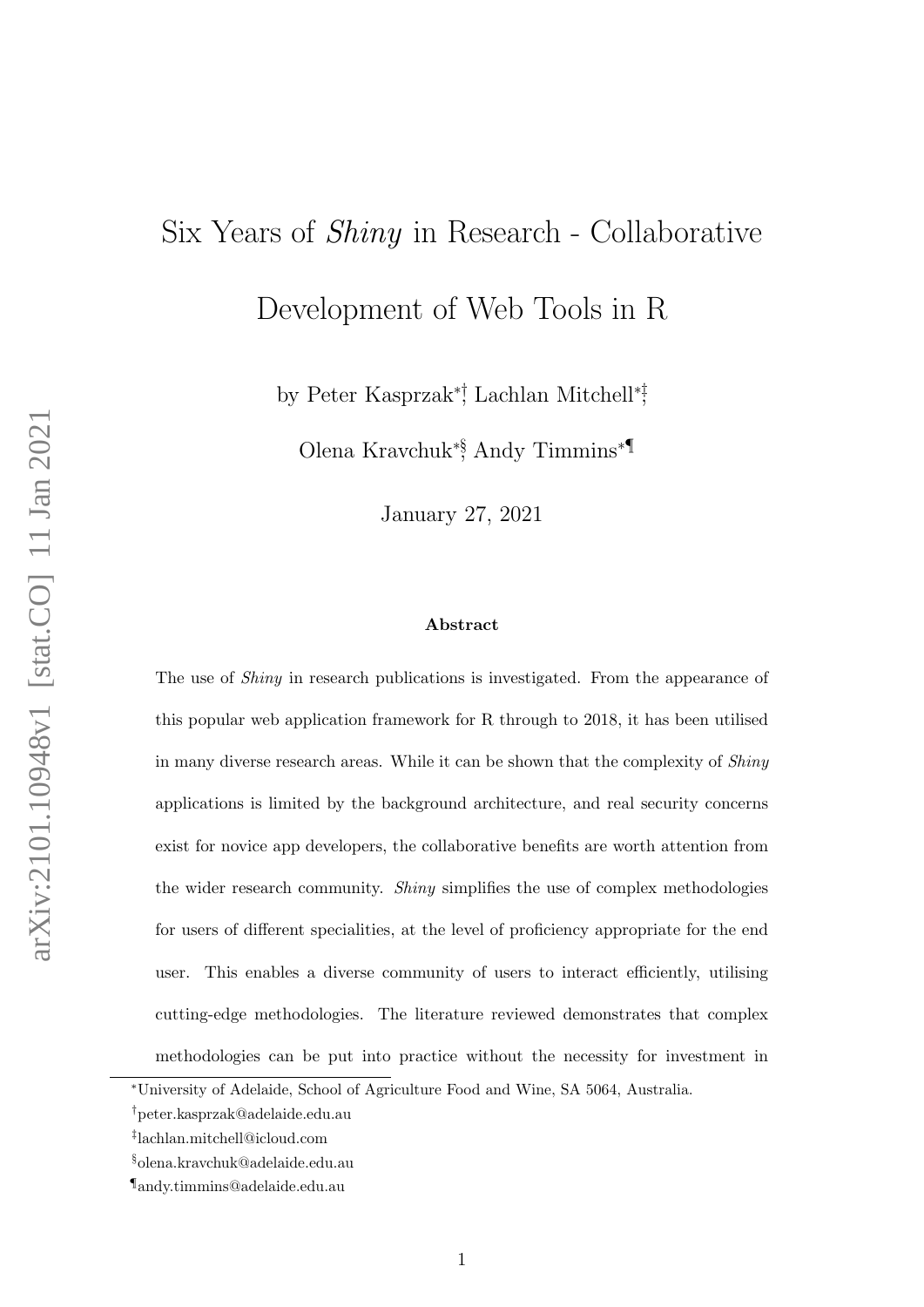professional training. It would appear that Shiny opens up concurrent benefits in communication between those who analyse data and those in other disciplines, thereby potentially enriching research through this technology.

### 1 Introduction

Data is the backbone of research. With the rise of automated data gathering tools, data size and the complexity of analysis have driven a growing gap between research disciplines and the required data analysis. Another issue is the fact that different approaches to the same data can compromise validity, as seen in an analysis of effect sizes in observational studies, with varied methodological work-flows having the potential to reverse conclusions regarding the studied intervention [\(Donoho, 2017\)](#page-31-0). Collaborative learning employing common task frameworks can help interpret, quantify, and possibly cap methodological variations across disciplines [\(Donoho, 2017\)](#page-31-0). Software such as Matlab [\(Moler and Mathworks, 2012\)](#page-34-0), Minitab [\(Arend, 2010\)](#page-29-0), Genstat [\(Payne et al., 2007\)](#page-35-0) and SPSS [\(Landau and Everitt, 2004\)](#page-33-0) have attempted to bridge this gap by creating more user friendly interfaces that either make coding more intuitive and easier to learn, or use drop down menus and radio button selection to bypass the command line. Current analytical software, such as those mentioned above, each have their own limitations that include non-publication ready quality graphics, unintuitive drop down menus, restrictive interfacing with other software, price point (including the cost of licensing the proprietary software) and the difficulties that inevitably occur when colleagues attempt to run code originating from other software on their preferred platform. Despite its own weaknesses, which include a very steep learning curve and unintuitive programming language, R has grown to become the most popular programming language for statistics and biological data analysis, spawning over 14,000 free-to-use packages over a wide range of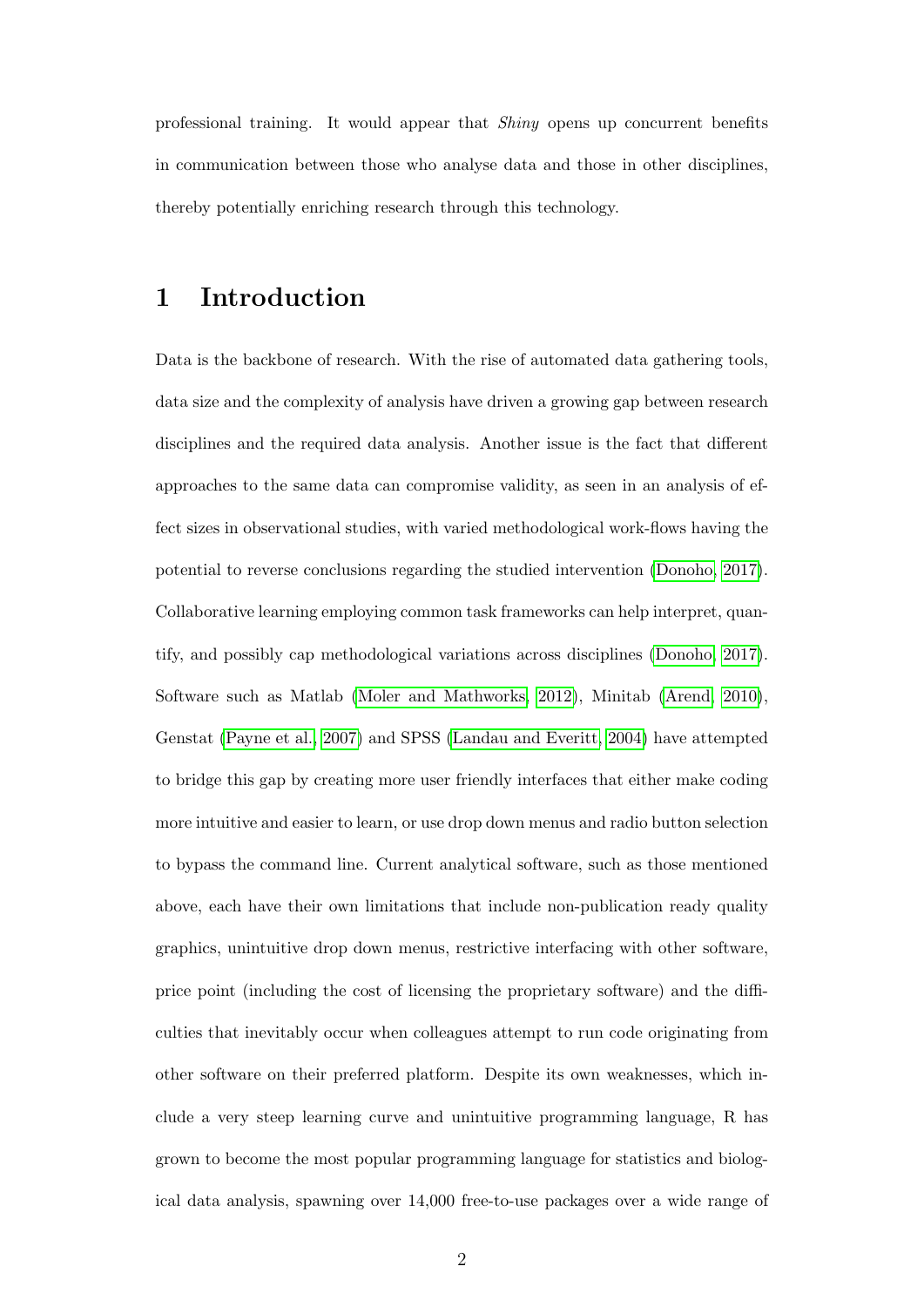subject material [\(Li et al., 2018\)](#page-34-1).

While code of any language can easily be shared between users, general use requires a level of familiarity with the specific program. Until recently, transforming a piece of R code into an interactive app capable of use by a broad audience required either knowledge of other coding languages, or consultation/collaboration with a computer scientist/app developer, requiring justification of the additional time and cost [\(Gunuganti, 2018\)](#page-32-0). Specialist apps that benefit only a small number of people often do not meet cost/benefit benchmarks. This means that many useful advancements have stalled due to the requirement for experience with data analysis software, or an understanding of the underlying theory for day to day use, constituting a complexity barrier [\(DePalma, 2013\)](#page-30-0). Shiny can generalise R code for all levels of users, bringing the latest advancements in methodology measurably closer to everyone. This does create new issues relating to data security, as novice app developers will now require a knowledge of web internet protocols for secure data transfers to be assured.

The increased use of technology, sensors and other data capture devices has highlighted a new and interesting issue: researchers and practitioners without a background in data analysis now have the ability to gather large amounts of data [\(LaZerte et al., 2017\)](#page-33-1), yet few options exist for those without data analysis training to analyse the 'big' data gathered from the field and experiments correctly. This has arguably led to issues impacting experimental reproducibility. A *Nature* survey of 1,576 researchers from the disciplines of chemistry, physics and engineering, earth and environment, biology, medicine and other, found more than 50% of those surveyed believed that low statistical power or poor analysis was a strong contributor to irreproducibility [\(Baker, 2016\)](#page-29-1). In the same survey, more than 90% of respondents believed that a better understanding of statistics was required to drive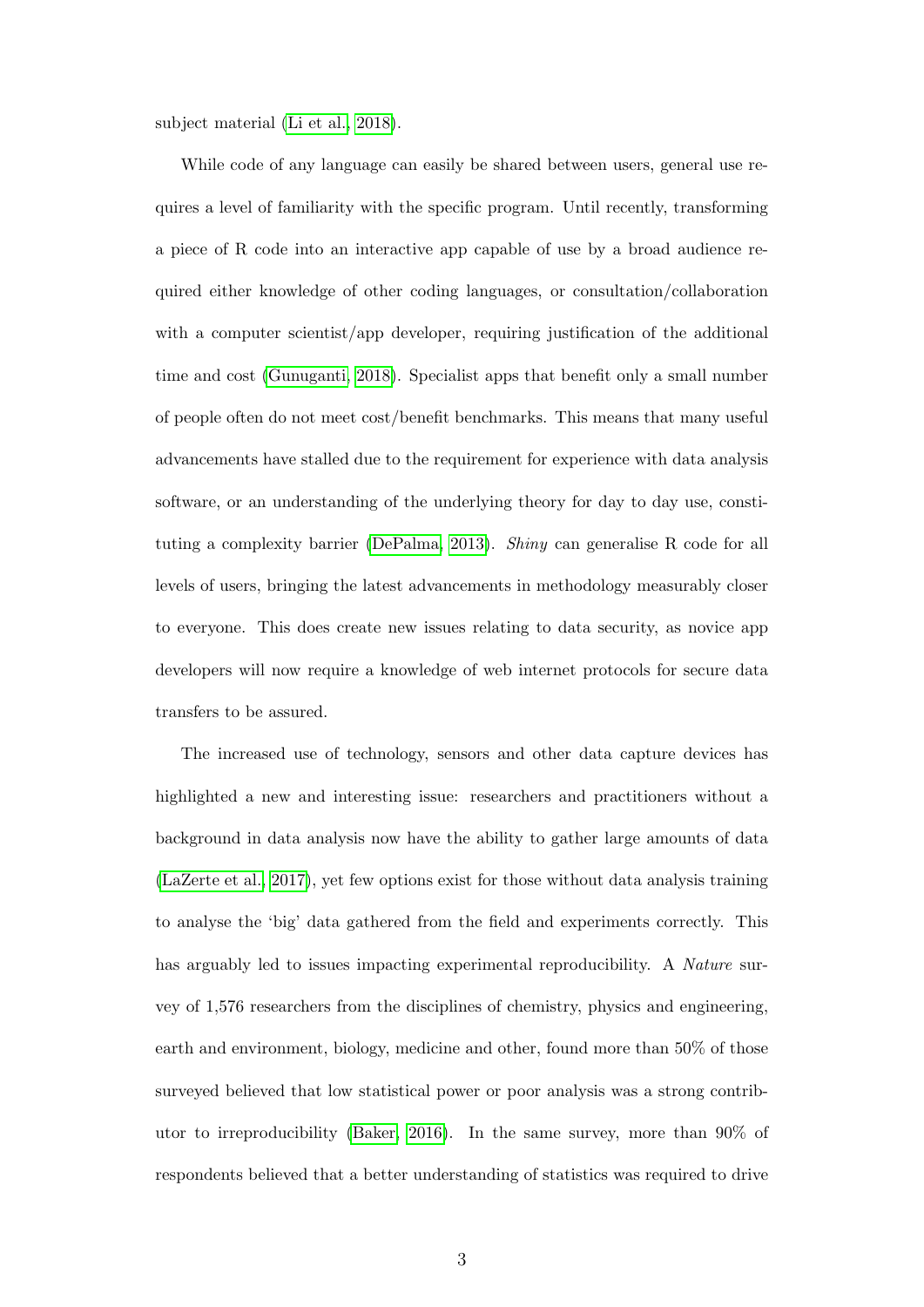reproducibility of research. Learning analytical methodologies and programs is a non-trivial task, and subcontracted analysis, even in-house, generally comes with a wait for results. Purchasing proprietary software can be inflexible and often expensive, taking resources away from research, while open source software is dependent on a minimum level of computer literacy, along with the ability to test the software to ensure correct results [\(LaZerte et al., 2017\)](#page-33-1).

Open source and free, Shiny has grown in popularity with the first Shiny Developer Conference held in January 2016 and growing use in peer reviewed academic papers. While the number of papers has steadily increased each year, Shiny remains an incompletely explored topic, with the potential for Shiny to make a significant positive contribution to the general field of science not yet properly examined. To the best of our knowledge this is the first Shiny review.

The rest of this review is organised as follows. Section 2 details the literature search, the keywords and findings. Section 3 presents the technical aspects of Shiny, including hosting costs and security, along with its restrictions. Section 4 discusses the use of Shiny in research with relevant examples from the literature, and finally section 5 gives the conclusion along with the authors' evaluations.

# 2 Algorithms/methods for the literature search

A thorough search for Shiny results in the academic literature was undertaken to investigate the growth in research from 2012 - 2018, and the types of publications and subject areas represented. The focus of this paper is the use of Shiny to bridge specialist academic and theoretical innovations, and their role in disseminating knowledge to governments, industry and the general community. Therefore, it is acknowledged that this is a non-exhaustive list of Shiny case uses. We acknowledge that the literature search is not fully comprehensive, as newspaper articles, blogs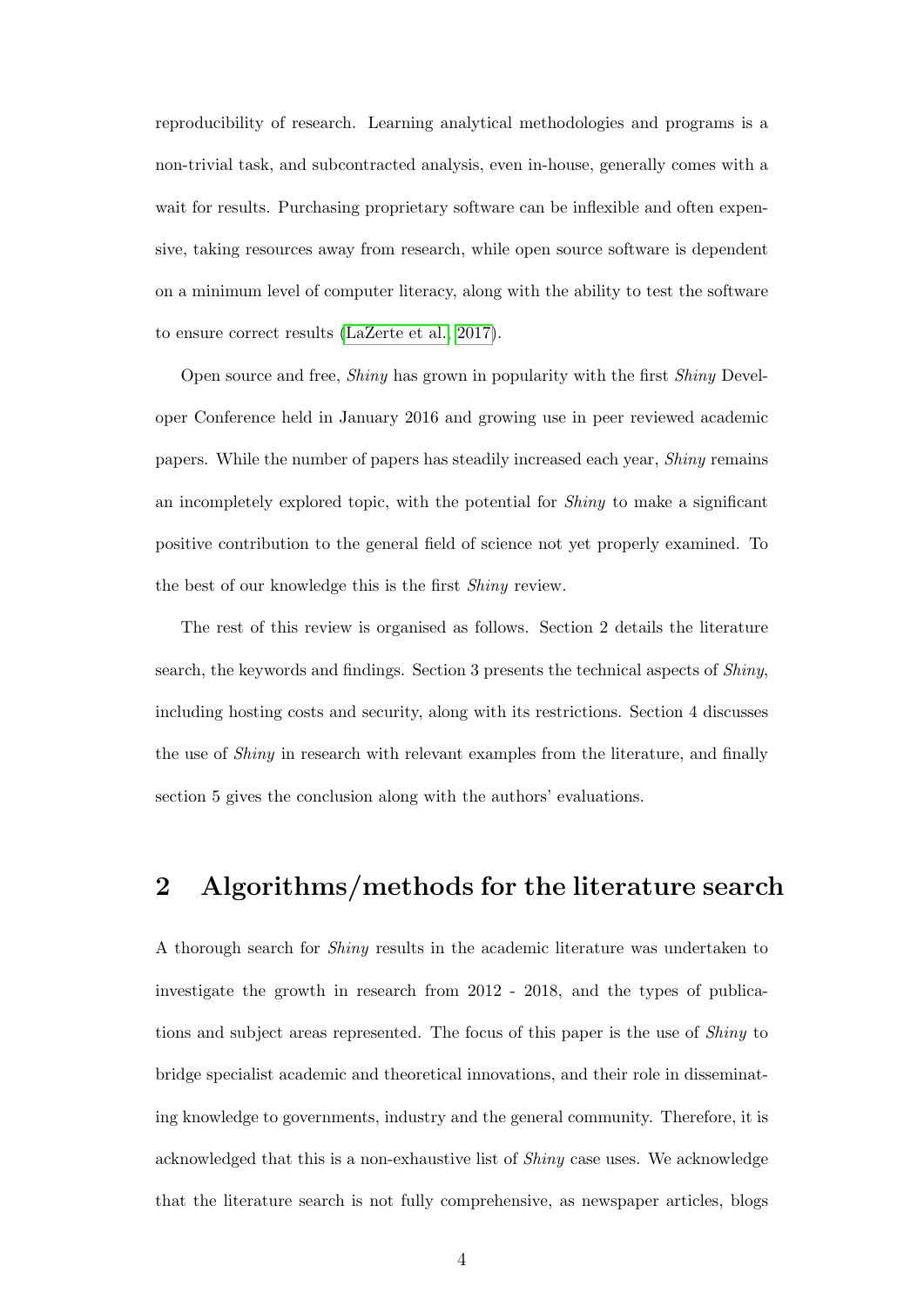and other non-academic areas were filtered. This makes this review biased towards an academic standpoint. The search was conducted with four major data bases. Web of Science and Scopus were used due to their reputation as multi-disciplinary databases, with Google Scholar and the University of Adelaide (UofA) utilised as their algorithms search the entire document and all fields for keywords. The keywords used in all searches were of the form, "Shiny Web Application" OR "Shiny Web App", with an exact search not suitable in this case, and "R" not included to avoid the inevitable non-related hits. The search was then filtered by year to span 2012 - 2018 and the document type was limited to Dissertations, Articles, Conference proceedings and Reviews (which were allowed), to investigate the use of Shiny in the research literature only. Books were excluded from the search due to the small number of published materials. A separate search conducted for books showed that as of 2016, only two books were written on the use of Shiny, with both being structured as instructional manuals. [Beeley](#page-29-2) [\(2013\)](#page-29-2) takes the beginner from their first application and walks them through the major concepts to more complicated applications, while [Moon](#page-34-2) [\(2016\)](#page-34-2) uses Shiny to teach ggplot2 [\(Wickham](#page-36-0) [et al., 2018\)](#page-36-0) graphics. As of 2018, a Google search for "Shiny Web Application Books" yielded seven results, including one second edition release.

The UofA search engine is powered by ExLibris Primo and includes all resources owned or subscribed to by the library and selected free and open access resources. It includes 345 databases, and links to the major collections of articles and eBooks totaling over 50 million items, which can expand out to 100s of millions. The UofA search was conducted with the terms, "Shiny web app OR Shiny web application", and returned 5,251 results with 1,391 peer reviewed articles, 3,456 dissertations, 18 reviews and 119 conference proceedings. These are broken into results by journal title, subject tag, language published and are displayed in [Figure 1.](#page-5-0)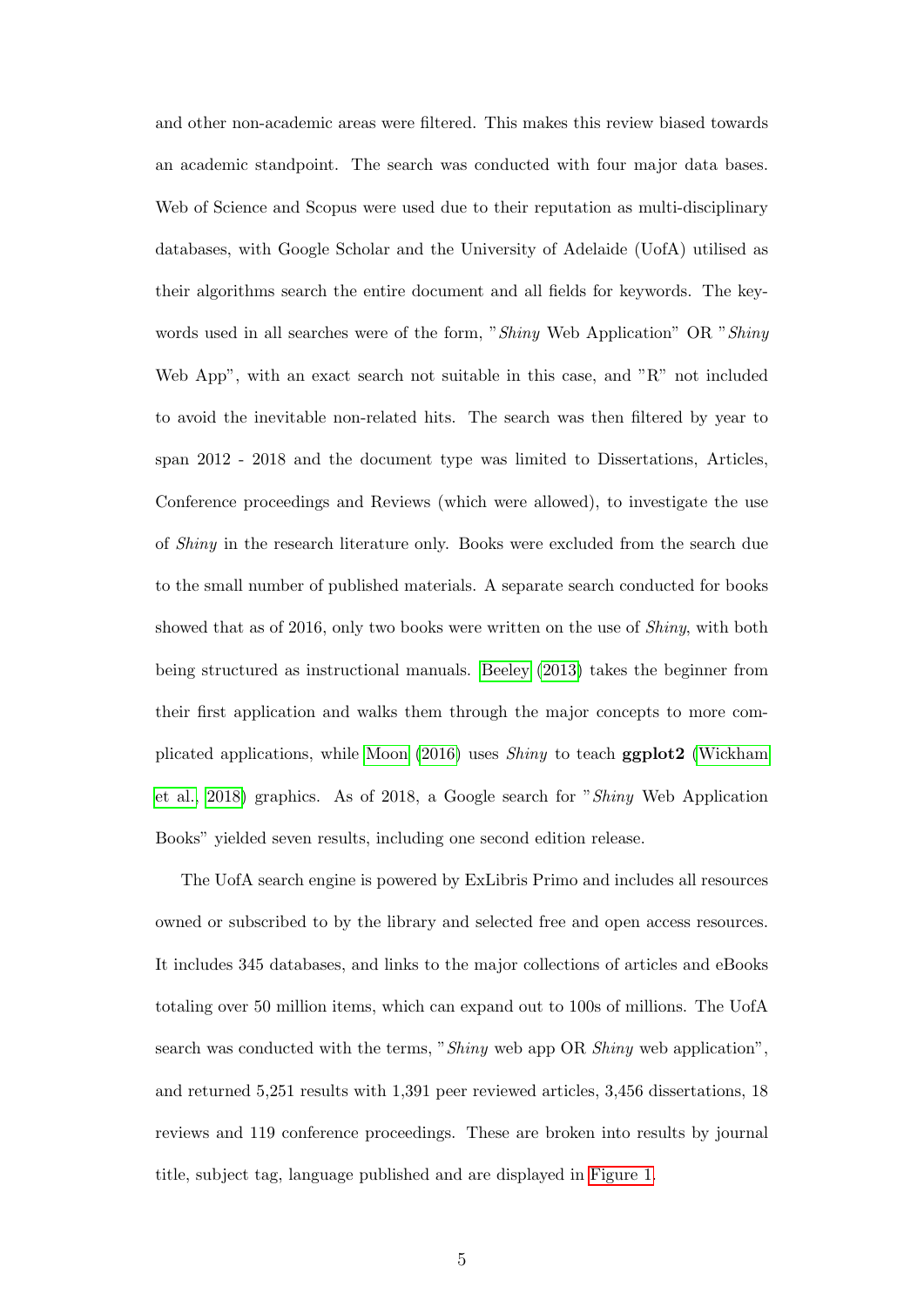

<span id="page-5-0"></span>Figure 1: Summary of UofA search results partitioned into number of results by journal for records > 3 with abbreviations given in [Table 1,](#page-38-0) results by subject tag with abbreviations given in [Table 2,](#page-39-0) and published languages.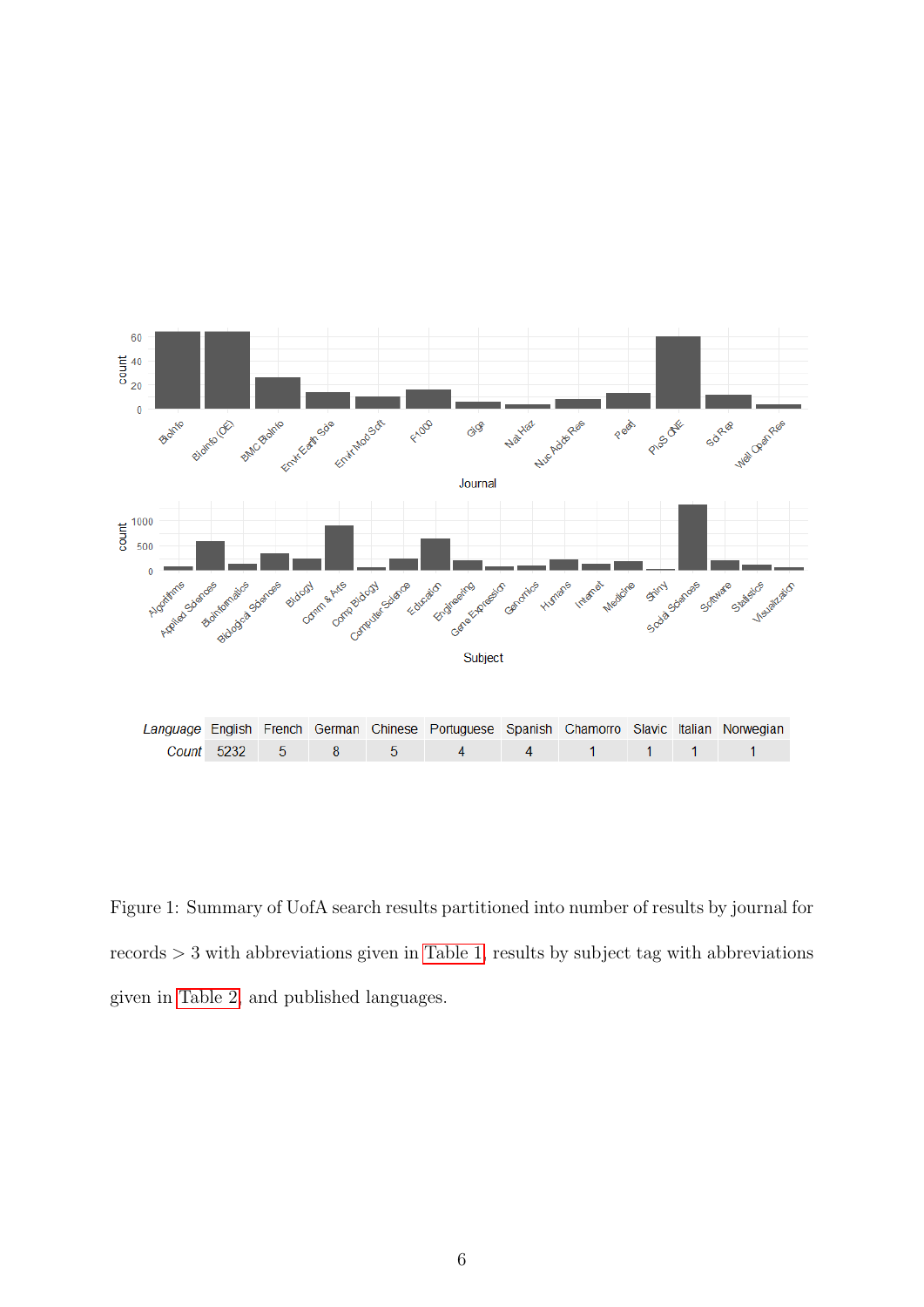The search in Scopus used TITLE-ABS-KEY(Shiny AND web AND app\*) AND PUBYEAR  $> 2012$  AND PUBYEAR  $< 2019$  as its search terms, with the same document limitations. The decision was made to check only the title, abstract and keywords, as too many irrelevant results were being returned when including other fields and gave a final result of 155 items. These were restricted once again to articles (114), conference papers (38), conference reviews (2), and reviews (1). These are broken into the number of records published by year, journal title and subject tag and are displayed in [Figure 2.](#page-7-0) There were 154 records published in English, with one record published in Spanish.

The Web of Science (WOS) search returned 144 results using the search criteria  $ALL=(Shiny Web App<sup>*</sup>)$  and filtered to the same time frame. Choices of document criteria included Articles and Proceedings papers which resulted in 110 Articles and 34 Proceedings papers, with dissertations not returned in this search. These are once again broken into publications per year, journal title and subject tag displayed in [Figure 3.](#page-8-0) Again the predominate language was English with 142 records, one Spanish, and one Portuguese record found.

The Google Scholar search terms used first were [Shiny web app — application] and returned 16,400 results. A range of additional terms were used to narrow down results including, "security OR complexity OR architecture OR hosting", with "Shiny" being a required keyword, and this search returned approximately 10,400 results. Unfortunately, 135 irrelevant results were found that did not contain the required term "Shiny". This appeared to be an error in the algorithm. Given that the search returned over 100% more results than the UofA search, it was decided to not use these results to create this paper, as the UofA search utilised the Google Scholar databases.

Shiny is a relatively novel tool with the total number of papers found being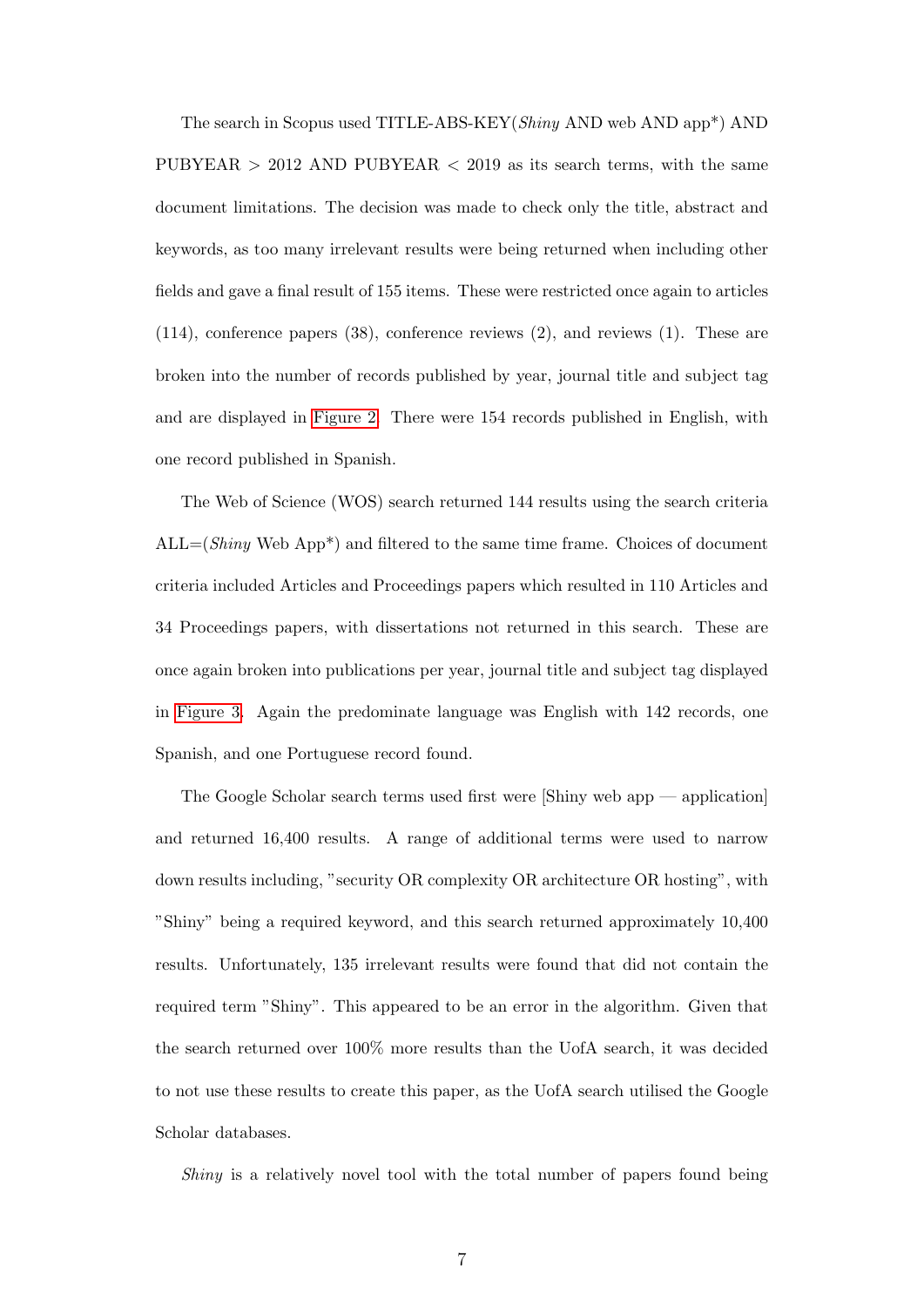

<span id="page-7-0"></span>Figure 2: Summary of Scopus search results partitioned into number of published results by year, journal title for records > 2 with abbreviations given in [Table 1](#page-38-0) and results by subject tag with abbreviations given in [Table 2.](#page-39-0)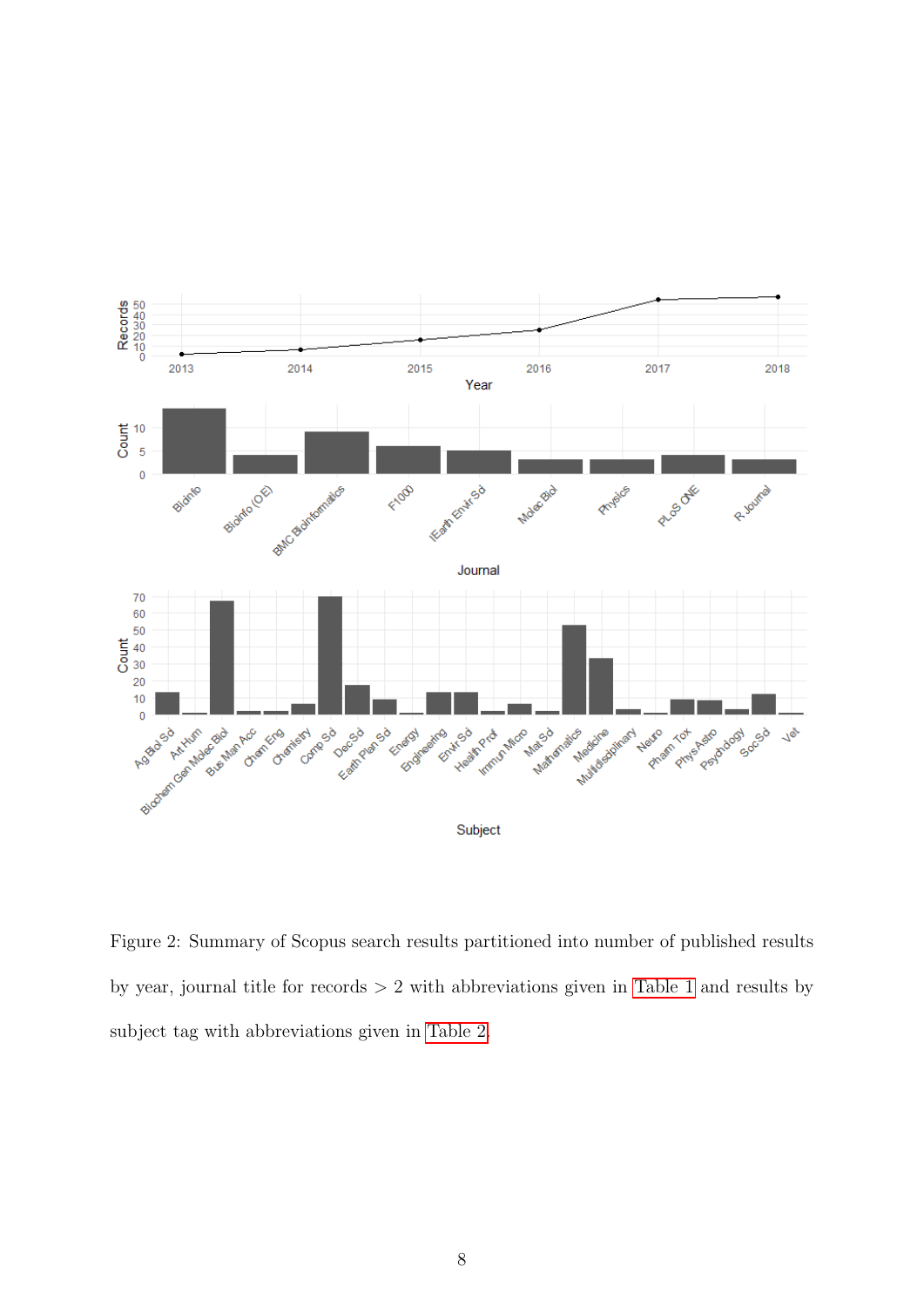

<span id="page-8-0"></span>Figure 3: Summary of WOS search results partitioned into number of published results by year, journal title for records > 2 with abbreviations given in [Table 1](#page-38-0) and results by subject tag  $> 2$  with abbreviations given in [Table 2.](#page-39-0)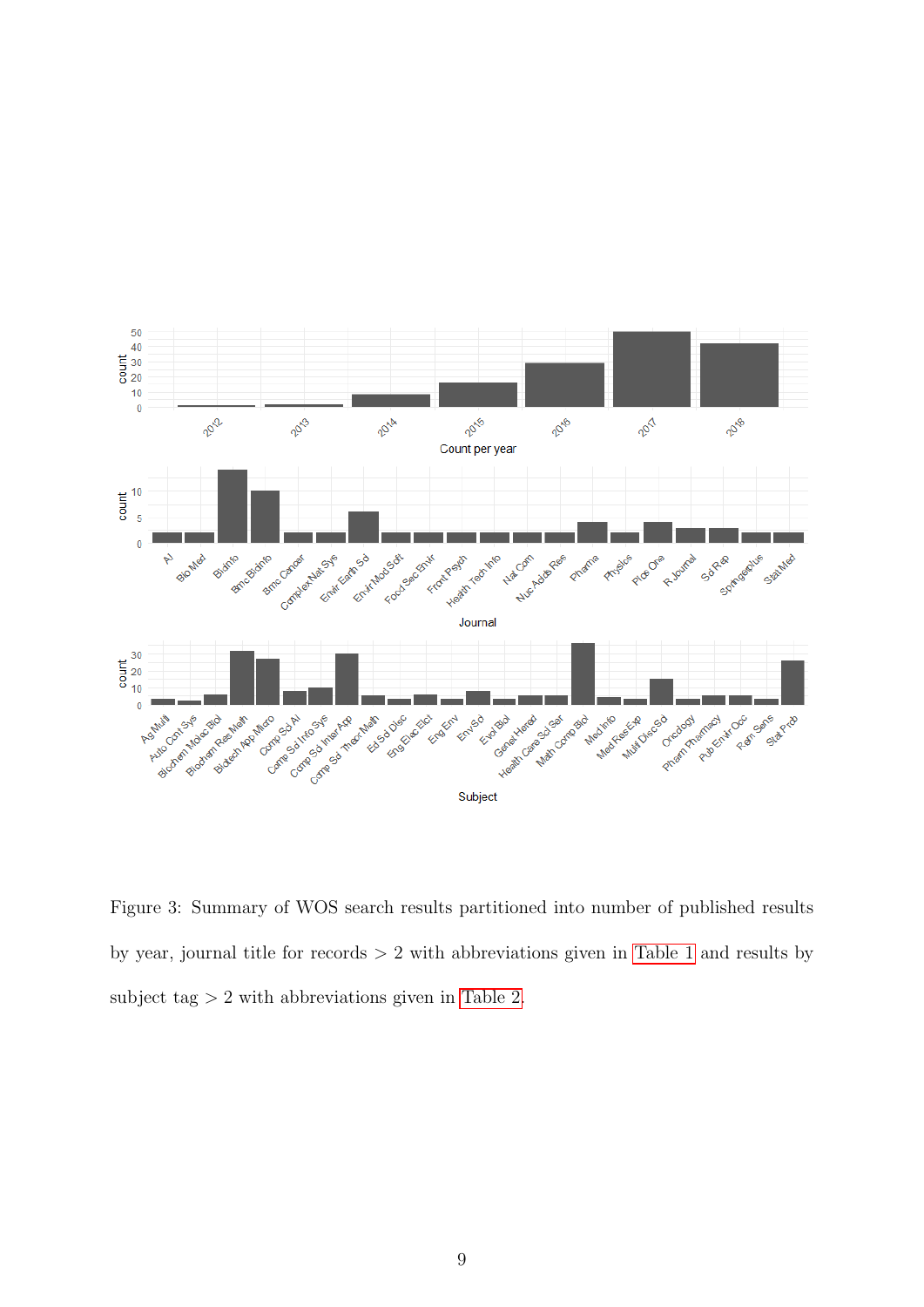relatively small. Assuming the UofA library search completely covers the other three databases (which it is advertised to do), there is an approximate total of 5,000 unique peer reviewed pieces of work utilising Shiny since 2012; an average of over 700 papers per year. All searches showed that Bioinformatics journals published the largest number of Shiny papers; however, the vast majority of papers were published by a diverse range of titles, in a diverse range of fields. This indicates that Shiny is a flexible tool and not area specific. Only the Scopus search returned slightly different information with Computer Science, Biochemistry, Mathematics, and Other subject tags registering the largest number of relevant hits. On closer inspection, while Bioinformatics did not register as a subject heading, the journal that published the greatest number of papers was still Bioinformatics, followed by BMC Bioinformatics. This suggests that there is simply a difference in subject labelling. Far more papers were found by keyword searches in the body of the document, as evidenced by the total numbers of papers found by the library search from the UofA. This suggests that Shiny has been utilised as a general tool, and not as a new discovery in the later years. The vast majority of all papers were written in English, with some European countries represented, and very few Chinese papers.

The results of the search algorithms are reasonably reproducible, with some fluctuations occurring depending on the sources of publications, and performance of the search engine. In our experience, the fluctuation is less than 10%. Google Scholar significantly alters the number of found papers depending on sorting. If sorting by relevance is checked, then  $127,000$  results are found. Sorting by date reduces this number to what is stated above.

A subset of 600 papers was chosen for thorough reading to inform this report. These were the top 600 results returned by the UofA records search when sorted via relevance. The relevance ranking employed by ExLibris Primo is comprised of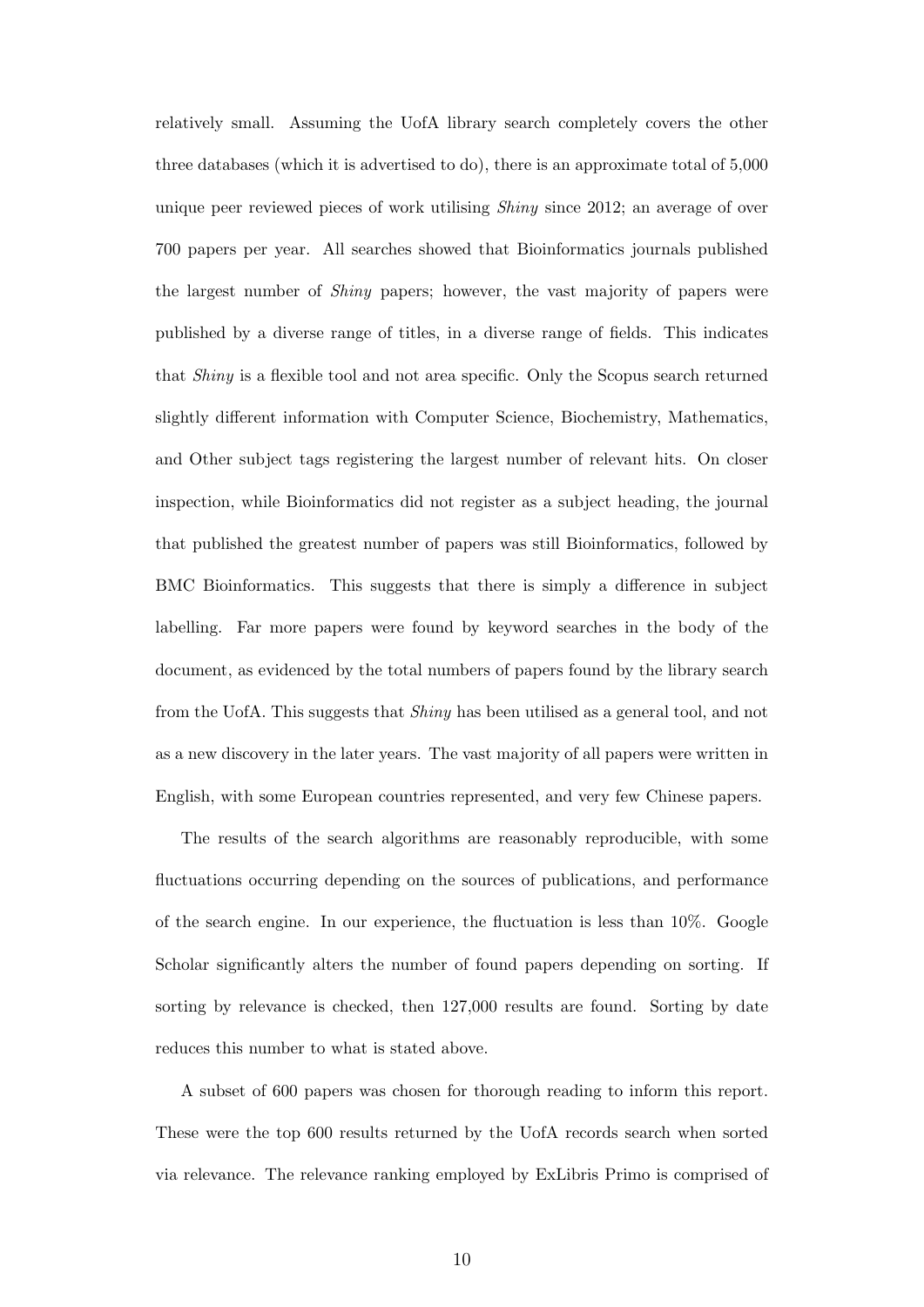four main criteria:

- 1. Degree of match: Fields such as title, author and subject field are given a higher ranking, along with the order of the query terms and completeness of phrases.
- 2. Academic significance: Citations and journal impact factor.
- 3. Type of search: Primo infers if the search is broad-topic or specific-topic, with broad topic searches amplifying overview material such as reference articles.
- 4. Publication date: Newer material is given preference.

The papers that discussed Shiny generally had "Shiny" in the title and/or the subject fields, increasing their relevance score. Earlier papers were more likely to discuss *Shiny*, with newer papers more likely to mention *Shiny* in the text only. The relevance search yielded a high number of the older papers as high relevance, along with a very broad range of use cases. The limit of 600 papers was an empirical cut off point, as this was the stage at which papers had ceased discussing Shiny, and were only stating its use. It was decided that enough use cases had been examined to make comments regarding Shiny's relatively widespread use in the body of academic work. 445 original applications were introduced in these papers, which utilised 373 unique R packages. 229 unique peer reviewed journals were represented, with 55 published in Bioinformatics, 31 published in PLoS ONE, and 21 published in BMC Bioinformatics. The final subset of papers that most thoroughly discussed the implementation of Shiny were chosen to create this report and are given as references.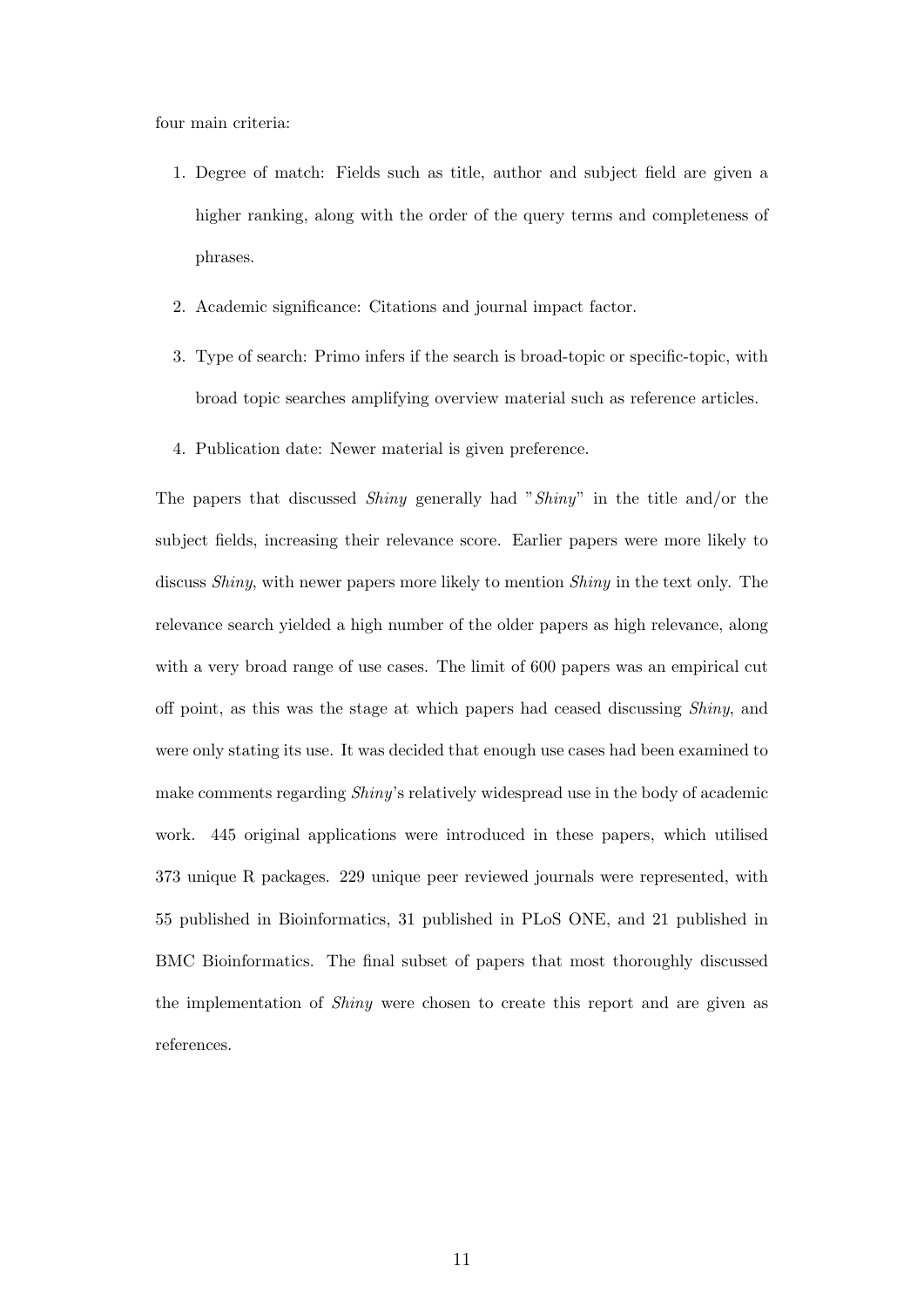### 3 Technical aspects

#### 3.1 Architectural overview

A Web application framework for R, Shiny was conceptualised by RStudio's CTO Joe Cheng and announced at the Joint Statistical Meeting conference in July of 2012 as a tool designed to help R programmers create interactive web applications, reports and analysis without the need to know HTML, CSS, or JavaScript [\(Chang](#page-30-1) [et al., 2018\)](#page-30-1).

The power of *Shiny* comes from its ability to enable an R user to quickly and simply code a reactive framework. A reactive framework allows objects to be updated when a source is changed, along with all connected objects. For example, in an imperative programming paradigm such as R language, setting the line:

$$
c = a + b
$$

means that  $c$  is assigned the sum of previously defined terms  $a, b$  and will not change when the values of  $a, b$  are changed without the variable  $c$  being re-evaluated. Reactive programming allows the value of c to be updated almost instantaneously, including all other variables and outputs dependent on  $c$ , whenever  $a$  or  $b$  is changed. R completes this task with information travelling from input to output in a pull fashion. A pull fashion is when c learns of the new value of  $a$  or  $b$  when c is called. Shiny creates a system of alerts that flag changed expressions and the server reevaluates all flags in an event known as a flush [\(Grolemund, 2015\)](#page-32-1). Using two object classes called reactive values, such as  $a =$  reactive(), and observers, such as  $b = plot($ , *Shiny* creates a *reactive context* between the two objects known as a call-back which is a command to re-evaluate the observer. Multiple observers can be linked to the same reactive value and the server will queue up all call-backs and run each call-back in the event of a flush [\(Grolemund, 2015\)](#page-32-1).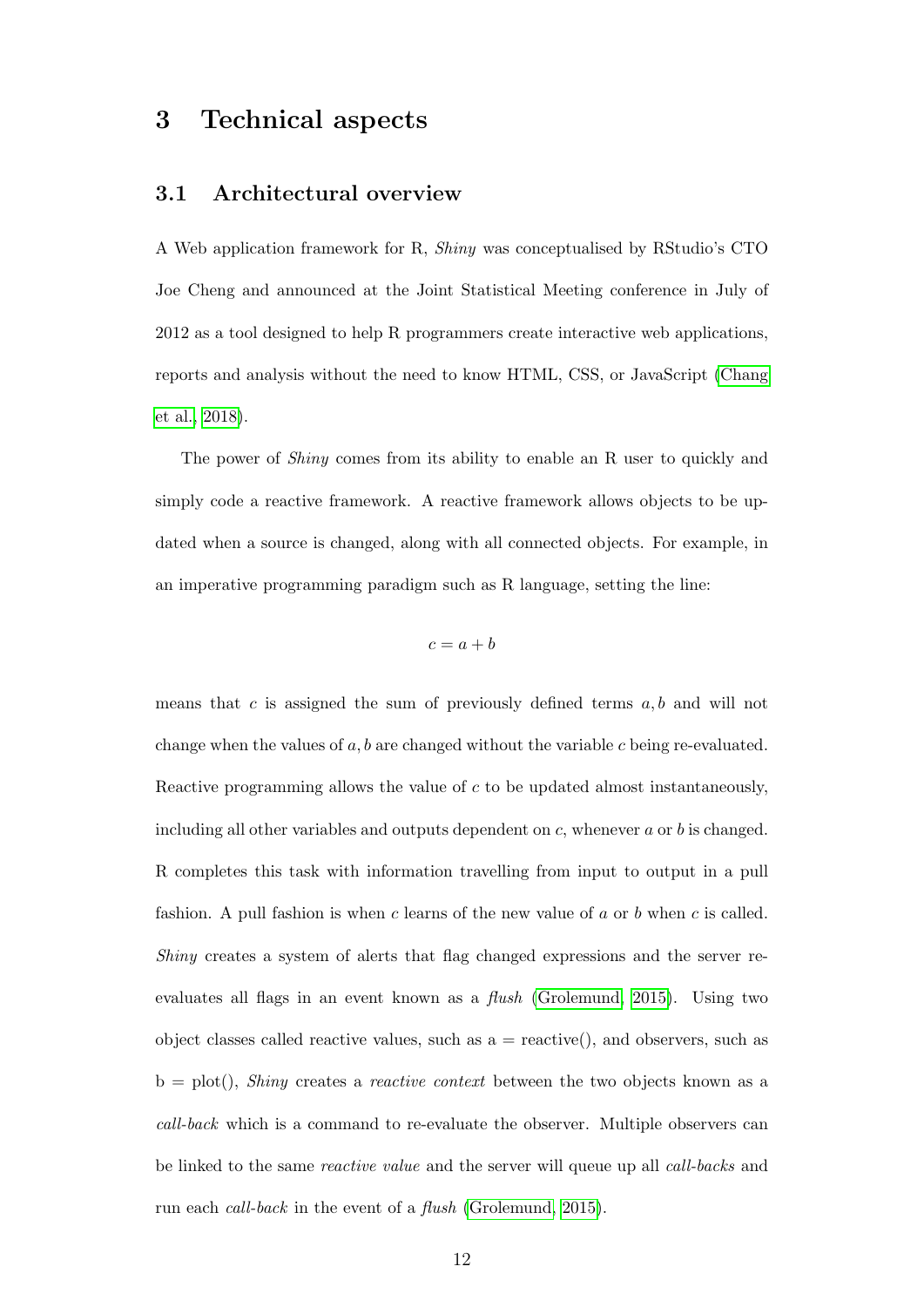This reactive framework allows user inputs to be evaluated via a user interface (UI) with a series of easily-coded widgets, such as text boxes, radio buttons and drop down menus, from pre-programmed R code. Shiny then seamlessly updates outputs of tables, plots and summaries. A non-R user can change the values of a and b via the user interface and explore the pre-coded results dependent on c.

A Shiny application has two main parts. A user interface object and a server function. The user interface contains code for the layout and appearance of the app, with default choices restricted in appearance. Layouts can be customised and changes to the appearance can be made if the programmer has some knowledge of HTML or CSS. For standard applications, simple commands suffice and a knowledge of HTML or CSS languages is not required for tweaks. The server function houses all the code that drives the functionality of the application and can utilise all the built-in programs available to R and RStudio users.

### 3.2 Hosting

For a small number of applications and limited run hours, the cost of hosting a Shiny application is free, but it can become expensive quickly. Hosting on shinyapps.io requires no system administration knowledge, and comes with layers of security and is supported by Shiny's IT team. According to the RStudio pricing website [\(Core Team, 2012\)](#page-30-2), the platform is free for 5 applications and 25 active hours, then increases to \$39 AUD a month for unlimited applications and 500 active hours. The top tier of \$299 AUD a month allows for unlimited applications and 10,000 active hours. *Shiny* also has the option of *Shiny* server, *Shiny* Server Pro or RStudio Connect. These require a level of system administration knowledge, and also require the apps to be hosted on a physical or virtual machine. RStudio Server Pro costs \$9,995 AUD per year [\(Core Team, 2012\)](#page-30-2). RStudio connect allows installation of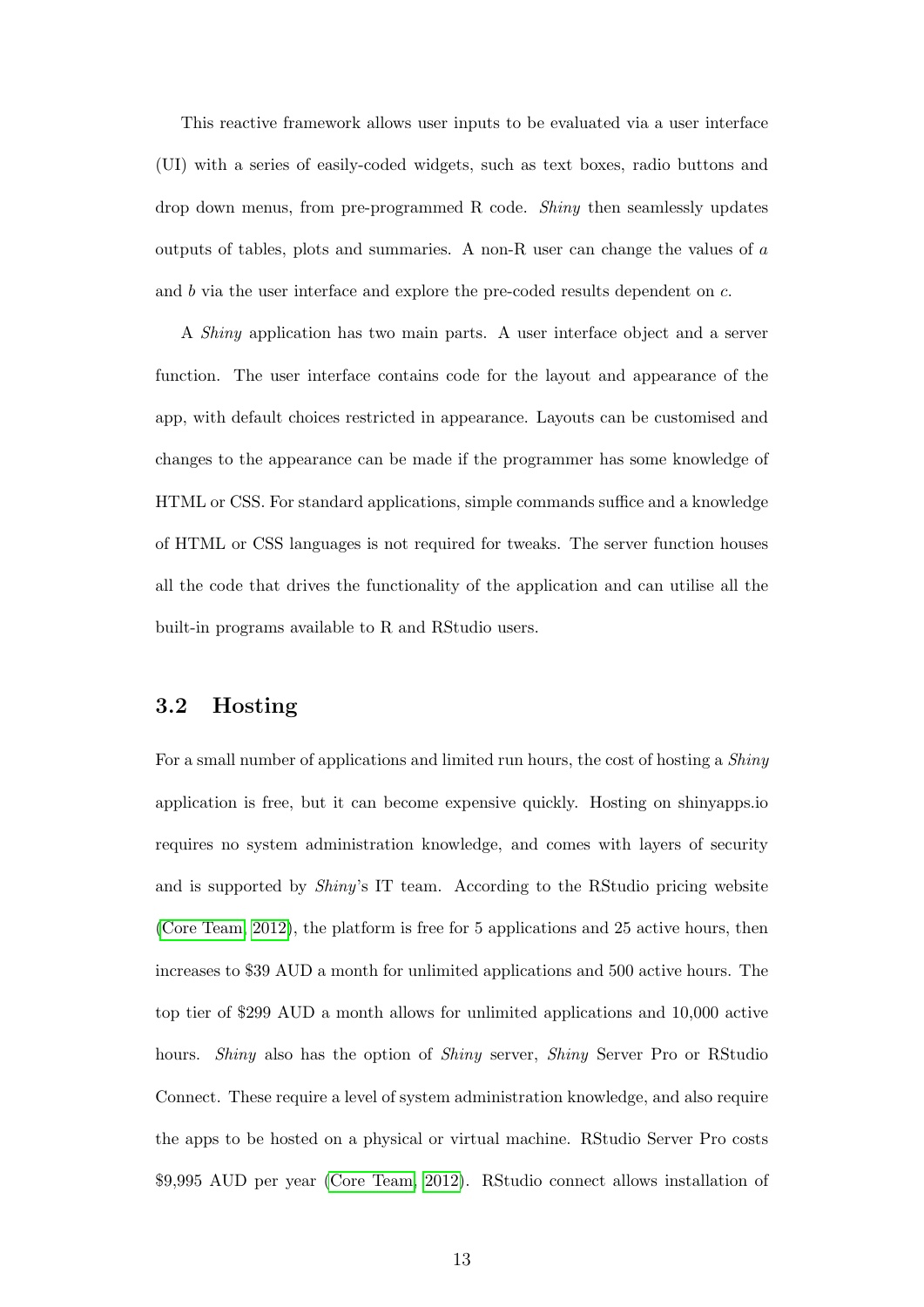software on a server behind an existing firewall and costs between \$14,995 AUD per year (\$62 AUD per user/month) and \$75,995 AUD per year (\$6.25 AUD per user/month) for a larger, specified number of named users [\(Core Team, 2012\)](#page-30-2). Shiny server prices were not available at the time of going to print. For those with an in-depth knowledge of internet security, it is possible, and more economical, to host the application independently by their own means.

#### 3.3 Security

As Shiny is primarily a web technology, a very strong focus on application security must be adhered to, with novices in computer science more likely to make critical mistakes [\(Charpentier, 2013\)](#page-30-3). A well-known concept in cryptography and web security is unknown unknowns [\(Charpentier, 2013\)](#page-30-3). Put simply, this refers to the fact that a developer cannot build defences for attack vectors with which they are unfamiliar. For this reason, it is generally wise to leave the specifics of data security to experts in the field, with the end-developer instead relying on the vetted work that has been done for them.

For users of Shiny who elect to use shinyapps.io by RStudio, this is essentially what happens. Once uploaded, the application is secured behind best practices [\(Core Team, 2012\)](#page-30-2). Unfortunately, this service is prohibitively expensive when compared with hosting the server on a cloud platform like Amazon Web Services (AWS) [\(Amazon, 2019\)](#page-29-3) or Microsoft Azure [\(Microsoft, 2019\)](#page-34-3). This requires application security to be taken into the app creator's hands. Certificates need to be created and kept up-to-date, and servers need to be configured for HTTPS amongst other security protocols [\(Charpentier, 2013\)](#page-30-3). Due to the local nature of R, this is likely to be a new issue, requiring a new set of skills, for many data analysts operating on the platform.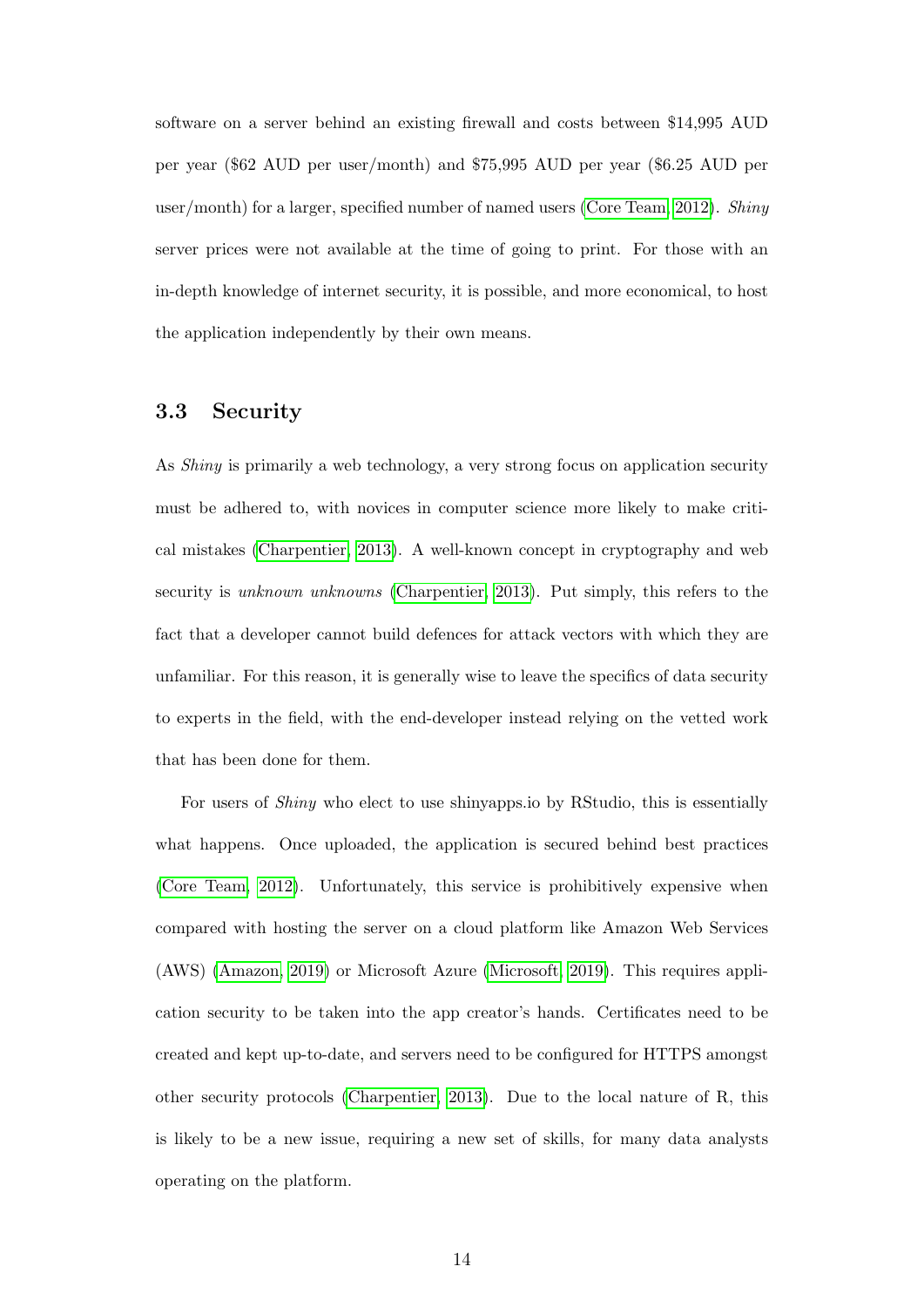#### 3.4 Architectural issues

Curiously, there are only a small number of papers that explicitly mention concerns and limitations with respect to the use of Shiny to develop research-focused apps. A paper by [Dwivedi and Kowalski](#page-31-1) [\(2018\)](#page-31-1) was the first to include a limitations section, emphasising the requirement for a fast internet connection when dealing with large data sets. This could be mitigated with the use of cloud-based resources to store the data and host the app, with potentially faster network and processing speeds available with respect to local connections. [Guo](#page-32-2) [\(2018\)](#page-32-2) found R package updates a legitimate concern, as updates can occur without warning and crash an application. A less serious issue is the lack of flexibility of the dashboard, which derives from the simplification of its creation, with Shiny's dashboard not being as flexible as one created in Java [\(Ge et al., 2018\)](#page-31-2). There are, however, challenges with the use of Shiny, with one of them being the background architecture.

While *Shiny* has many benefits, the architecture of *Shiny* is a limiting factor when building complex applications. Previously this concern has been dismissed, with Joe Cheng stating more recently:

In the past, we've responded rather glibly to these requests. Just use functions! [\(Cheung et al., 2017\)](#page-30-4)

As of 2017, Shiny has made moves to address this issue with the creation of modulisation [\(Cheng, 2017\)](#page-30-5); however, more involved use cases would be handled better by other computing languages, for the reasons detailed below. An analogous way of conceptualising this would be in the difference between applets and applications. Applets are generally small, discrete, and of low complexity, and are developed to perform a small number of functions for a highly specific purpose: most Shiny products would fit this description quite well. Meanwhile, applications are generally more complex [\(Fayram, 2011\)](#page-31-3). They are built for a number of different use cases, and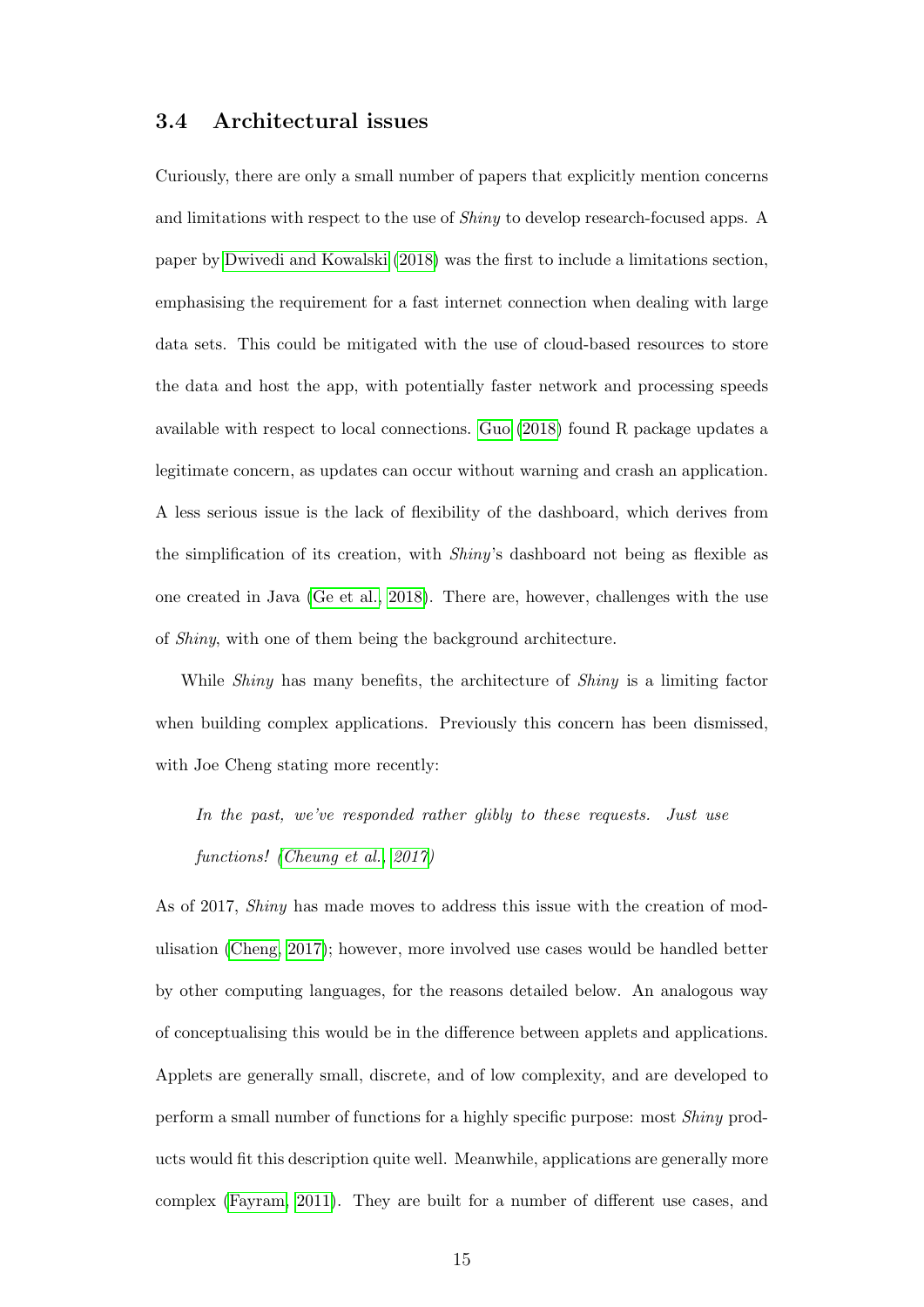tend to have relatively large codebases. Well-established and popular web application frameworks such as Angular and React exist to fit these situations, containing much more general functionality than *Shiny*, with much less specific functionality (such as functions related to data visualization) [\(Mitchell, 2018\)](#page-34-4). None of this is to say that complex applications cannot be created with Shiny, but it may not be the most mature solution for the task.

While *Shiny* will undoubtedly continue to evolve in much the same way as R, and many issues today will be overcome tomorrow, a number of well-established software development paradigms must be diverged from:

- *Shiny* actively encourages the use of single-file applications, generally referring to this singular file as app.R [\(Core Team, 2017\)](#page-30-6). Defining everything in a singular file works well for prototypes, but quickly falls apart as an application grows and increases in complexity. In general, code is compartmentalised into files which contain the logic for a single component. By allowing a single file to grow monolithic in size, code readability and re-usability is challenged, consequently making it harder to add additional components in the future [\(Fayram, 2011\)](#page-31-3).
- Shiny insists on a reactive data-driven model over the more traditional and common event-driven model. While not necessarily a flaw in and of itself, many novice developers consider reactivity in programming to be a non-trivial concept [\(Fayram, 2011\)](#page-31-3). Considering that Shiny, by nature, is aimed towards data analysts rather than computer scientists, it can increase the initial difficulty hurdle that beginners have to overcome. For example, a bug has existed in RStudio since at least February 2018, which prevents automatic reloading from working with sourced files. When using multiple files like this, the server needs to be stopped manually and restarted between every change, making for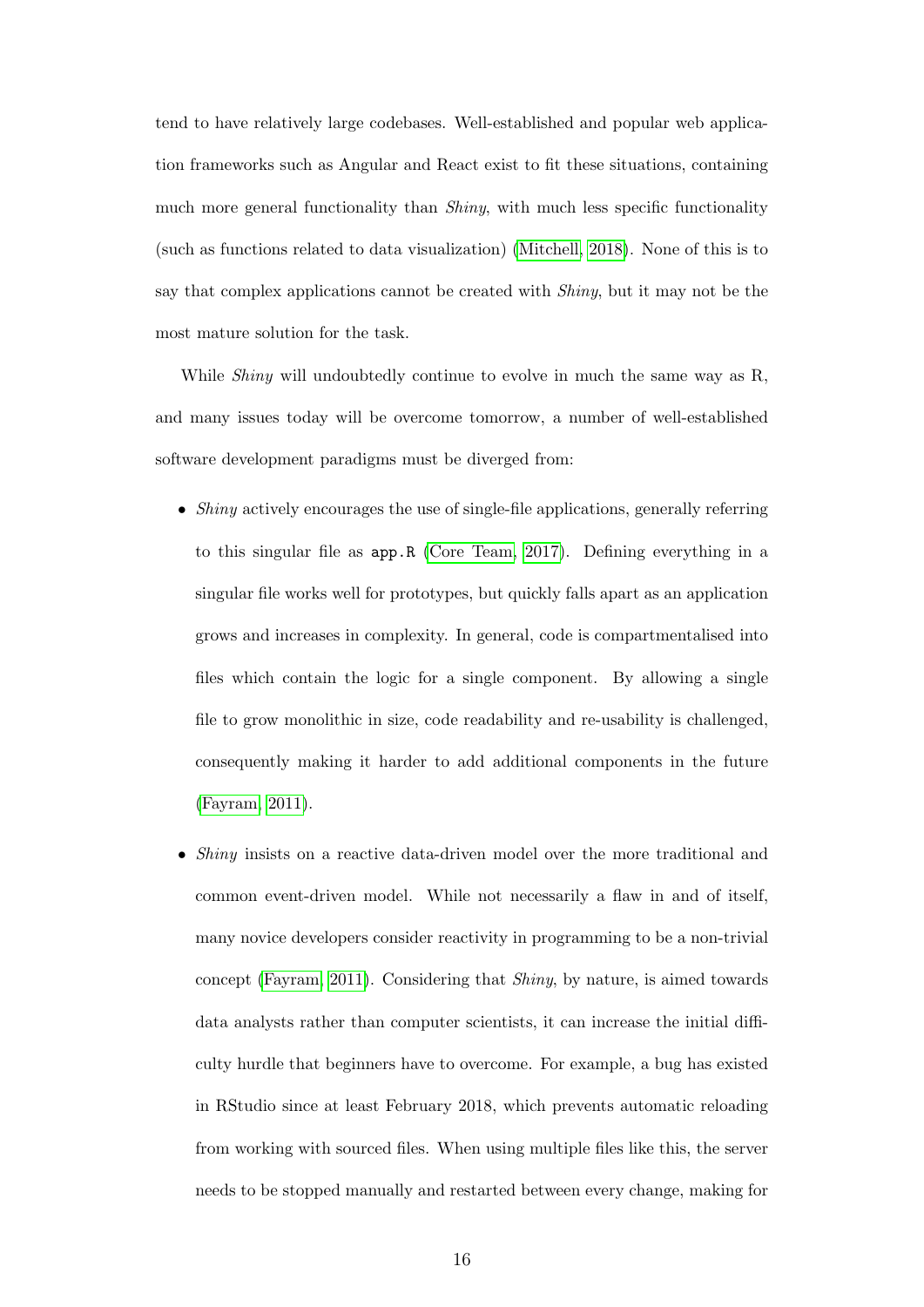a tedious development cycle. Concerns on the subject have not been addressed

by either the RStudio or Shiny core developers [\(Hansen, 2018\)](#page-32-3).

Both of the above points begin to cause major issues when put together. Encouragement of singular source files results in code quickly becoming unruly, threatening flexibility. This heightened complexity of source code will invariably be replicated within the reactive dependency graph, *Shiny's* internal mapping of reactive nodes and their relationships. In the event that something is not working as expected, RStudio provides little to no internal tools for debugging this graph. A new addition to CRAN in the form of reactlog [\(Schloerke and Cheng, 2019\)](#page-35-1) is a first attempt to address this issue, which usually forces the developer to painstakingly debug the graph by hand. As the application becomes increasingly complex, this process gets closer and closer to impossible. Many of these cases remain undocumented as Shiny is a burgeoning technology and, to the best of our knowledge, this paper is the most in-depth look at the challenges in the peer-reviewed literature.

A package, ShinyTester [\(Kohli, 2017\)](#page-33-2), was added to CRAN [https://cran.](https://cran.r-project.org/) [r-project.org/](https://cran.r-project.org/) early in 2017. While it provides a promising first approach to debugging tools for Shiny (such as the inclusion of a dependency graph visualiser), it unfortunately seems to have been abandoned. Tools like this would likely alleviate the above-outlined concerns.

#### 3.5 Data size

Shiny is designed foremost as a server technology, with applications intended to be used remotely with a stable internet connection [\(Core Team, 2017\)](#page-30-6). Shiny applications must be built with upload and download requirements at the fore. While Shiny applications can be run locally, doing so requires a base level of knowledge of R that may make it a sub-optimal approach, and limits accessibility. This is compa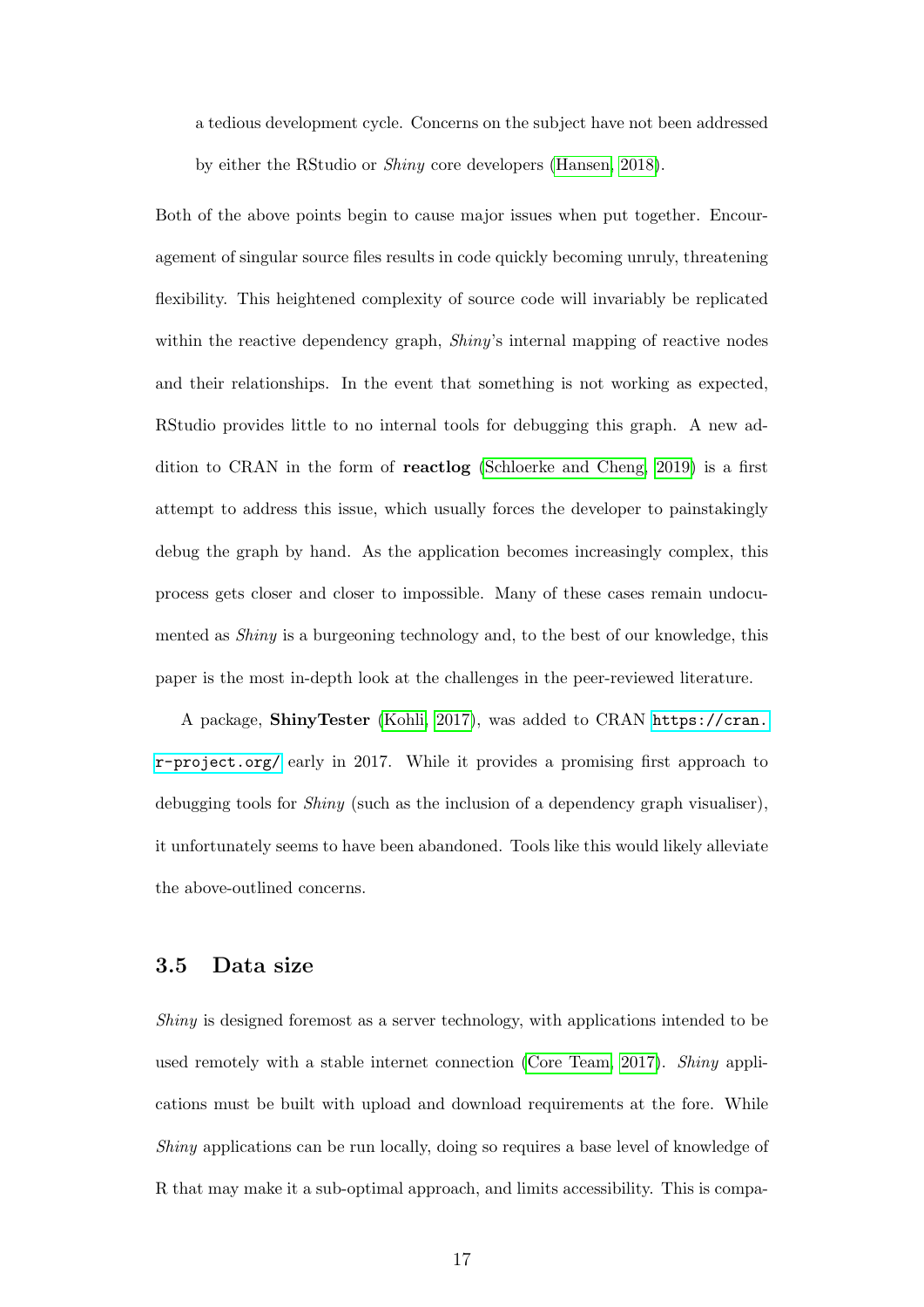rable with how mobile applications are generally shipped as pre-compiled binaries, rather than as raw sources that the user would need to compile and install manually. One of the largest issues with this inherent reliance on connectivity is the need for data to be uploaded and downloaded. Since Shiny has no in-built data streaming functionality, it is not possible to work with parts of the data while waiting for the rest to upload [\(Core Team, 2017\)](#page-30-6). An entire transfer must be completed before the dataset is made available to the application. This forces the application to require pre-partitioned uploads, which may not be possible for all types of datasets.

It is quite common to see a dataset approaching gigabytes in size, especially prevalent in areas such as genomic sequencing. It is generally technically unrealistic for datasets of this size to be worked with remotely, and would include extra data costs. If a large amount of bandwidth were made available to a single user, this could open up the user's service to potential denial-of-service attacks by malicious entities [\(Cloudflare, 2019\)](#page-30-7). Furthermore, it may be legally unrealistic in terms of data ownership. Users are often uncomfortable about providing sensitive data to unknown receivers, as there is no way for a *Shiny* app to prove that it is not storing uploaded information permanently for the developer's own academic or financial gain [\(Kacha and Zitouni, 2018\)](#page-33-3).

# 4 Literature analysis

#### 4.1 Complexity barrier

The pattern of peer reviewed work, as shown in [Figure 1,](#page-5-0) [Figure 2,](#page-7-0) and [Figure 3,](#page-8-0) shows that Bioinformatics is a popular and growing area for Shiny apps. Areas that traditionally have a lower focus on data analysis skills for researchers, such as Biological Sciences, Education and Index Medicus, appear to have higher usage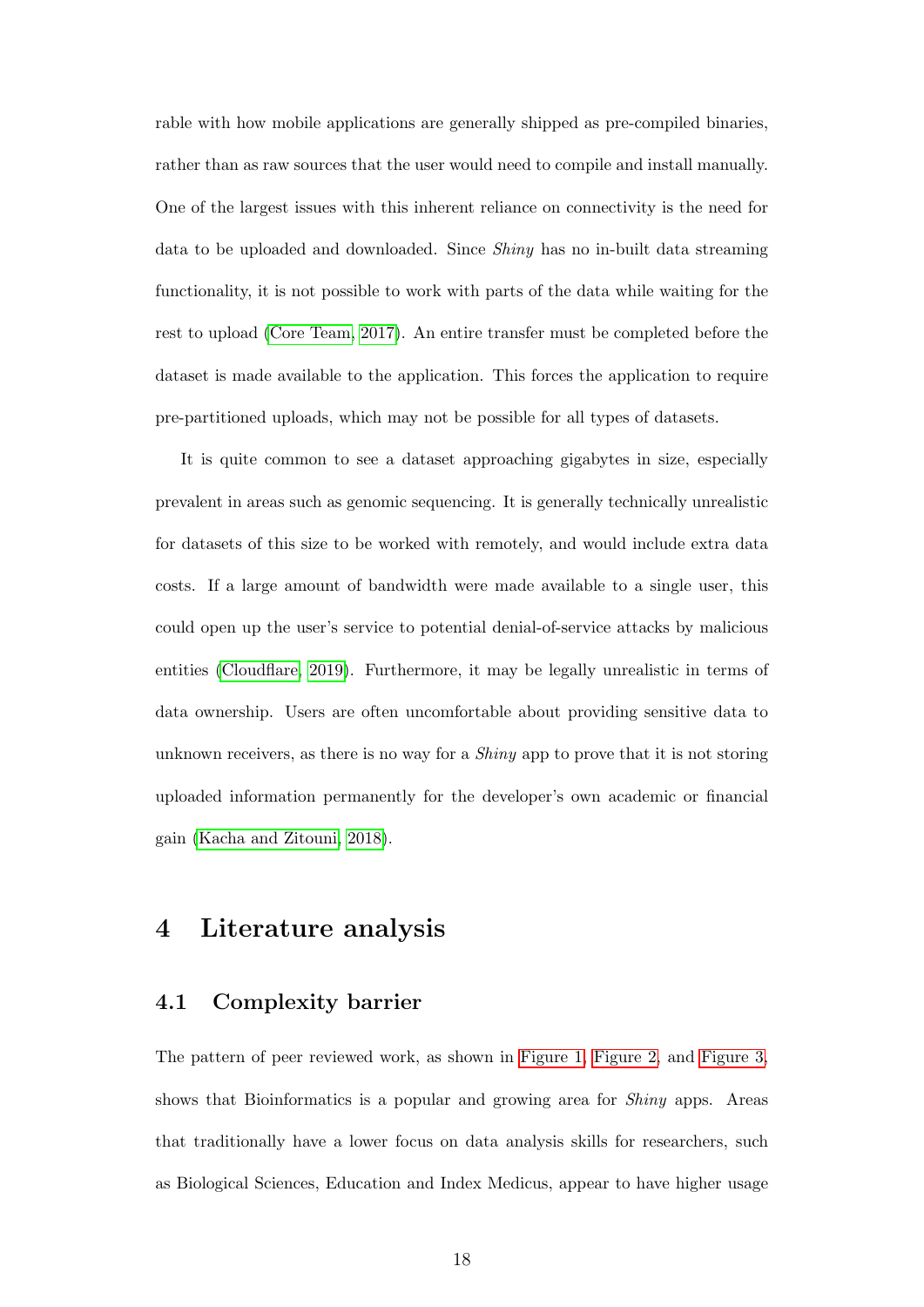levels. In the current literature, Shiny is primarily used as a delivery/visualisation tool and so it is not the focus; with many papers referencing the use of *Shiny* but not discussing its merits. This trend becomes obvious in more recent papers, with much of the best discussion occurring in earlier papers.

To investigate the uptake of Shiny, we must first understand some of the factors that determine the uptake of innovation. These are stated by [Rogers](#page-35-2) [\(2001\)](#page-35-2) as: (a) relative advantage, (b) compatibility, (c) complexity, (d) trialability and (e) observability. [Rogers](#page-35-2) [\(2001\)](#page-35-2) defined complexity as:

...the degree to which an innovation is perceived as difficult to understand and use.

The first peer-reviewed Shiny publications appeared in 2013, with the first two dissertations contributing the most to this discussion, as they give a glimpses of Shiny's vast potential. The first dissertation using Shiny was published by [\(DePalma et al.,](#page-31-4) [2017\)](#page-31-4). To drive innovation and uptake, tools must be accessible and usable by all interested parties [\(Jahanshiri and Shariff, 2014,](#page-32-4) [Klein et al., 2017\)](#page-33-4). [Moraga](#page-34-5) [\(2017\)](#page-34-5) noted that the area of public health, while there had been progress in methodology and analysis:

...these methods are still inaccessible for many researchers lacking the adequate programming skills to effectively use the required software.

The first peer-reviewed Shiny publications appeared in 2013, with the first two dissertations contributing the most to this discussion, as they give a glimpses of Shiny's vast potential. The first dissertation using Shiny was published by [DePalma](#page-30-0) [\(2013\)](#page-30-0). The *Shiny* app allowed non-computer literate clinicians the ability to harness powerful statistical methodologies in a robust framework, and to conduct antimicrobial susceptibility tests to determine an unknown pathogen's susceptibility to various antibioticss. [DePalma](#page-30-0) [\(2013\)](#page-30-0) noted that previously new methods have not been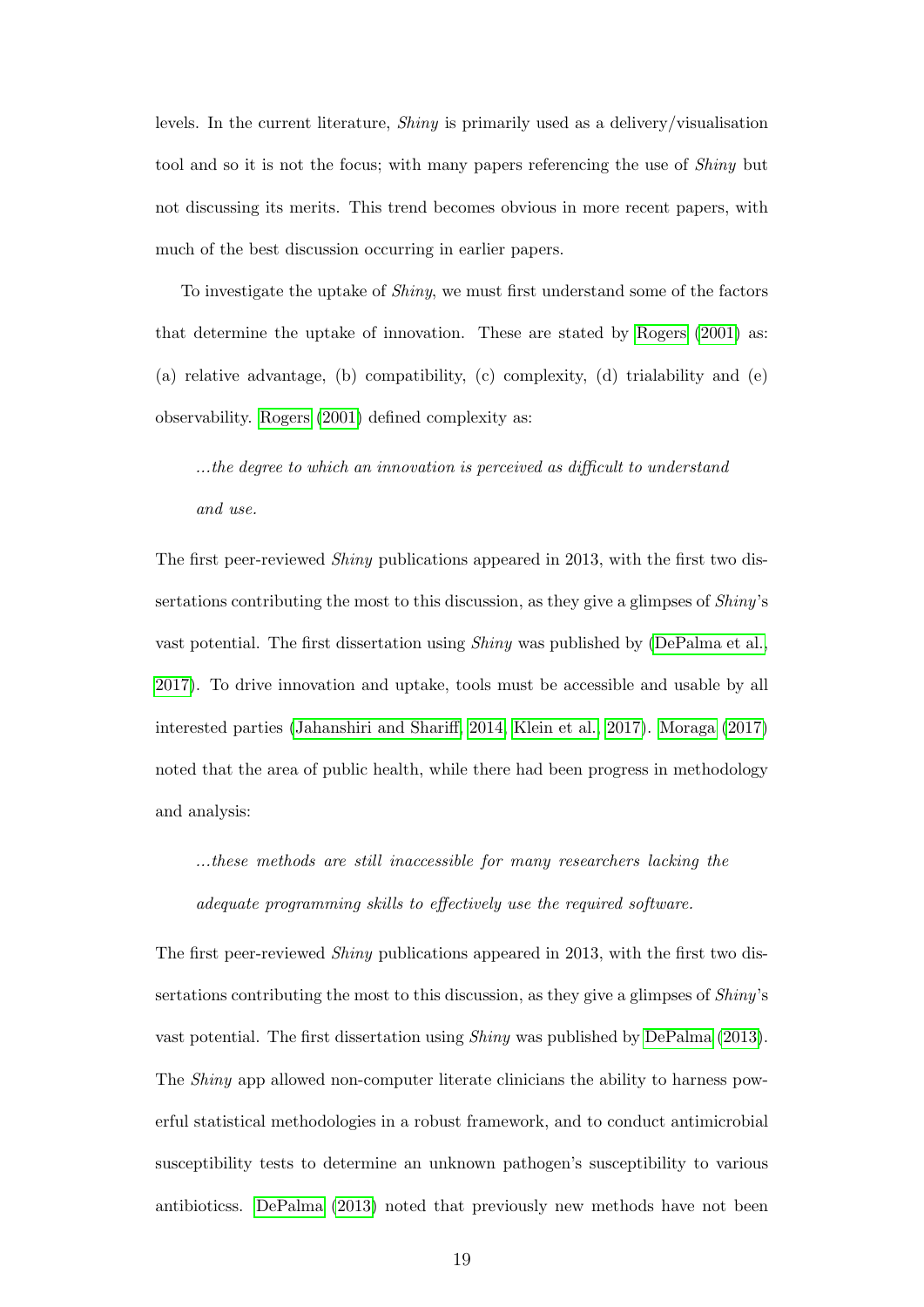adopted due to:

...various computational difficulties and an absence of easy to use software for clinicians.

Complex methodologies were able to be immediately used by end users without an assumption of computational skills, to inform important medical checks. This direct transfer of method is a concrete example of how Shiny is able to make complex research available to all interested parties, regardless of knowledge level. Specialised applications such as this would be difficult and costly to create without Shiny and, without general use software, any advanced methodology could stall in uptake due to complexity barriers. This was later followed up with dBETS (diffusion Breakpoint Estimation Testing Software) by [DePalma et al.](#page-31-4) [\(2017\)](#page-31-4), who once again acknowledged:

...the computational complexities associated with these new approaches has been a significant barrier for clinicians.

Shiny is a potential solution to the barrier of complexity for the uptake of new methodologies.

#### 4.2 Cross-collaboration and dialogue

Cross-collaboration between researchers and the easy dissemination of results is key to external validity (Munafo et al., 2017). Shiny promotes collaboration by allowing people with varying skill levels access to more complex methodologies. This has a flow-on benefit to promote the collaboration of practitioners with researchers, or field researchers with theorists, in order to create specialised, fit for purpose applications. This is illustrated in a paper by [Wages and Petroni](#page-35-3) [\(2018\)](#page-35-3), which designs and conducts Phase 1 dose-finding trials using the continual reassessment method, and was noted to: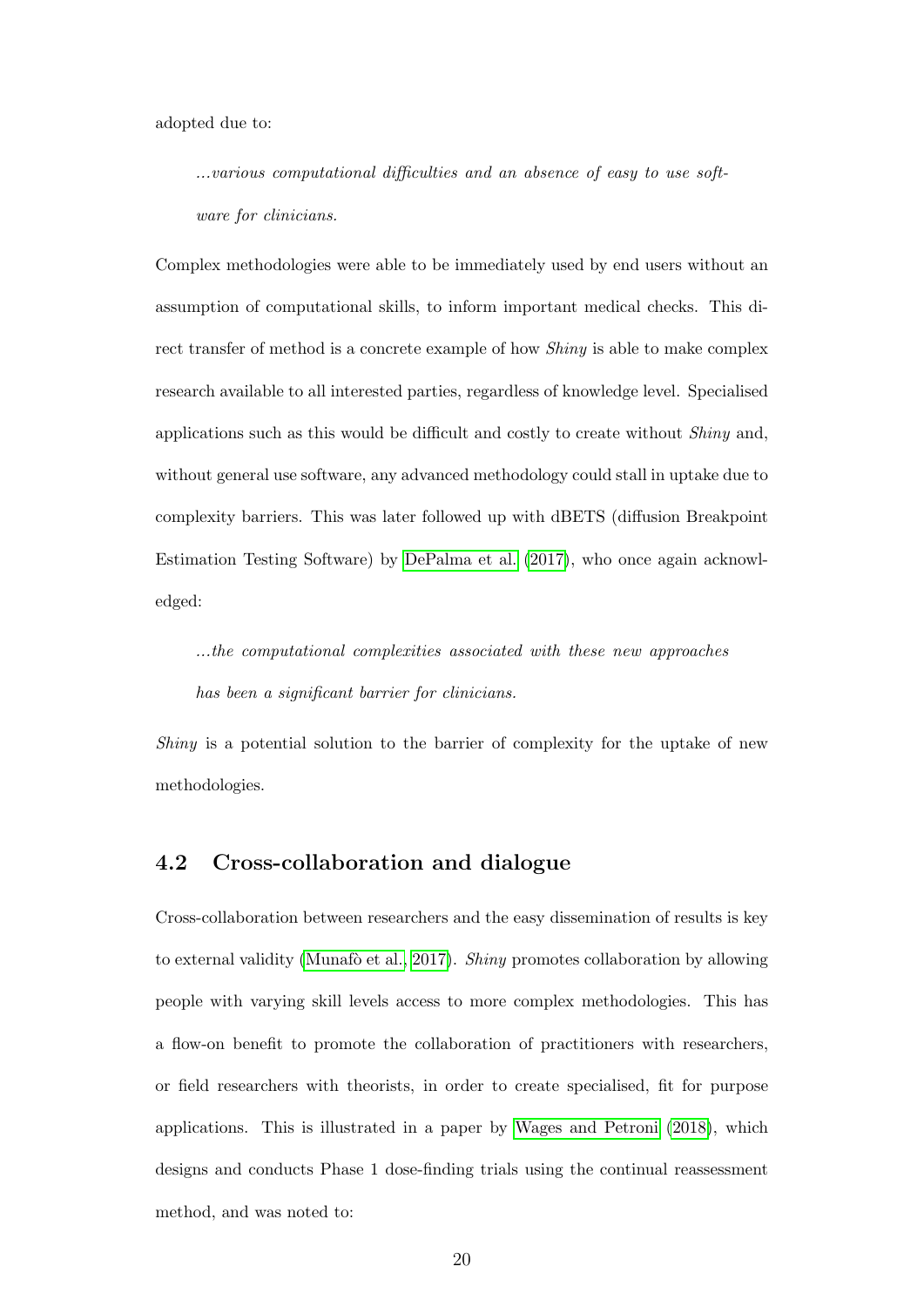...facilitate more efficient collaborations within study teams.

[Klein et al.](#page-33-4) [\(2017\)](#page-33-4) underscores the requirement that

...facilitating the deployment of web applications for data analysis is important to promote collaboration within the scientific community and between scientists and stakeholders.

Further examples of Shiny being used to open discussion by using apps to bring relevant parties with differing skills sets into collaboration include Díaz-Gay et al.  $(2018)$ , who stated:

...analysis of somatic mutational signatures remains currently inaccessible for a substantial proportion of the scientific community.

as well as [Whateley et al.](#page-35-4) [\(2015\)](#page-35-4), who noted the knowledge gap between relevant parties:

...demonstrates the use of the Shiny web framework to bridge that gap, allowing for collaborative development of web tools that can be coded in the widely-used and free R statistical computing language.

The ability to bridge the gap between researchers and the tools required for their data analysis was mentioned by [Chen et al.](#page-30-8) [\(2018\)](#page-30-8) in the context of environmental DNA. eDNA is becoming an essential tool in ecology and conservation biology and is utilised by a range of people with varying skill levels, with [Kandlikar et al.](#page-33-5) [\(2018\)](#page-33-5) stating:

Results from eDNA analyses can engage and educate natural resource managers, students, community scientists and naturalists, but without significant training in bioinformatics, it can be difficult for this diverse audience to interact with eDNA results.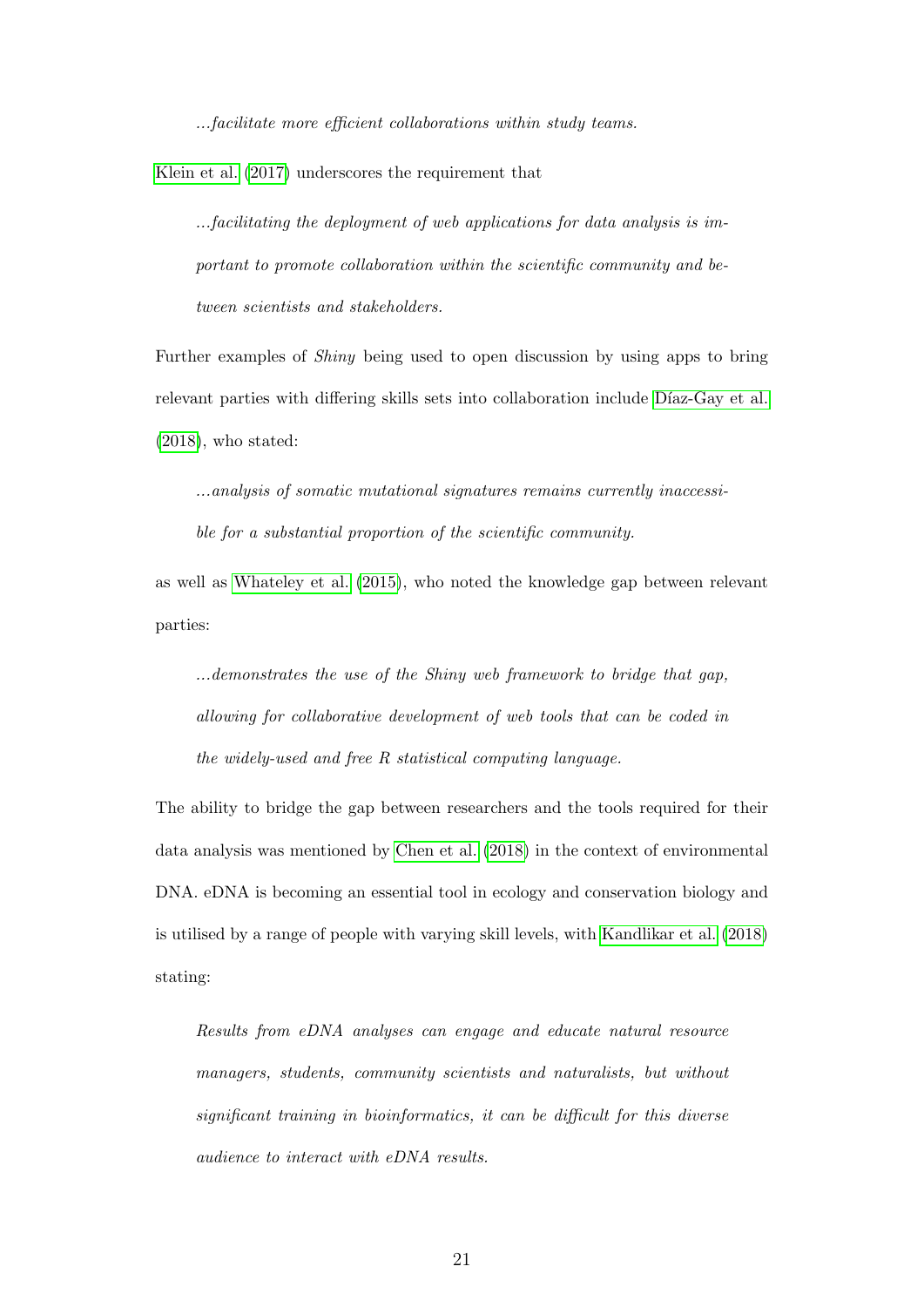Shiny allows discipline specialists outside of computer science to code their own apps, bridging the skill gap for other researchers [\(Niu, 2017\)](#page-35-5). This was demonstrated by an app called Armadillo Mapper [\(Feng et al., 2017\)](#page-31-6), which was designed specifically to decrease the time between synthesising distributional knowledge on a computer and carrying out conservation efforts in the field. This encourages those without the resources to conduct their own analysis to collaborate closely with analysts to create specialist applications. Rather than sending final data to an analyst for analysis, discussion and collaboration is encouraged at the beginning of an experiment. This sets up low quality data due to issues such as pseudo-replication, low power and confounding variables being avoided at the design stage rather than the analysis stage.

#### 4.3 Flexibility to link other software

Shiny has the flexibility to bridge the gap between specialised data gathering tools and available software. A Shiny app accompanying the R package rHyperSpec [\(Laney, 2013\)](#page-33-6) was created to take complex data generated by hyperspectral cameras and link the data to available software packages in response to the problem of there being:

...few free, open-source software packages that enable researchers to easily process and analyse such data in a manner that maximizes intercomparison between studies.

This showcases the flexibility of Shiny applications being able to upload information in various formats, make appropriate changes, and output the data in a form usable by another, completely independent piece of equipment/software. Previously, there were precious few options to link independent software/equipment, especially without breaching warranty restrictions. Shiny shows tremendous flexibility in working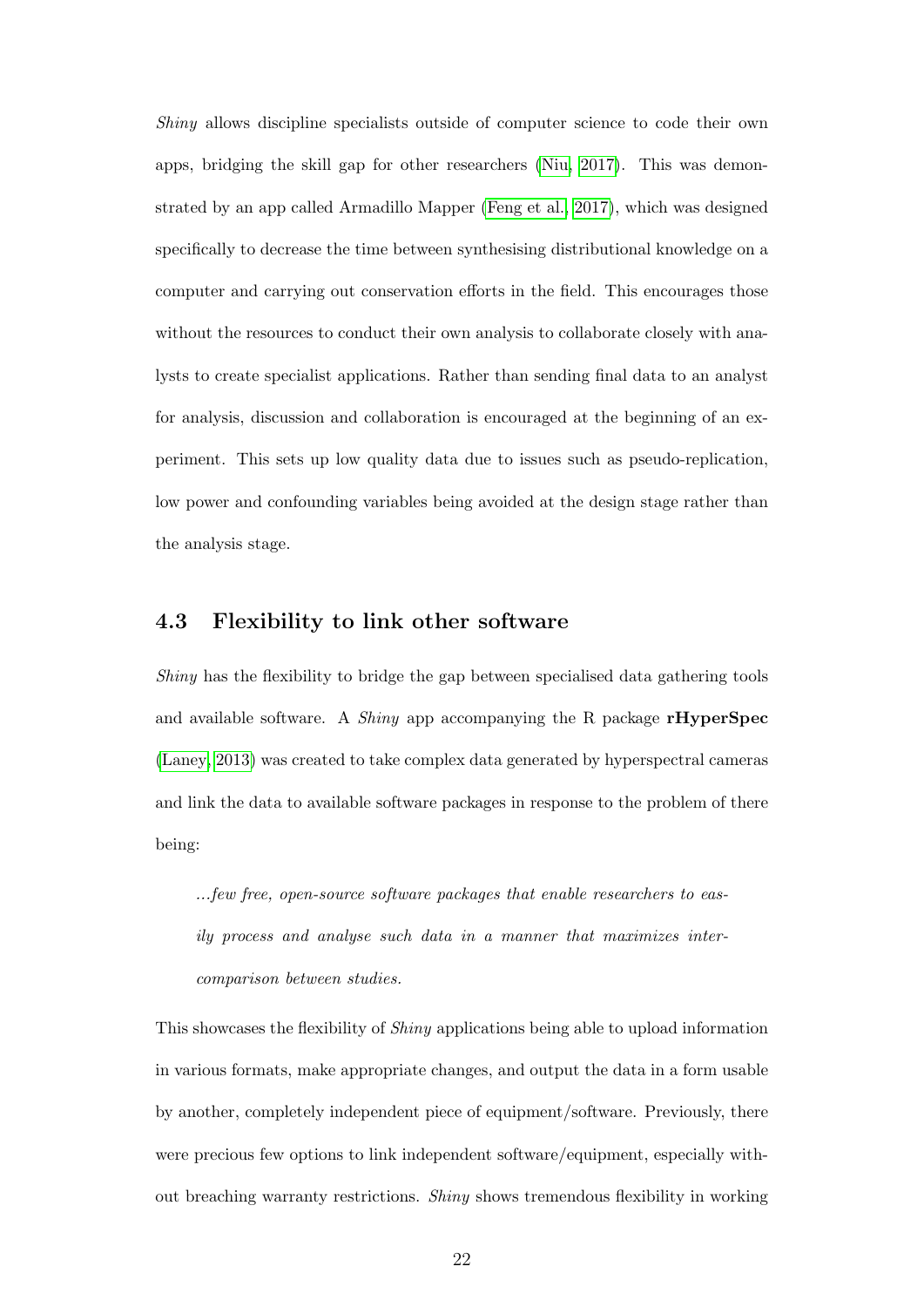with existing infrastructure to help decrease costs, especially when technologies are in their infancy.

Shiny gains flexibility and customisability directly from R. One of Shiny's most useful abilities is to wrap both existing and new R packages for general consumption. [Beck](#page-29-4) [\(2014\)](#page-29-4) created an app called Seed, which bundled several R packages together and used Shiny to host them on the web, allowing:

...user's access to powerful R based functions and libraries through a simple user interface.

In the Precision Agriculture (PA) space, farmers have access to a multitude of proprietary sensors, few of which can be linked directly to analysis tools [\(Jayaraman](#page-32-5) [et al., 2016\)](#page-32-5). Shiny's highly customisable framework facilitates the linking of several pieces of independent software, and can avoid manual data wrangling and transfer. As an example, [Jahanshiri and Shariff](#page-32-4) [\(2014\)](#page-32-4) took data from existing PA sensors and utilised R functions for its analysis and visualisation of results. Shiny has proved more than useful in the results visualising area, with packages such as **ShinyStan** [\(Gabry et al., 2018\)](#page-31-7) created in order to visualise modelling parameters and results from MCMC simulations.

### 4.4 Generalising complex methodologies

R packages can be thought of as a level of abstraction down from mathematical theory, as the packages can be used without the need to have full understanding of the methodology. Shiny can be thought of as another level of abstraction down again, as R packages can be utilised without needing an understanding of R itself. This ability to generalise analysis methodologies makes Shiny available to any interested party, driving flexibility, dialogue and cross-collaboration.

There is an overarching requirement when making tools available to a broader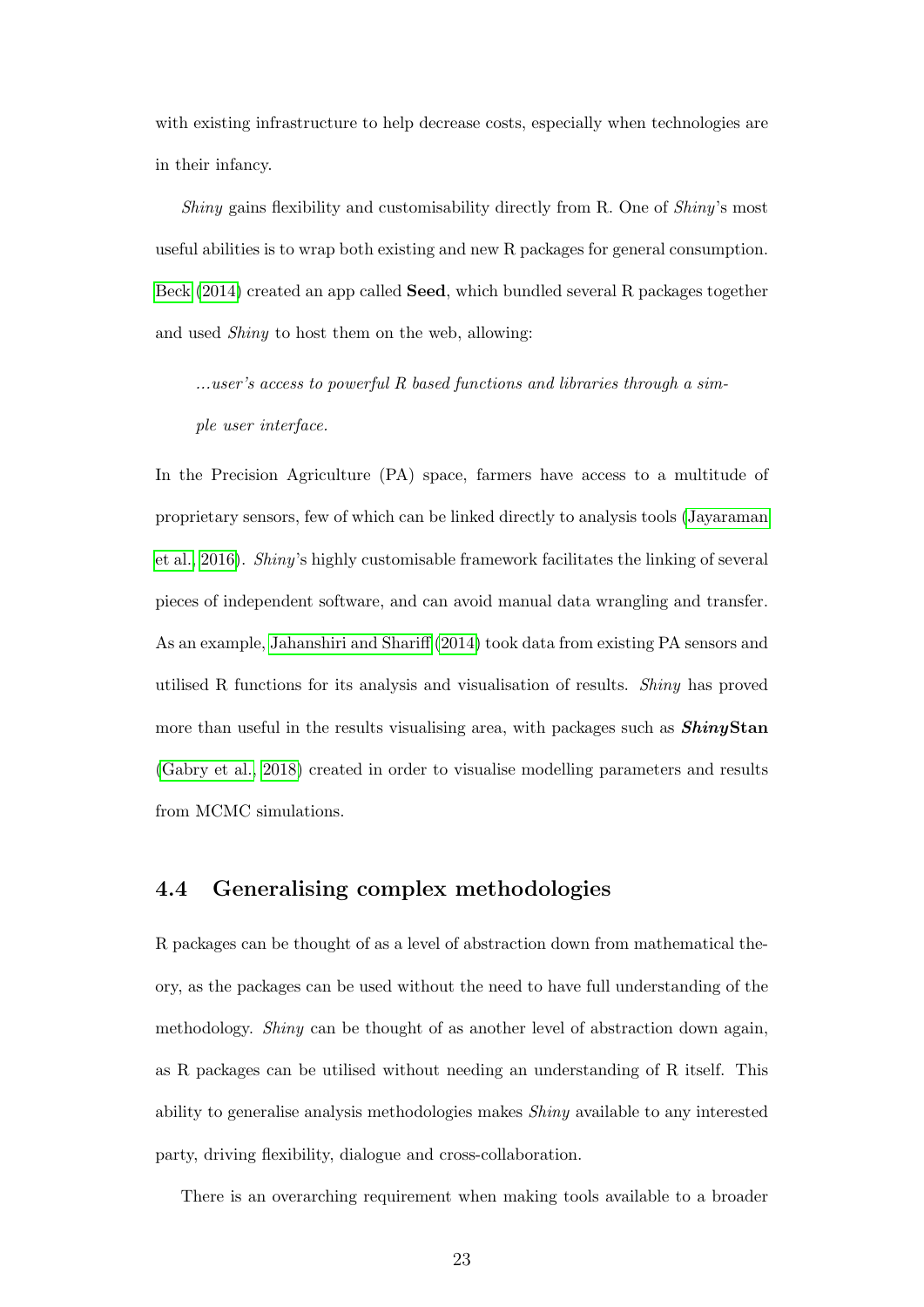audience to ensure correct methodology. The first example of using Shiny to guide and educate the user came from [Assaad et al.](#page-29-5) [\(2014\)](#page-29-5) who created two Shiny apps intended to allow Microsoft Word users access to One Way Anova analysis and post hoc tests. The app gave instructions to guide users through the process, which greatly simplified the common statistical test, whilst promoting proper statistical methodology. A real-world example of protecting the end user comes from [Hsu et al.](#page-32-6) [\(2018\)](#page-32-6), who created an app for proper randomisation when allocating participants to a three-armed, double-blinded, randomized controlled trial (RCT) for depression. One critical characteristic of the app was to ensure mistakes were not made when properly balancing strata. A fail-safe against experimental error was employed by not allowing participants to have their experimental ID overwritten. This means that any accidental changes after treatment has begun would not impact on the treatment received.

Generalised applications must be flexible to differing individual parameters. Shiny makes it a simple task to allow parameters of a methodology to be changed, depending on individual circumstances. Shiny-wrapped simulations were used to explore humanitarian responses and financial institution resiliency for earthquake risks in Indonesia, with [Hartell](#page-32-7) [\(2014\)](#page-32-7) allowing the simulation to be tweaked by individuals so that adjustments to calibration parameters could be made, based on specific interests or circumstances. Other apps that allowed the user to specify parameters were created by [Zhou et al.](#page-36-1) [\(2014\)](#page-36-1) for detecting differential expressions in RNA sequencing and [Yin](#page-36-2) [\(2014\)](#page-36-2), who utilised Bayesian statistical modelling to investigate the networks of epidemic transmission.

Shiny makes complex methodologies accessible to those who would previously not be part of the conversation; most likely due to a lack of theoretical study, or lack of familiarity with coding or analysis programs. Shiny was explicitly noted to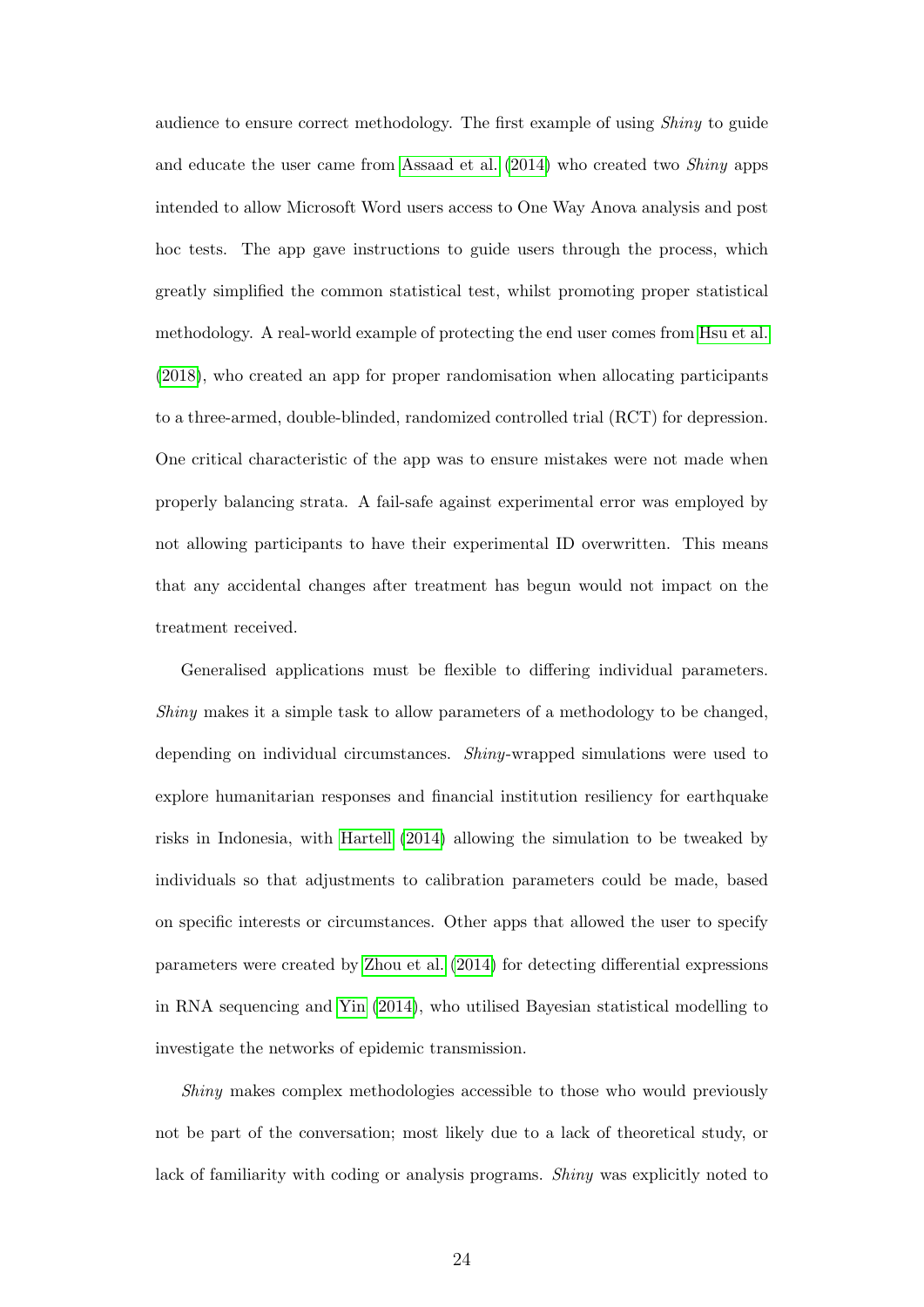help increase engagement by [LaZerte et al.](#page-33-1)  $(2017)$ , who created FeedR in order to record and visualise RFID data from ecological studies. The huge amount of data from RFID quickly becomes overwhelming and requires specialist methods to cope. The FeedR Shiny app was created to wrap the paired R package in order that:

...this framework will become a meeting point for science, education and community awareness...we aim to inspire citizen engagement while simultaneously enabling robust scientific analysis [\(LaZerte et al., 2017\)](#page-33-1).

#### 4.5 Responsible and open research

Reproducibility of research is a critical cornerstone of responsible research practices. Studies, such as Munafò et al. [\(2017\)](#page-34-6), have indicated that reproducibility is not at high enough levels, while results of a survey conducted by [Baker](#page-29-1) [\(2016\)](#page-29-1) and published in Nature found:

...more than 70% of researchers have tried and failed to reproduce another scientist's experiments and more than half have failed to reproduce their own experiments.

Eight practices are argued for by Munafo et al.  $(2017)$ , which include promoting transparency and open science to increase reproducibility. Open source software such as *Shiny* can aid these objectives by creating a vessel to preserve code and allow a greater number of interested parties to critically evaluate methodologies and results.

One benefit of Shiny-wrapped code is that methodology comparisons become much easier to conduct. Methodologies wrapped in Shiny applications can be compared on a known data set under various conditions by the end user. This is a powerful tool in the advancement of reproducible research. Shiny was explicitly used in a dissertation by [Parvandeh](#page-35-6) [\(2018\)](#page-35-6) as a vessel to show this particular strat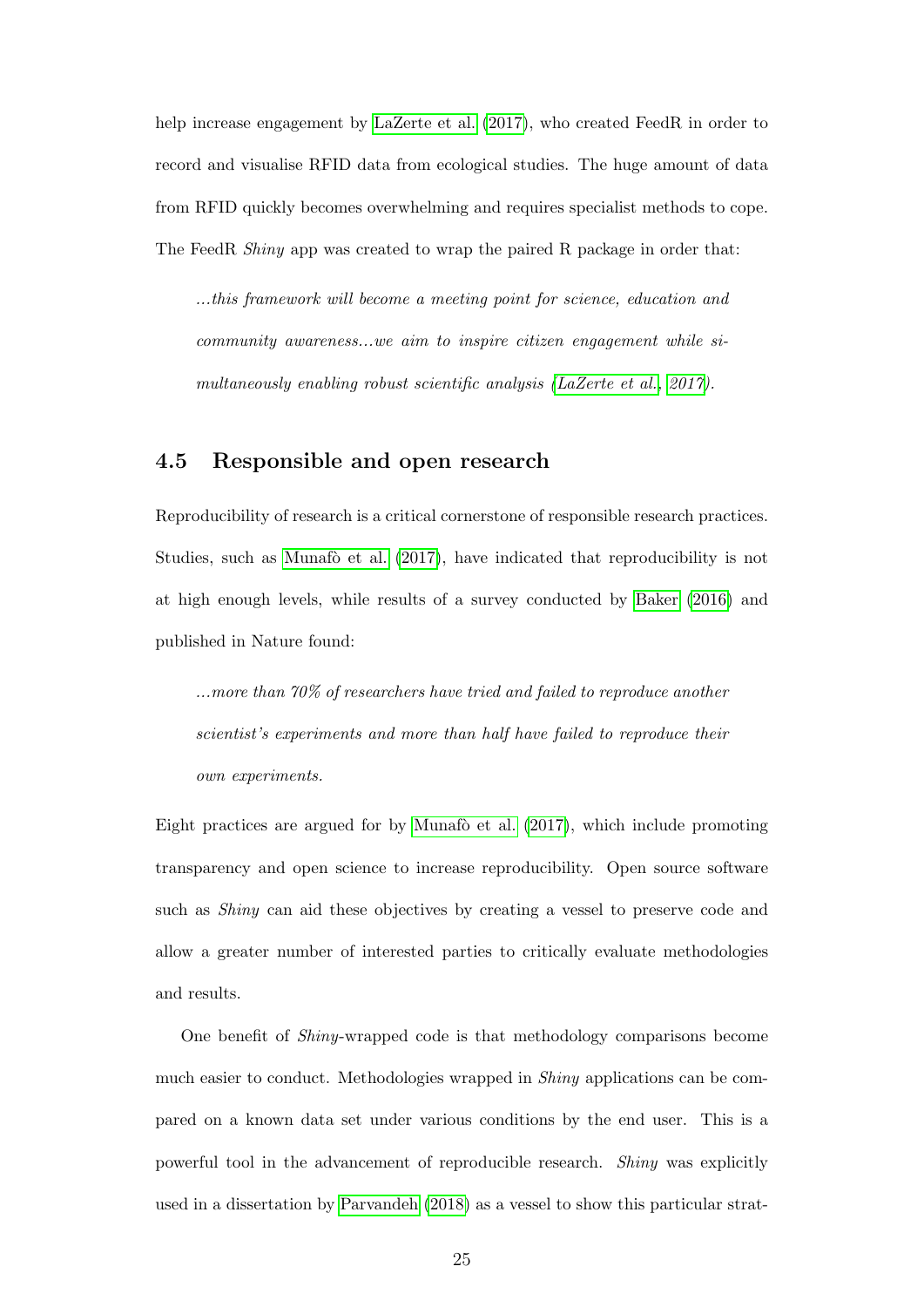egy and to create reproducibility of results, enhancing responsible and reproducible research goals.

A Shiny app, or at least the code behind it, is enduring. A paper from [Sieriebri](#page-35-7)[ennikov et al.](#page-35-7) [\(2014\)](#page-35-7) included a Shiny application named Nematode Indicator Joint Analysis (NINJA) 2.0, to automate manual calculations previously carried out using spreadsheet software, which is time consuming and prone to errors. The aim for NINJA to remain freely accessible was validated when it was later used by [Burkhardt et al.](#page-29-6) [\(2019\)](#page-29-6) to aid nematode calculations in semi-arid wheat systems, five years after its release. This suggests that maintaining a Shiny application is not overly difficult. The benefit of *Shiny's* easy maintenance and updating was mentioned for the first time in a dissertation by [Niu](#page-35-5) [\(2017\)](#page-35-5), which highlighted the fact that only the source code requires changing, without having to download patches or modify individual applications.

Shiny also appeared in conjunction with machine learning to explore early phase drug discovery processes [\(Korkmaz et al., 2015\)](#page-33-7), with [Wojciechowski et al.](#page-36-3) [\(2015\)](#page-36-3) noticing the power of *Shiny* to disseminate the results of research, stating:

Interactive applications, developed using Shiny for the R programming language, have the potential to revolutionize the sharing and communication of pharmacometric model simulations.

Free and open source software is ideally suited to disseminating the products of research [\(LaZerte et al., 2017\)](#page-33-1). This also drives collaboration and was noted to encourage local and direct monitoring of environmental data in Kenya [\(Mose et al.,](#page-34-7) [2017\)](#page-34-7). [LaZerte et al.](#page-33-1) [\(2017\)](#page-33-1) also found that Shiny's open source nature has another important benefit, which is that it:

...reduces financial barriers to its use and the open-source aspect permits and encourages collaboration which can result in better, more powerful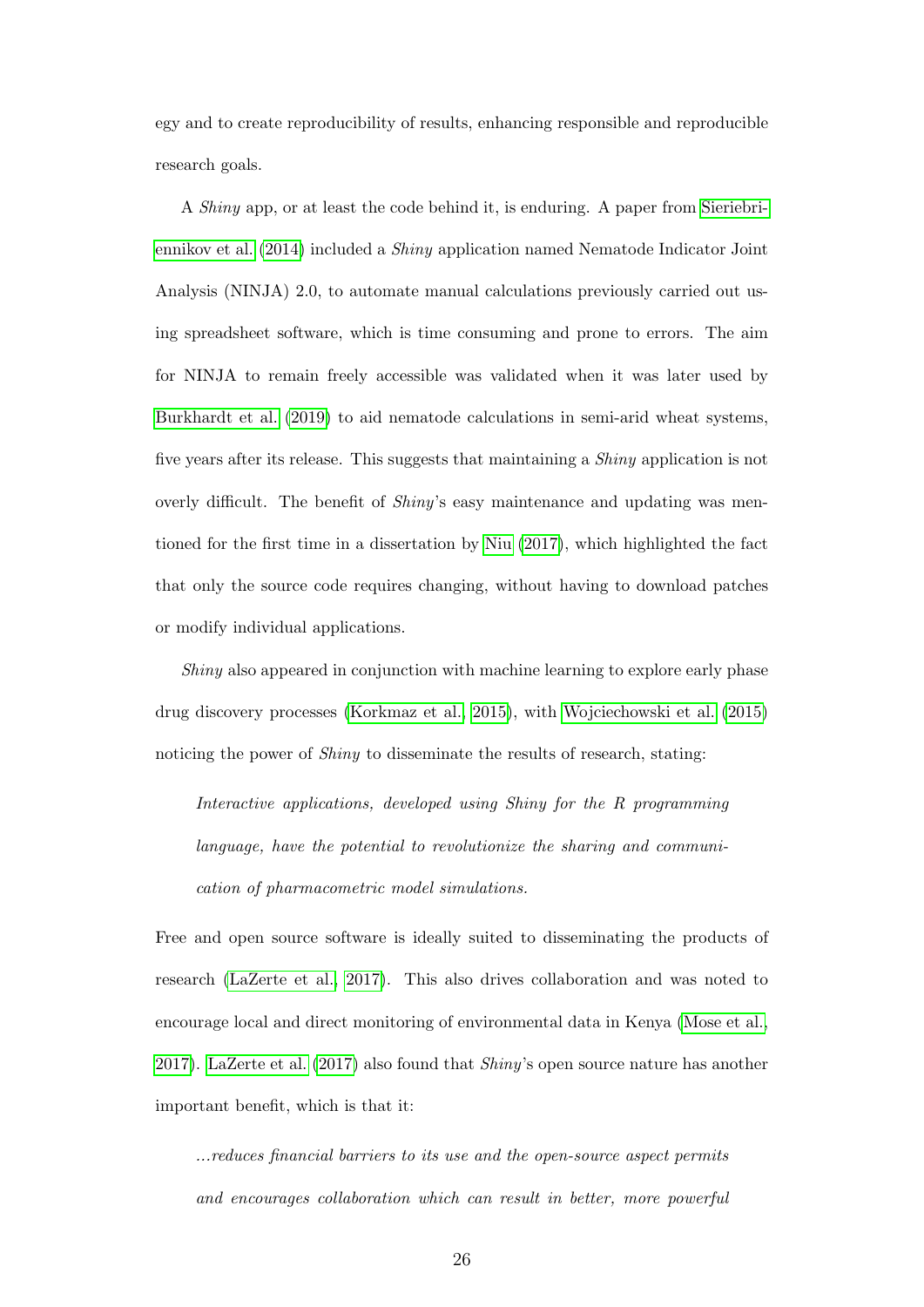#### software.

Cross-collaboration and use of open source Shiny will hopefully also help to drive data sharing. [Yi et al.](#page-36-4) [\(2017\)](#page-36-4) noted the utility and importance of data sharing promoted by Shiny applications. This outcome is one of the key recommendations by Munaf $\delta$  et al. [\(2017\)](#page-34-6) in order to drive transparency and openness and is currently a policy for Science and Springer Nature journals.

#### 4.6 An educational tool

The strengths shown by Shiny seem to fit very well in the educational sector. Thus, Shiny has frequently been used as a teaching aid to convey complex ideas to students [\(Williams and Williams, 2018\)](#page-36-5). Educational tools, such as those by [Arnholt](#page-29-7) [\(2018\)](#page-29-7), help teach the concept of power in hypothesis tests, with [Williams and Williams](#page-36-5) [\(2018\)](#page-36-5) creating a similar application for confidence intervals. An app by [Courtney](#page-30-9) [and Chang](#page-30-9) [\(2018\)](#page-30-9) normalises large datasets and enables students to explore the results of differing transformations. There are other benefits to using Shiny in the education sector. [Kandlikar et al.](#page-33-5) [\(2018\)](#page-33-5) created the Shiny app ranacapa and found that:

A key benefit of using ranacapa was that, despite having no prior bioinformatics experience, students could begin exploring the biodiversity in their samples in a matter of minutes by using the online instance of the Shiny app.

This had the flow-on effect of enabling teachers to focus more on theory, instead of the inevitable problems when teaching new, more complex software, and provided a useful aid for self-learning [\(Kandlikar et al., 2018\)](#page-33-5).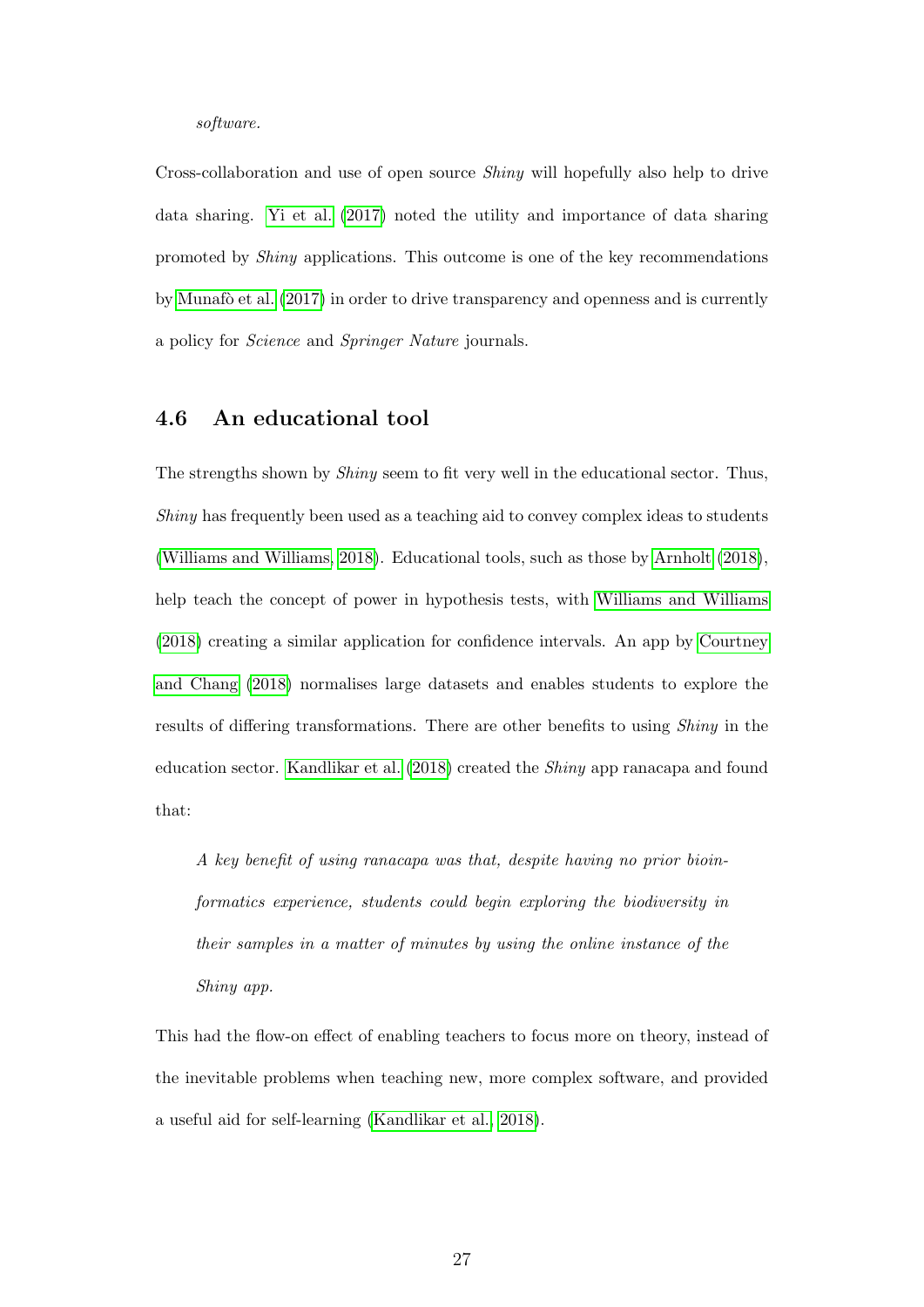### 5 Conclusion

This review examined Shiny in peer reviewed publications from 2012 to 2018 and mapped the growth in its use through various research fields. A subset of 600 papers were used to inform the bulk of the paper, with the authors' personal experiences of Shiny included. While Shiny is not a *silver bullet* solution to issues in the research field, it confers the ability for specialised applications to be created cheaply and easily, such that any level of end user maybe included, no matter the complexity level of the methodology. This primary benefit creates a direct pathway for new findings to be rapidly incorporated into established workflows. The flexibility of Shiny means that apps can be tailored to exact specifications in all regards, with changes and maintenance of the app made relatively easy as an ongoing product of consultation, thereby further promoting collaboration. If an app is considered worthwhile adopting for an existing workflow, widespread adoption across an entire workplace is as simple as sharing the web address. This will have the inevitable effect of allowing fewer people to achieve more. This does necessarily mean existing jobs risk becoming obsolete: as new, potentially variant jobs will be created as a result of the new work undertaken. As we progress further into this technological world, this argument will require mature debate and nuancing to be resolved.

In the current literature, Shiny has been used primarily as a visualisation and dissemination tool, with few papers exploring the concurrent benefits and challenges mentioned in this review. One benefit identified in the literature is the opportunity to increase high value dialogue between people with different skill sets. For example, field researchers, primary producers or marketers are able to work alongside theoretical researchers/consultants to create highly customised applications for up-coming experiments or daily work. Code published as a Shiny application has the useful attribute of making methodology comparisons easy, which promotes reproducible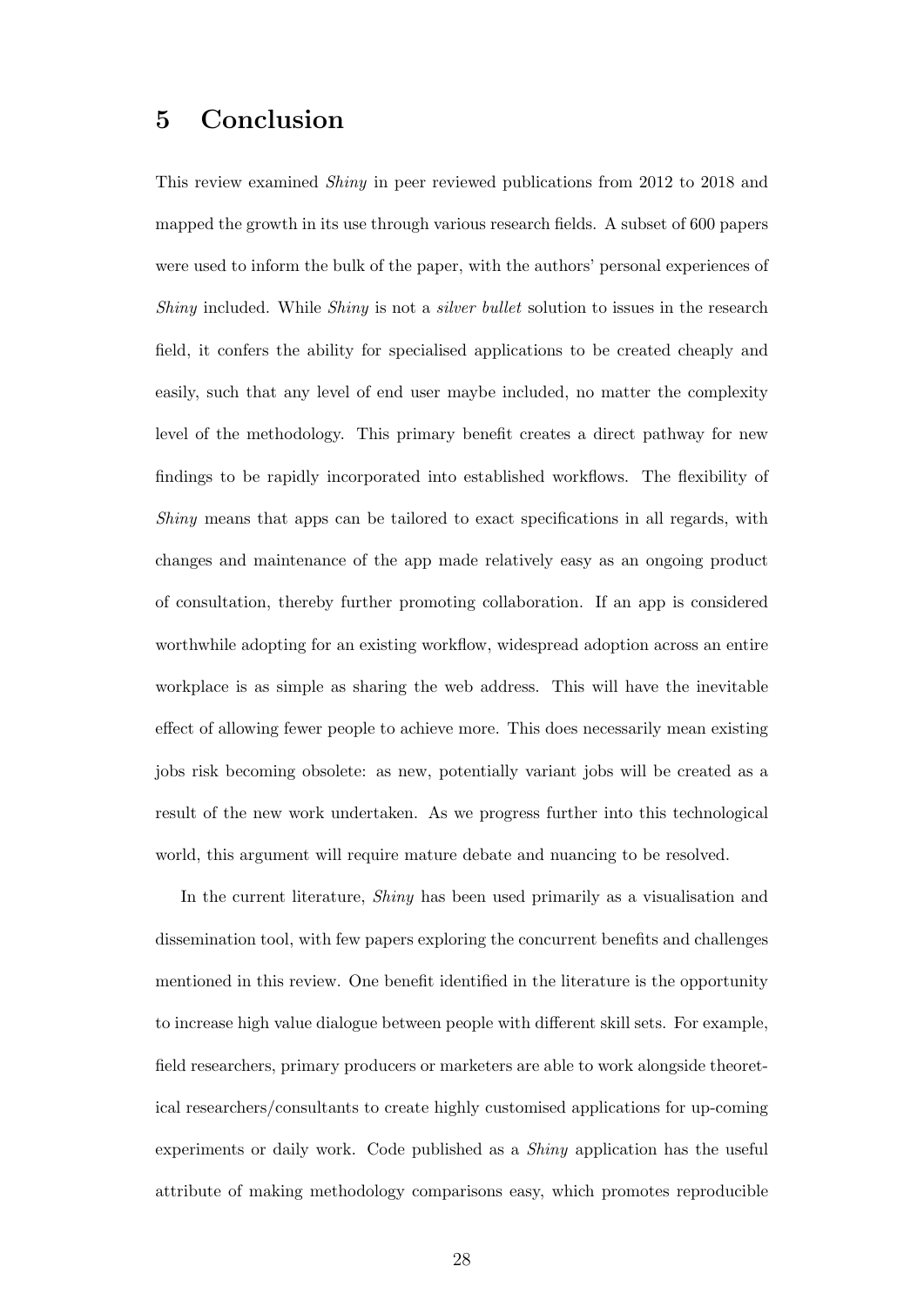research and best practice standards.

With the ability to accelerate access to data analysis techniques comes the paramount issue of data security for those unfamiliar with web protocols. It is essential for those who host web-based applications to become knowledgeable in this area. Web security protocols are likely to be a new skill set for many R programmers: a crucial task, potentially preventing widespread uptake of Shiny.

While the use of *Shiny* apps requires minimal experience with computers, the creation of a Shiny application is a different story. The lack of debugging tools, the encouragement of single file applications, and the current implementation of the reactive data-driven model will limit the complexity of future applications. Other open source and proprietary options are currently available, however, Shiny's flexibility, customisability, and low cost is highly desirable. Open source software comes with a minimum knowledge requirement barrier to entry, and proprietary software can be expensive and inflexible to changing situations and circumstances. Maintenance is required with Shiny, although it is limited to updating code when R packages or dependencies change. This updating can be achieved via the source code for all users.

Shiny is one of the better tools available if one is an existing R programmer, given its inherited scope from R. It helps promotes open and reproducible research and offers a real pathway for making complicated methodologies usable to those outside universities and supported research facilities. The ability to provide an avenue to increase high value collaboration and dialogue between interested parties with differing skills sets makes *Shiny* a tool well worth exploring.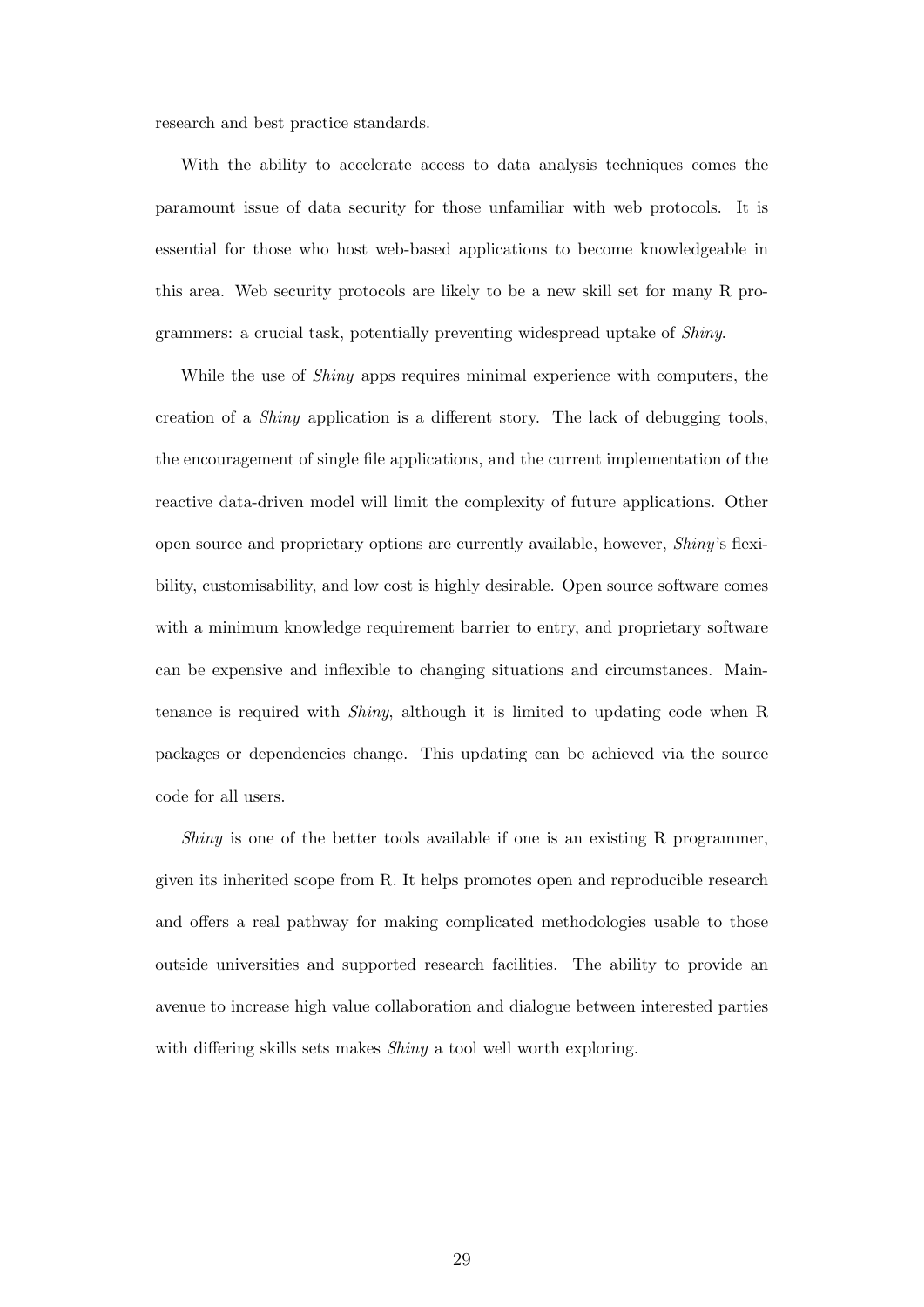### 6 Acknowledgements

We would like to gratefully acknowledge the first author's scholarship for the M.Phil program of the first author from the Grains Research and Development Corporation (GRDC) Australia.

# Bibliography

<span id="page-29-3"></span><span id="page-29-0"></span>Amazon (2019). Amazon EC2 Pricing. https://aws.amazon.com/ec2/pricing/.

<span id="page-29-7"></span>AREND, D. (2010). Minitab 17 Statistical Software. Minitab, Inc.

- ARNHOLT, A. T. (2018). Using a Shiny app to teach the concept of power. Teaching Statistics .
- <span id="page-29-5"></span>ASSAAD, H. I., ZHOU, L., CARROLL, R. J., AND WU, G. (2014). Rapid publication-ready MS-Word tables for one-way ANOVA. SpringerPlus 3, 474.
- <span id="page-29-1"></span>BAKER, M. (2016). 1,500 scientists lift the lid on reproducibility. Nature News 533, 452.
- <span id="page-29-4"></span>Beck, D. (2014). Investigating the Use of Classification Models to Study Microbial Community Associations with Bacterial Vaginosis. Ph.D., University of Idaho, United States – Idaho.
- <span id="page-29-2"></span>BEELEY, C. (2013). Web Application Development with R Using Shiny. Olton: Packt Publishing Ltd, first edition.
- <span id="page-29-6"></span>Burkhardt, A., Briar, S. S., Martin, J. M., Carr, P. M., Lachowiec, J., Zabinski, C., Roberts, D. W., Miller, P., and Sherman, J. (2019). Perennial crop legacy effects on nematode community structure in semi-arid wheat systems. Applied Soil Ecology .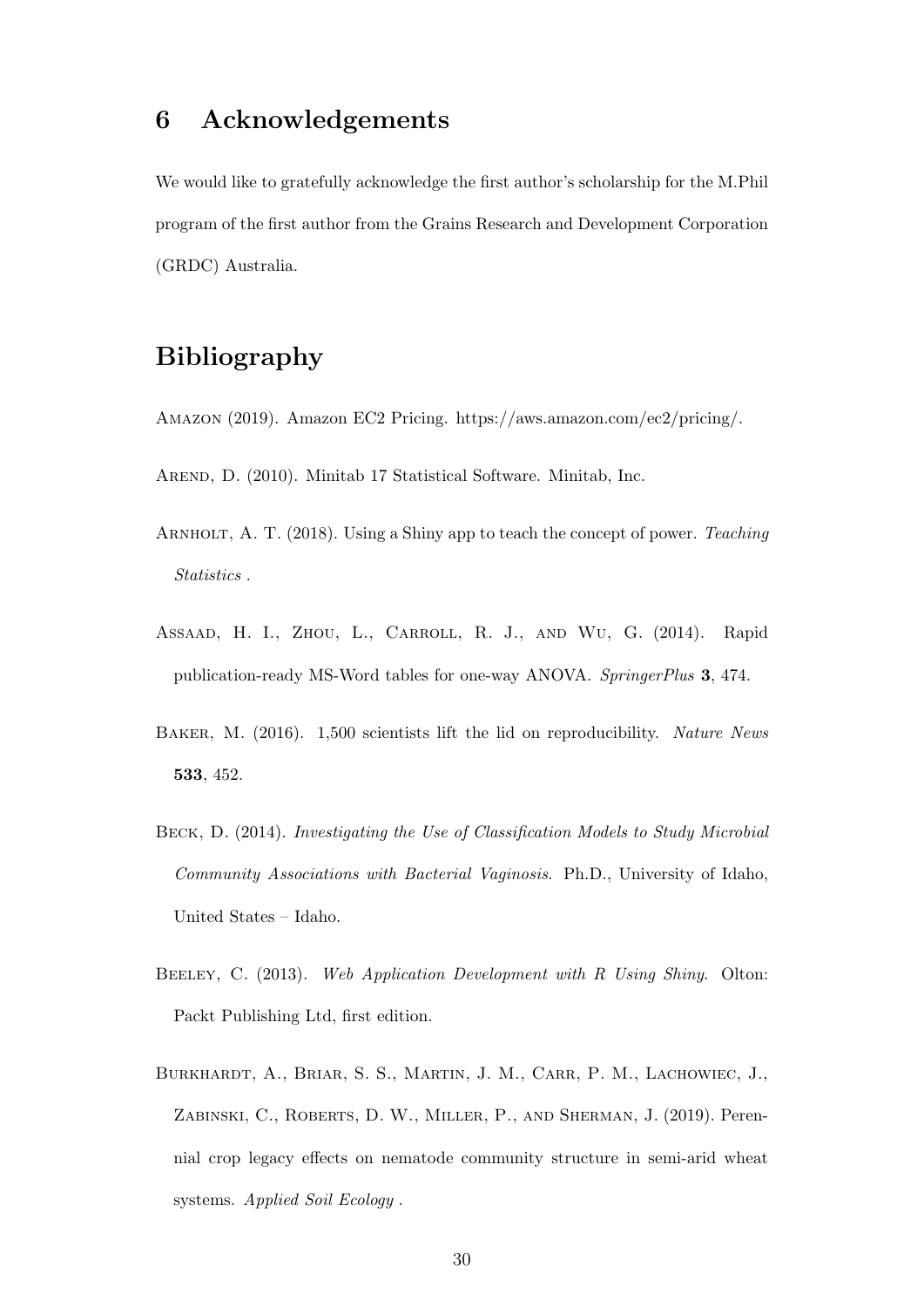- <span id="page-30-1"></span>Chang, W., Cheng, J., Allaire, J. J., Xie, Y., and McPherson, J. (2018). Shiny: Web Application Framework for R.
- <span id="page-30-3"></span>Charpentier, J. (2013). Web application Security. Technical Report Network Project, 7.5 hp, Halmstad University, Halmstad, Sweeden.
- <span id="page-30-8"></span>Chen, Z., Zheng, Y., Wang, Z., Kutner, M., Curran, W. J., and Kowalski, J. (2018). Interactive calculator for operating characteristics of phase I cancer clinical trials using standard 3+3 designs. Contemporary Clinical Trials Communications 12, 145–153.
- <span id="page-30-5"></span>Cheng, J. (2017). Shiny - Modularizing Shiny app code. https://shiny.rstudio.com/articles/modules.html.
- <span id="page-30-4"></span>Cheung, F., Fantoni, G., Conner, M., Sellers, B. A., Kotliarov, Y., CANDIA, J., STAGLIANO, K., AND BIANCOTTO, A. (2017). Web Tool for Navigating and Plotting SomaLogic ADAT Files. Journal of Open Research Software 5.
- <span id="page-30-7"></span>Cloudflare (2019). What Is a Distributed Denial-of-Service (DDoS) Attack? https://www.cloudflare.com/en-au/learning/ddos/what-is-a-ddos-attack/.
- <span id="page-30-6"></span><span id="page-30-2"></span>Core Team, R. (2012). RStudio Pricing. https://www.rstudio.com/pricing/.
- Core Team, R. (2017). Shiny Welcome to Shiny. https://shiny.rstudio.com/tutorial/written-tutorial/lesson1/.
- <span id="page-30-9"></span>Courtney, M. G. R. and Chang, K. C. (2018). Dealing with non-normality: An introduction and step-by-step guide using R. Teaching Statistics 40, 51–59.
- <span id="page-30-0"></span>DePalma, G. (2013). Disk Diffusion Breakpoint Determination Using a Bayesian Nonparametric Variation of the Errors-in-Variables Model. Ph.D., Purdue University, United States – Indiana.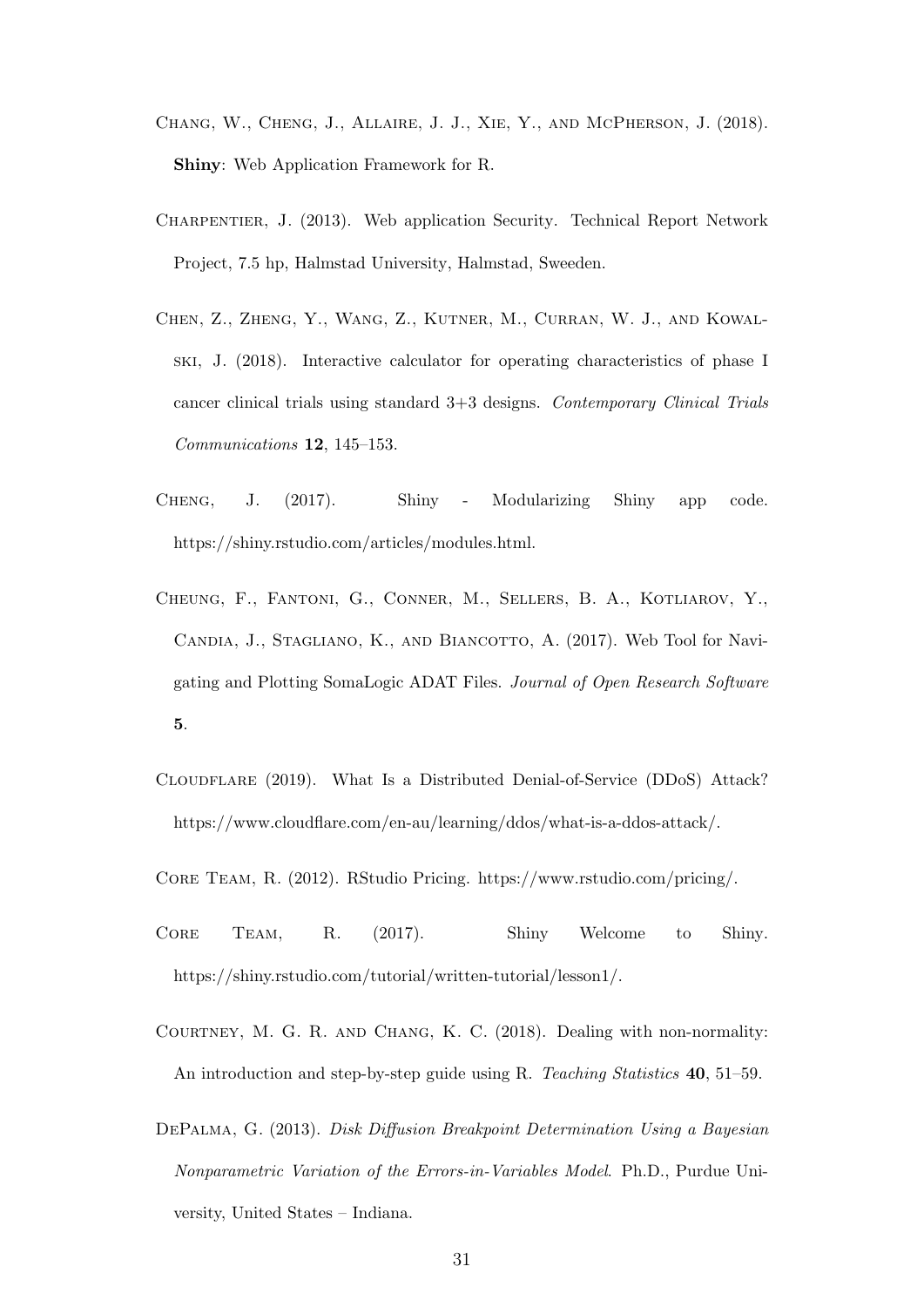- <span id="page-31-4"></span>DEPALMA, G., TURNIDGE, J., AND CRAIG, B. A. (2017). Determination of disk diffusion susceptibility testing interpretive criteria using model-based analysis: Development and implementation. Diagnostic Microbiology and Infectious Disease 87, 143–149.
- <span id="page-31-5"></span>DÍAZ-GAY, M., VILA-CASADESÚS, M., FRANCH-EXPÓSITO, S., HERNÁNDEZ-ILLÁN, E., LOZANO, J. J., AND CASTELLVÍ-BEL, S. (2018). Mutational Signatures in Cancer (MuSiCa): A web application to implement mutational signatures analysis in cancer samples. BMC Bioinformatics 19, 224.
- <span id="page-31-0"></span>DONOHO, D. (2017). 50 Years of Data Science. Journal of Computational and Graphical Statistics 26, 745–766.
- <span id="page-31-1"></span>DWIVEDI, B. AND KOWALSKI, J. (2018). shinyGISPA: A web application for characterizing phenotype by gene sets using multiple omics data combinations. PL<sub>oS</sub> ONE 13.
- <span id="page-31-6"></span><span id="page-31-3"></span>Fayram, D. (2011). Functional Programming Is Hard, That's Why It's Good.
- FENG, X., CASTRO, M. C., LINDE, E., AND PAPES, M. (2017). Armadillo Mapper: A Case Study of an Online Application to Update Estimates of Species' Potential Distributions. Tropical Conservation Science 10.
- <span id="page-31-7"></span>Gabry, J., Team, S. D., Andreae, M., Betancourt, M., Carpenter, B., Gao, Y., Gelman, A., Goodrich, B., Lee, D., Song, D., and Trangucci, R. (2018). Shinystan: Interactive Visual and Numerical Diagnostics and Posterior Analysis for Bayesian Models.
- <span id="page-31-2"></span>Ge, S. X., Son, E. W., and Yao, R. (2018). iDEP: An integrated web application for differential expression and pathway analysis of RNA-Seq data. BMC Bioinformatics 19.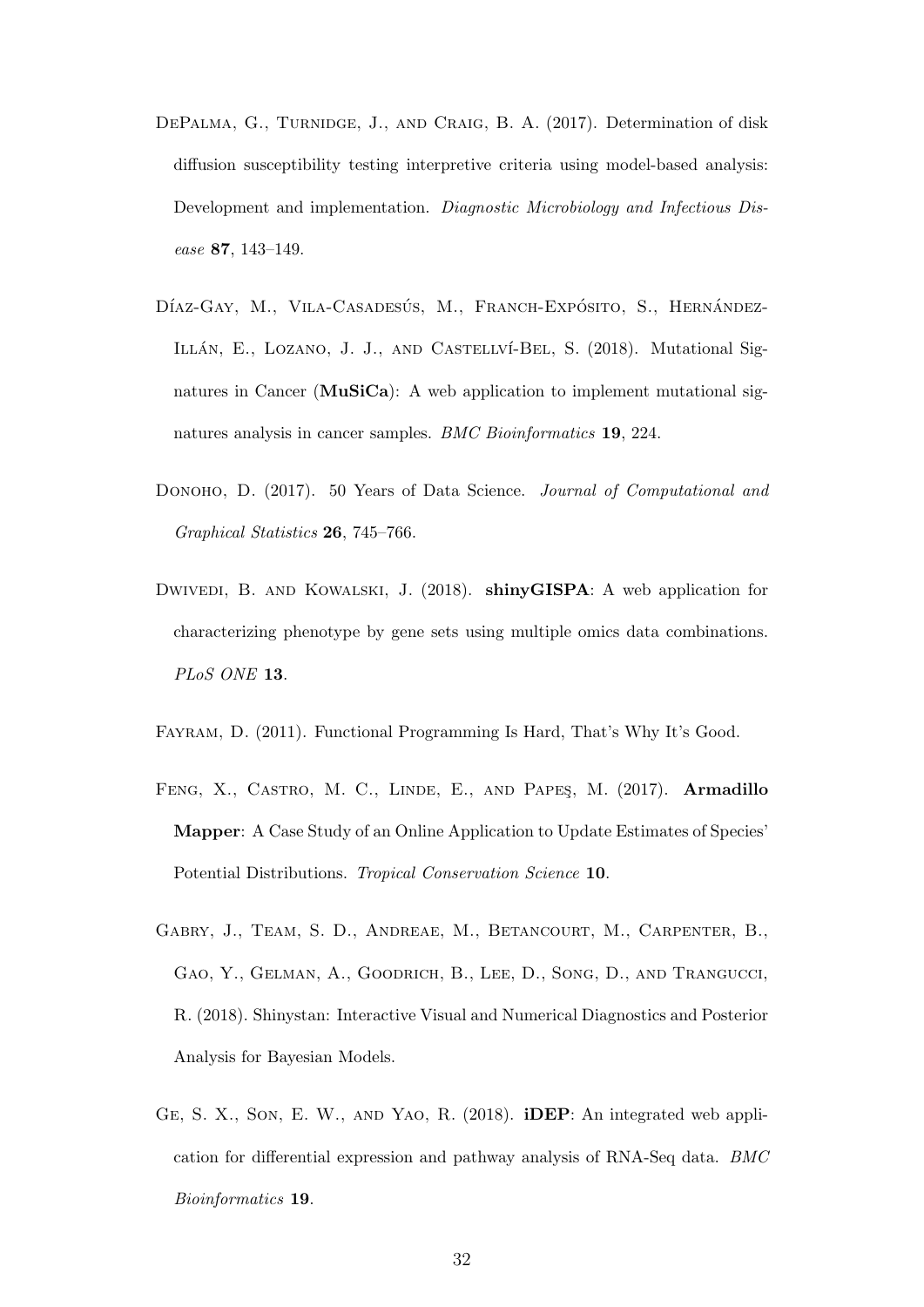- <span id="page-32-1"></span>Grolemund, G. (2015). Shiny - How to understand reactivity in R. https://shiny.rstudio.com/articles/understanding-reactivity.html.
- <span id="page-32-0"></span>Gunuganti, A. (2018). Application Development Framework for R/Shiny. In PharmaSUG 2018 Conference Proceedings, volume AD-24, page 9, Seattle. PharmaSUG.
- <span id="page-32-2"></span>Guo, J. (2018). Developing a Visualization Tool for Unsupervised Machine Learning Techniques on \*Omics Data. Master's, University of Washington, United States – Washington.
- <span id="page-32-3"></span>Hansen, K. (2018). Rstudio - Reload Shiny App when using source'ed modules without restart. https://stackoverflow.com/questions/50169896/reload-shinyapp-when-using-sourceed-modules-without-restart.
- <span id="page-32-7"></span>Hartell, J. (2014). Earthquake Risk in Indonesia: Parametric Contingent Claims for Humanitarian Response and Financial Institution Resiliency. Ph.D., University of Kentucky, United States – Kentucky.
- <span id="page-32-6"></span>Hsu, K. J., Caffey, K., Pisner, D., Shumake, J., Risom, S., Ray, K. L., Smits, J. A. J., Schnyer, D. M., and Beevers, C. G. (2018). Attentional bias modification treatment for depression: Study protocol for a randomized controlled trial. Contemporary Clinical Trials 75, 59–66.
- <span id="page-32-4"></span>JAHANSHIRI, E. AND SHARIFF, A. R. M. (2014). Developing web-based data analysis tools for precision farming using R and Shiny. IOP Conference Series: Earth and Environmental Science 20.
- <span id="page-32-5"></span>Jayaraman, P. P., Yavari, A., Georgakopoulos, D., Morshed, A., and Zaslavsky, A. (2016). Internet of Things Platform for Smart Farming: Experiences and Lessons Learnt. Sensors 16, 1884.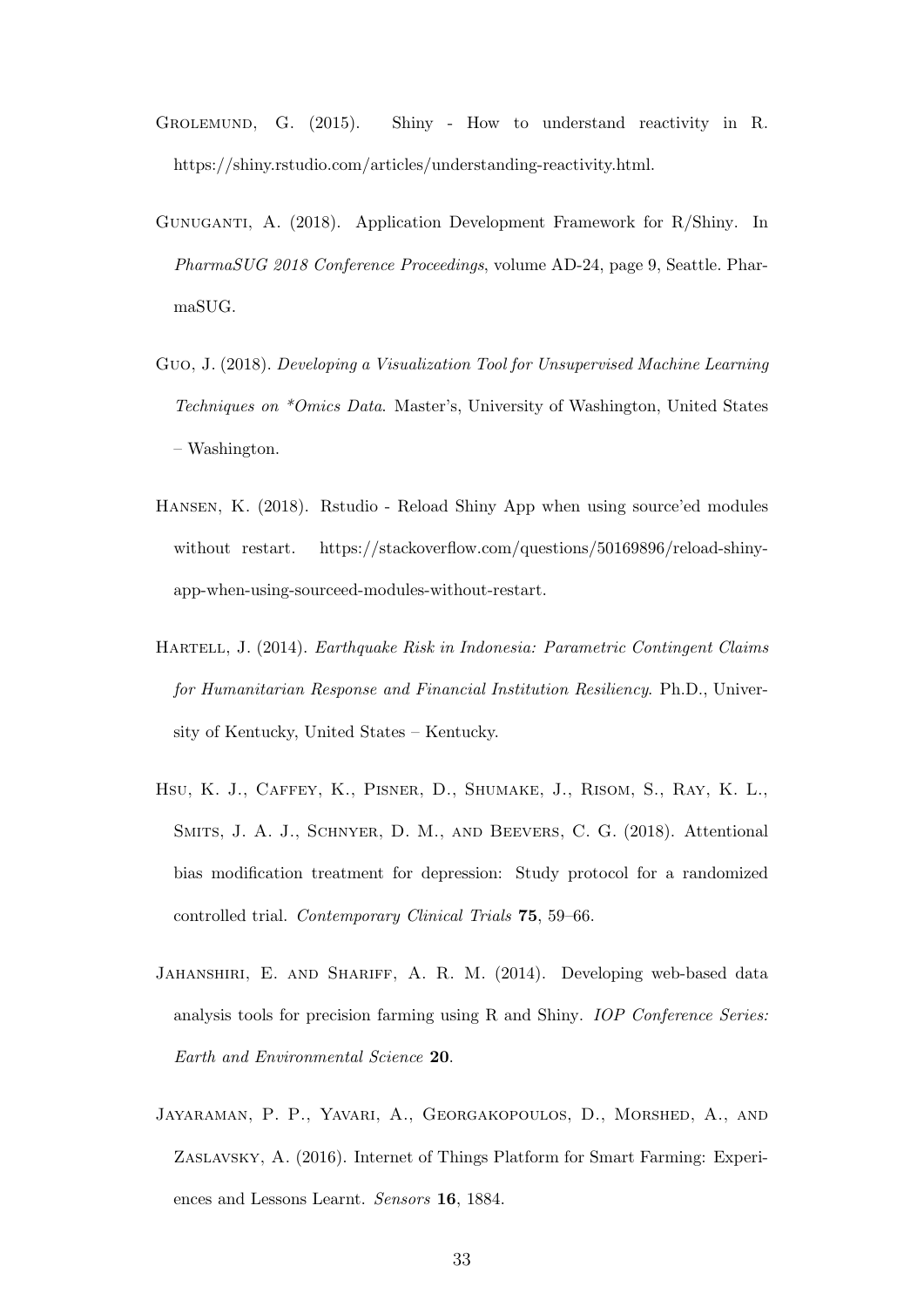- <span id="page-33-3"></span>Kacha, L. and Zitouni, A. (2018). An Overview on Data Security in Cloud Computing. pages 250–261.
- <span id="page-33-5"></span>Kandlikar, G. S., Gold, Z. J., Cowen, M. C., Meyer, R. S., Freise, A. C., Kraft, N. J., Moberg-Parker, J., Sprague, J., Kushner, D. J., and Curd, E. E. (2018). Ranacapa: An R package and Shiny web app to explore environmental DNA data with exploratory statistics and interactive visualizations. F1000Research 7.
- <span id="page-33-4"></span>Klein, T., Samourkasidis, A., Athanasiadis, I. N., Bellocchi, G., and Calanca, P. (2017). webXTREME: R-based web tool for calculating agroclimatic indices of extreme events. Computers and Electronics in Agriculture 136, 111–116.
- <span id="page-33-2"></span>Kohli, A. (2017). ShinyTester:Functions to Minimize Bonehead Moves While Working with 'shiny'.
- <span id="page-33-7"></span>Korkmaz, S., Zararsiz, G., and Goksuluk, D. (2015). MLViS: A Web Tool for Machine Learning-Based Virtual Screening in Early-Phase of Drug Discovery and Development. PLoS One; San Francisco 10.
- <span id="page-33-0"></span>LANDAU, S. AND EVERITT, B. (2004). A Handbook of Statistical Analyses Using SPSS. Chapman & Hall/CRC, Boca Raton.
- <span id="page-33-6"></span>Laney, C. M. (2013). Toward New Data and Information Management Solutions for Data-Intensive Ecological Research. Ph.D., The University of Texas at El Paso, United States – Texas.
- <span id="page-33-1"></span>LaZerte, S. E., Reudink, M. W., Otter, K. A., Kusack, J., Bailey, J. M., Woolverton, A., Paetkau, M., de Jong, A., and Hill, D. J. (2017). Feedr and animalnexus.ca: A paired R package and user-friendly Web application for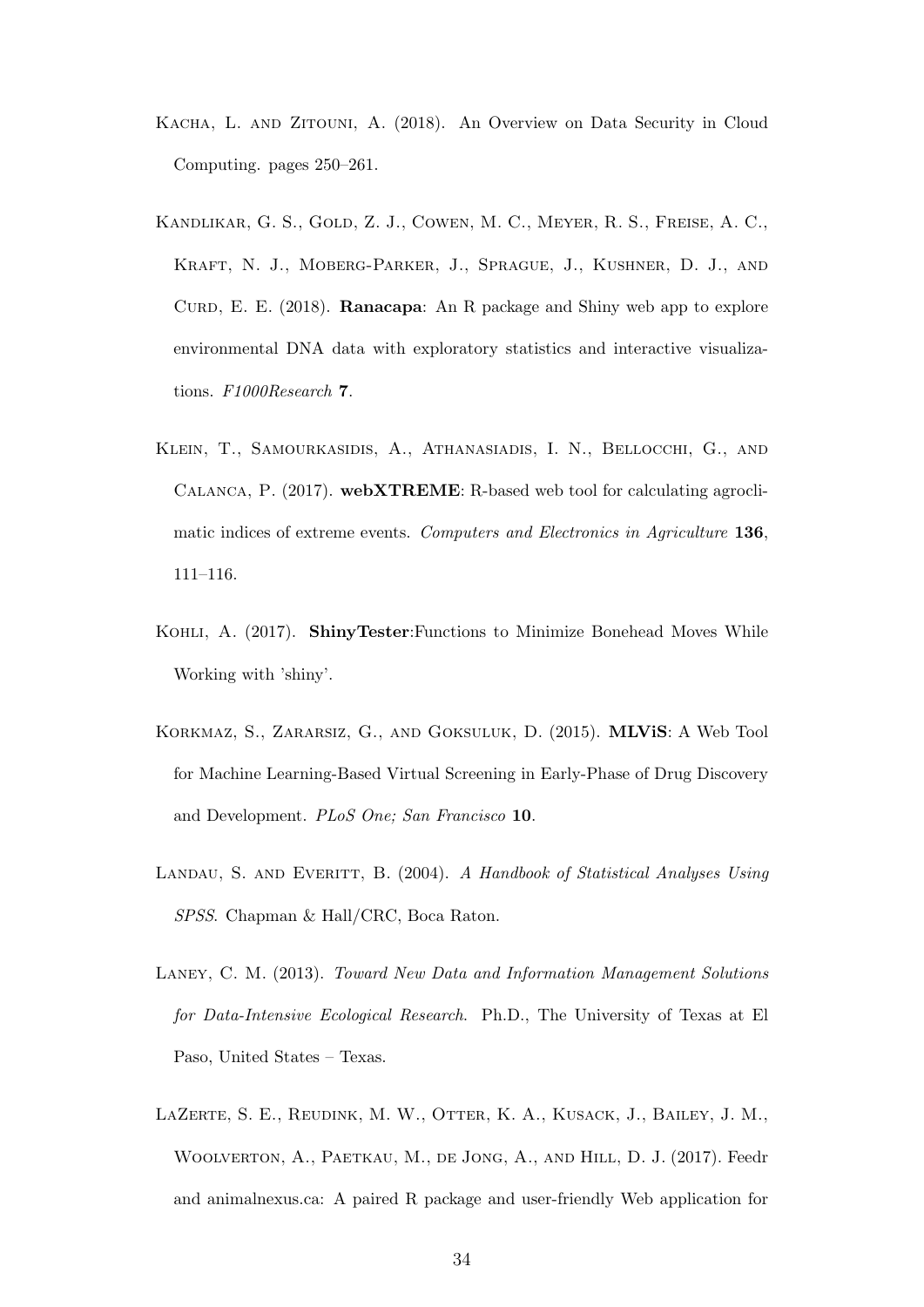transforming and visualizing animal movement data from static stations. Ecology and Evolution 7, 7884–7896.

- <span id="page-34-1"></span>Li, J., Cui, B., Dai, Y., Bai, L., and Huang, J. (2018). BioInstaller: A comprehensive R package to construct interactive and reproducible biological data analysis applications based on the R platform. PeerJ 6.
- <span id="page-34-3"></span>Microsoft (2019). Pricing – Linux Virtual Machines — Microsoft Azure. https://azure.microsoft.com/en-au/pricing/details/virtual-machines/linux/.
- <span id="page-34-4"></span><span id="page-34-0"></span>MITCHELL, E. (2018). Shiny applications without Shiny.
- Moler, C. and Mathworks (2012). MATLAB 8.0 and Statistics Toolbox 8.1. The MathWorks, Inc.
- <span id="page-34-2"></span>Moon, K.-M. (2016). Learn Ggplot2 Using Shiny App. Number 2197-5736 in Use R! Springer.
- <span id="page-34-5"></span>Moraga, P. (2017). SpatialEpiApp: A Shiny web application for the analysis of spatial and spatio-temporal disease data. Spatial and Spatio-temporal Epidemiology 23, 47–57.
- <span id="page-34-7"></span>MOSE, V. N., WESTERN, D., AND TYRRELL, P. (2017). Application of open source tools for biodiversity conservation and natural resource management in East Africa. Ecological Informatics .
- <span id="page-34-6"></span>MUNAFÒ, M. R., NOSEK, B. A., BISHOP, D. V. M., BUTTON, K. S., CHAMBERS, C. D., Percie du Sert, N., Simonsohn, U., Wagenmakers, E.-J., Ware, J. J., and Ioannidis, J. P. A. (2017). A manifesto for reproducible science. Nature Human Behaviour 1.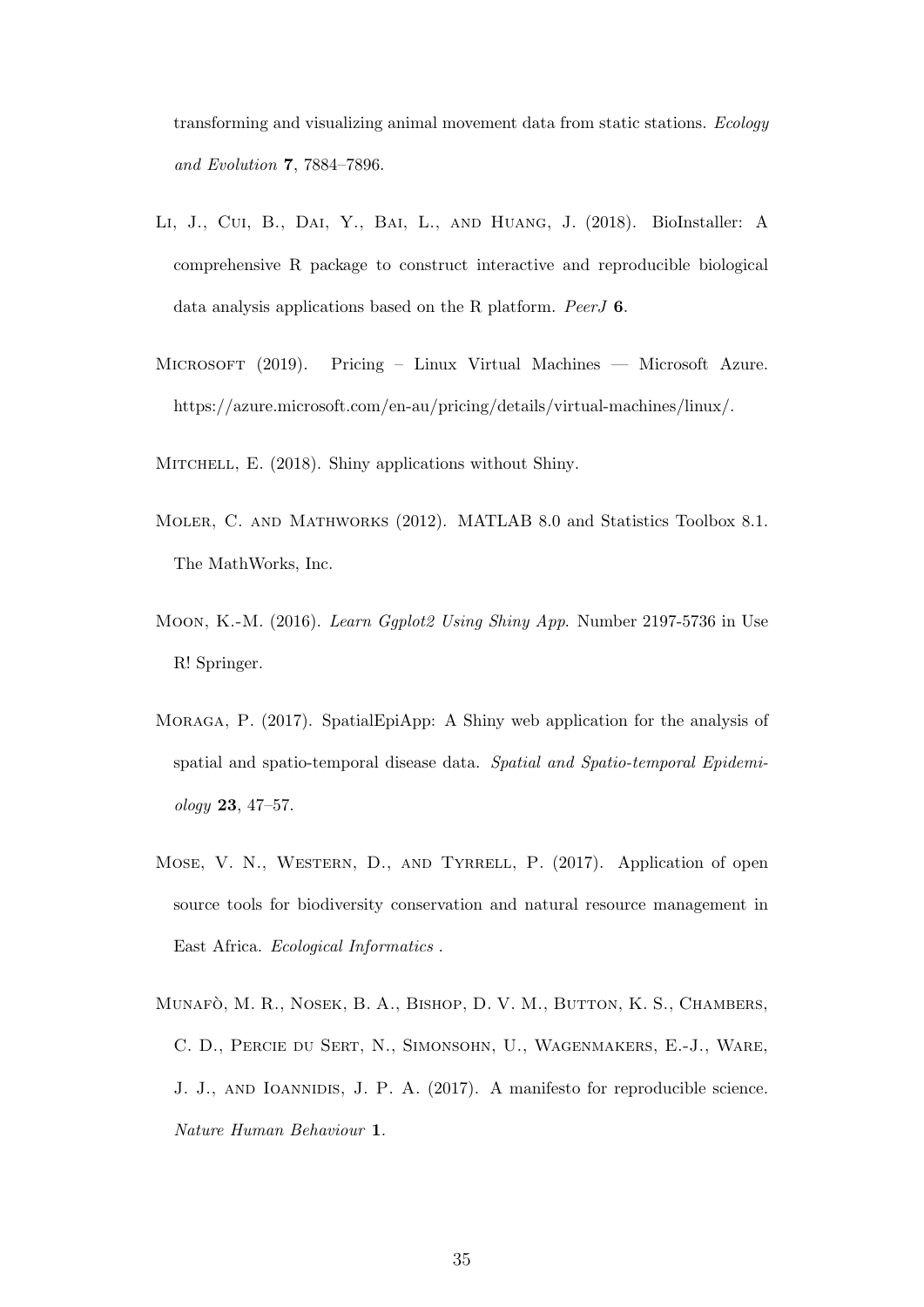- <span id="page-35-5"></span>Niu, B. (2017). Mass Spectrometry-Based Structural Proteomics: Methodology and Application of Fast Photochemical Oxidation of Proteins (FPOP). Ph.D., Washington University in St. Louis, United States – Missouri.
- <span id="page-35-6"></span>Parvandeh, S. (2018). Epistasis Network and Machine Learning Methods for the Analysis of Biological Large Data. Ph.D., The University of Tulsa, United States – Oklahoma.
- <span id="page-35-0"></span>PAYNE, R., MURRAY, D., HARDING, S., BAIRD, D., AND SOUTAR, D. (2007). GenStat. VSN International.
- <span id="page-35-2"></span>Rogers, M. (2001). Evolution: Diffusion of Innovations. In Smelser, N. J. and Baltes, P. B., editors, *International Encyclopedia of the Social*  $\mathcal{B}$  *Behavioral Sci*ences, pages 4982–4986. Pergamon, Oxford.
- <span id="page-35-1"></span>SCHLOERKE, B. AND CHENG, J. (2019). Reactlog: Reactivity Visualizer for 'shiny'.
- <span id="page-35-7"></span>Sieriebriennikov, B., Ferris, H., and de Goede, R. G. M. (2014). NINJA: An automated calculation system for nematode-based biological monitoring. European Journal of Soil Biology 61, 90–93.
- <span id="page-35-3"></span>WAGES, N. A. AND PETRONI, G. R. (2018). A web tool for designing and conducting phase I trials using the continual reassessment method. *BMC Cancer* 18.
- <span id="page-35-4"></span>WHATELEY, S., WALKER, J. D., AND BROWN, C. (2015). A web-based screening model for climate risk to water supply systems in the northeastern United States. Environmental Modelling & Software 73, 64-75.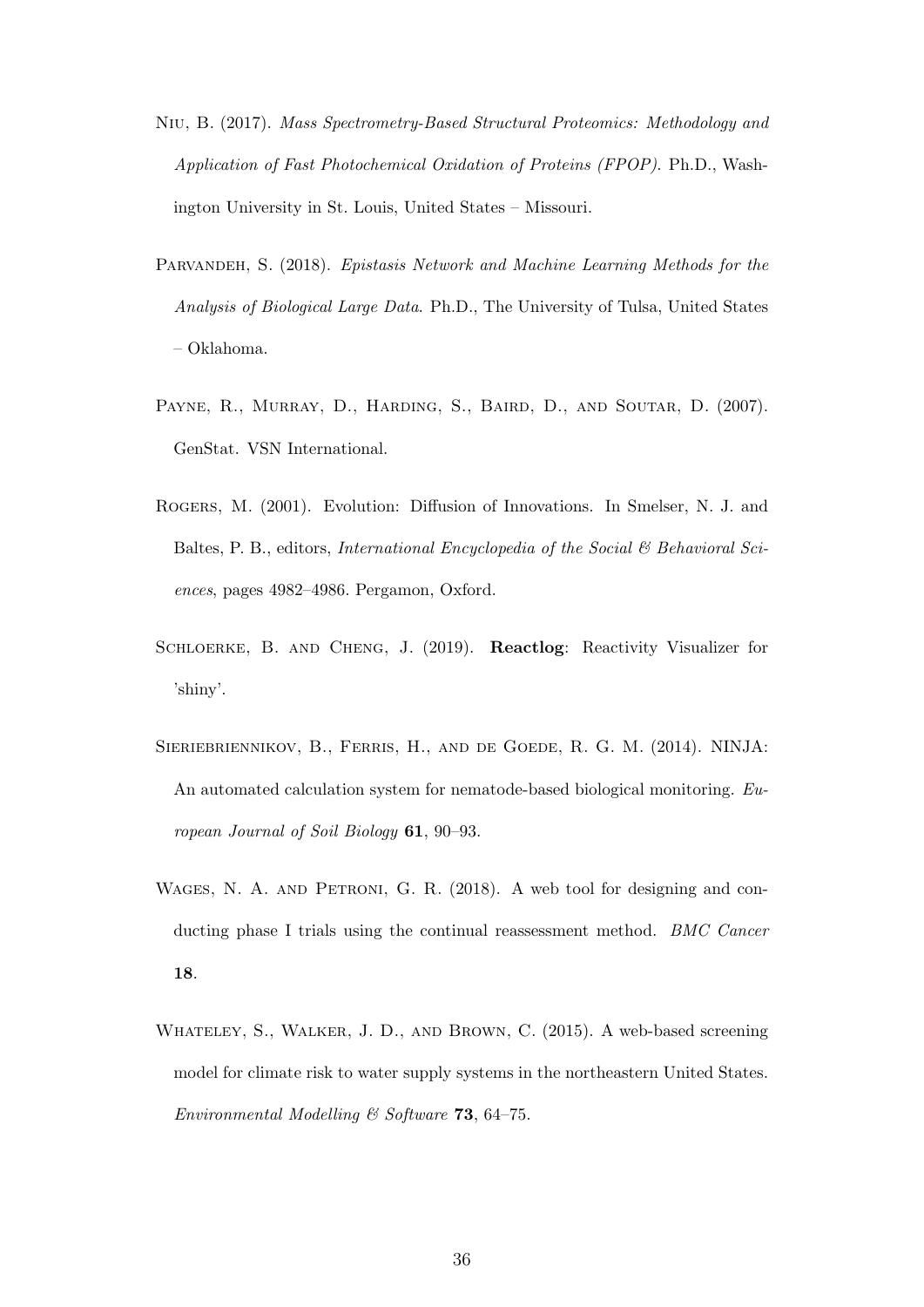- <span id="page-36-0"></span>Wickham, H., Chang, W., Henry, L., Pedersen, T. L., Takahashi, K., WILKE, C., AND WOO, K. (2018). Ggplot2: Create Elegant Data Visualisations Using the Grammar of Graphics.
- <span id="page-36-5"></span>Williams, I. J. and Williams, K. K. (2018). Using an R shiny to enhance the learning experience of confidence intervals. Teaching Statistics 40, 24–28.
- <span id="page-36-3"></span>Wojciechowski, J., Hopkins, A. M., and Upton, R. N. (2015). Interactive Pharmacometric Applications Using R and the Shiny Package. CPT: Pharmacometrics & Systems Pharmacology 4, 146–159.
- <span id="page-36-4"></span>YI, L., PIMENTEL, H., AND PACHTER, L. (2017). Zika infection of neural progenitor cells perturbs transcription in neurodevelopmental pathways. PLoS One; San Francisco 12.
- <span id="page-36-2"></span>Yin, J. (2014). Bayesian Statistical Modeling in Epidemics and the Contact Networks That Transmit Them. Ph.D., The University of Iowa, United States – Iowa.
- <span id="page-36-1"></span>ZHOU, X., LINDSAY, H., AND ROBINSON, M. D. (2014). Robustly detecting differential expression in RNA sequencing data using observation weights. Nucleic Acids Research 42.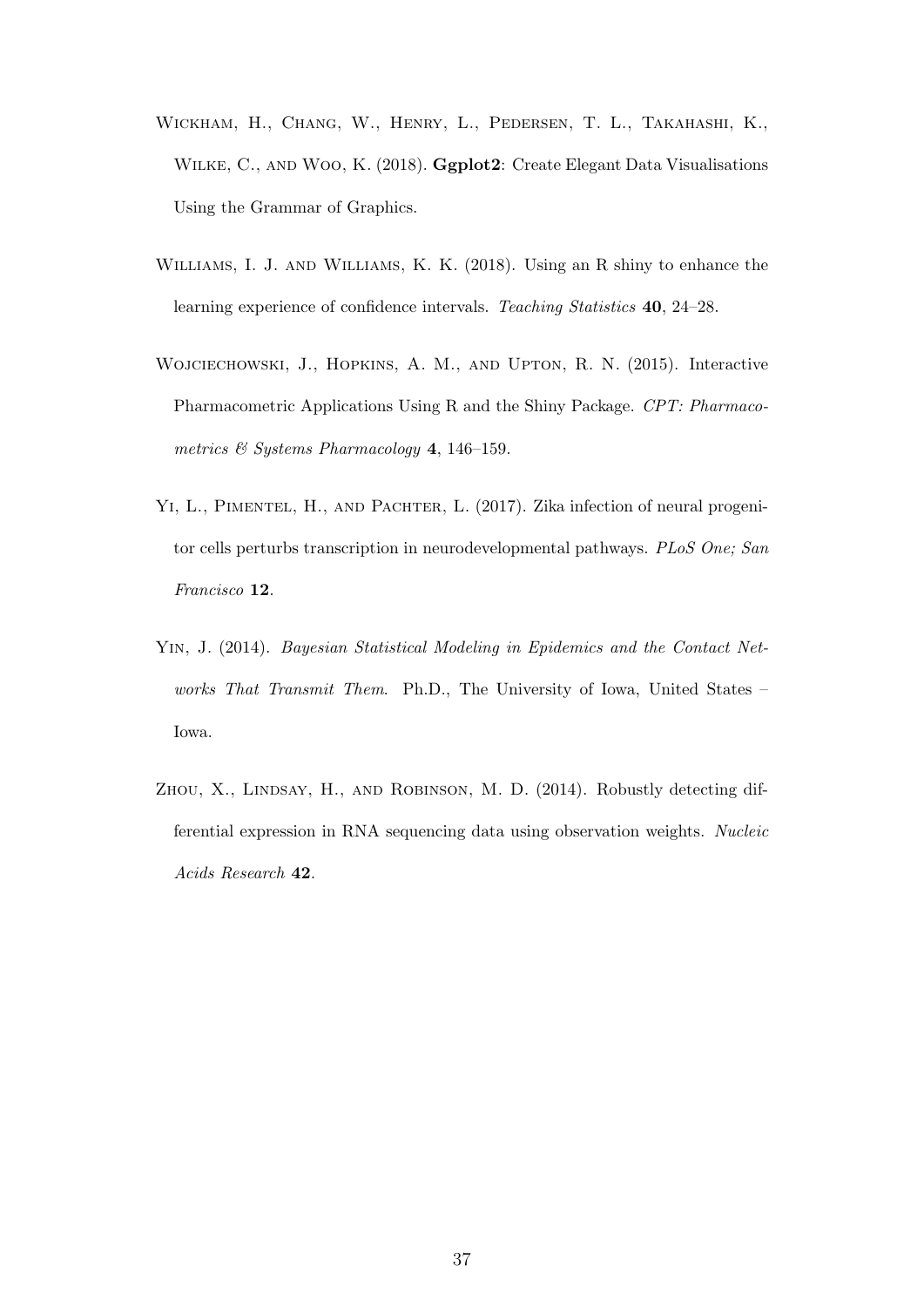# 7 Appendix

This appendix contains the table of abbreviations for journal titles and subject headings.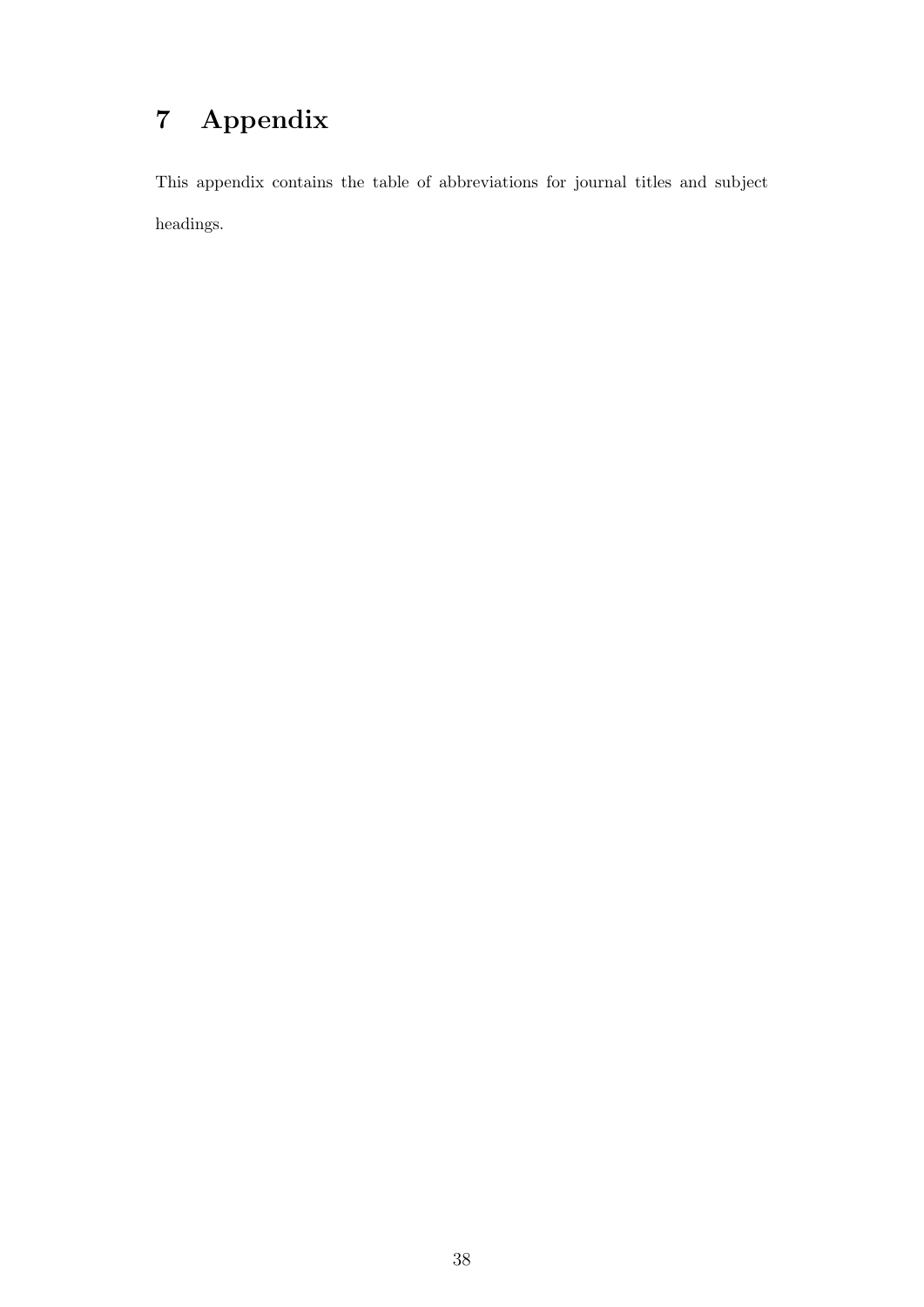<span id="page-38-0"></span>

| Journal                                                       | Abbreviation       |
|---------------------------------------------------------------|--------------------|
| 2nd Symposium On Lapan Ipb Satellite Lisat For Food Security  | Food Sec Envir     |
| And Environmental Monitoring                                  |                    |
| <b>Bioinformatics</b>                                         | <b>Bioinfo</b>     |
| Bioinformatics (Oxford England)                               | Bioinfo (OE)       |
| <b>Bmc</b> Bioinformatics                                     | <b>BMC</b> Bioinfo |
| <b>Bmc</b> Cancer                                             | <b>BMC</b> Cancer  |
| Environmental Earth Sciences                                  | Envir Earth Sci    |
| Environmental Modelling And Software                          | Envir Mod Soft     |
| F1000research                                                 | F1000              |
| Frontiers In Psychology                                       | Front Psych        |
| Gigascience                                                   | Giga               |
| Iop Conference Series Earth And Environmental Science         | Earth Envir Sci    |
| Journal Of Pharmacokinetics And Pharmacodynamics              | Pharma             |
| Journal Of Physics Conference Series                          | Physics            |
| Lecture Notes In Artificial Intelligence                      | AI                 |
| Natural Hazards                                               | Nat Haz            |
| Nature Communications                                         | Nat Com            |
| Nucleic Acids Research                                        | Nuc Acids Res      |
| Peerj                                                         | Peerj              |
| PloS ONE                                                      | PloS ONE           |
| Procedia Environmental Sciences                               | Envir Sci          |
| R Journal                                                     | R Journal          |
| Scientific Reports                                            | Sci Rep            |
| Source Code For Biology And Medicine                          | Bio Med            |
| Springerplus                                                  | Springerplus       |
| Statistics In Medicine                                        | Stat Med           |
| Studies In Health Technology And Informatics                  | Health Tech Info   |
| Wellcome Open Research                                        | Well Open Res      |
| Workshop And International Seminar On Science Of Complex Nat- | Complex Nat Sys    |
| ural Systems                                                  |                    |

# Table 1: Table of journal abbreviations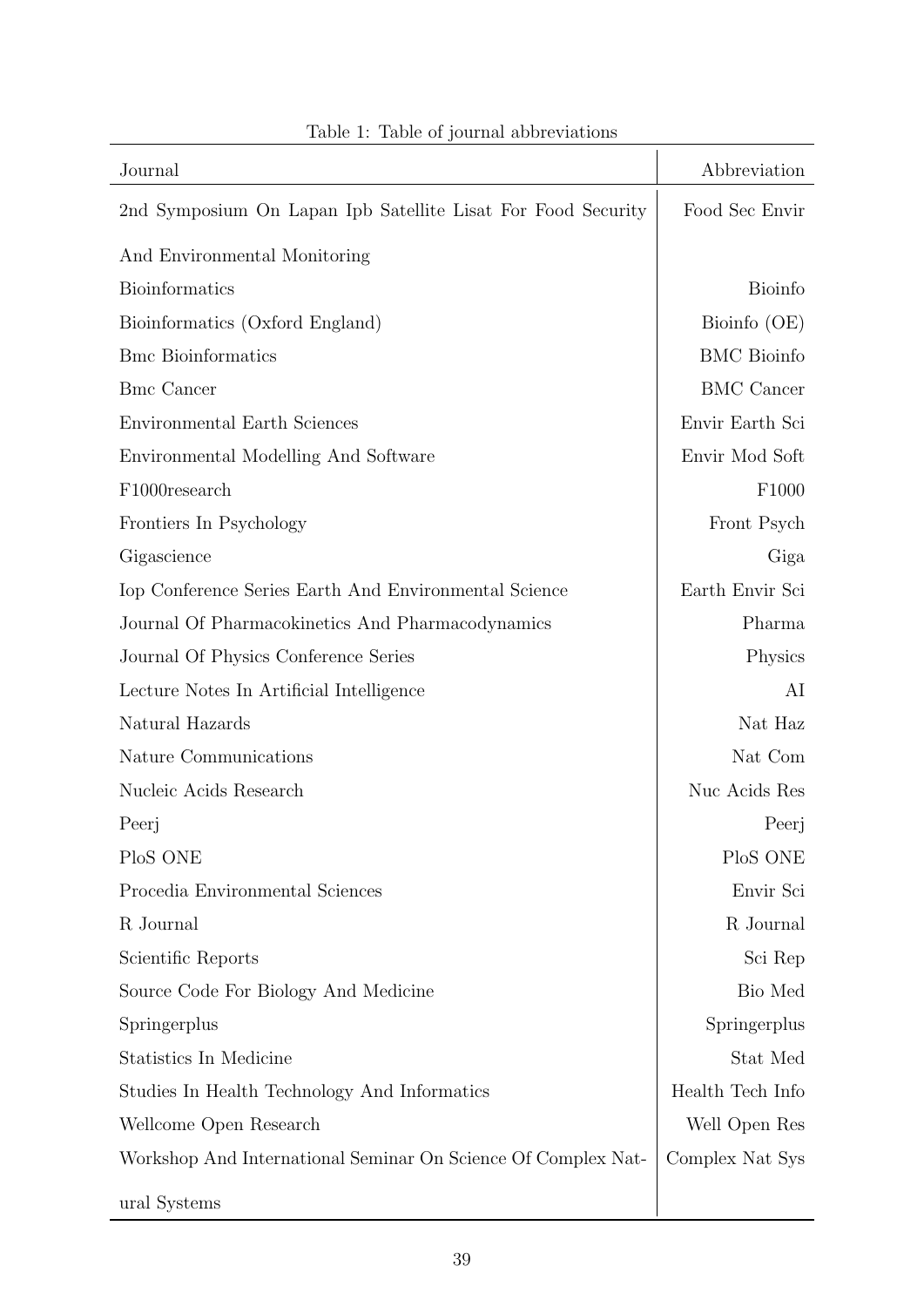<span id="page-39-0"></span>

| Subject                                         | Abbreviation           |
|-------------------------------------------------|------------------------|
| Agricultural Biological Sciences                | Ag Biol Sci            |
| Agriculture Multidisciplinary                   | Ag Multi               |
| <b>Arts Humanities</b>                          | Art Hum                |
| <b>Automation Control Systems</b>               | Auto Cont Sys          |
| Biochemical Research Methods                    | Biochem Res Meth       |
| Biochemistry Genetics Molecular Biology         | Biochem Gen Molec Biol |
| Biochemistry Molecular Biology                  | Biochem Molec Biol     |
| Biotechnology Applied Microbiology              | Biotech App Micro      |
| <b>Business Management Accounting</b>           | Bus Man Acc            |
| Chemical Engineering                            | Chem Eng               |
| Chemistry                                       | Chemistry              |
| Communication and the Arts                      | Comm & Arts            |
| Computational Biology                           | Comp Biology           |
| Computer Science                                | Comp Sci               |
| Computer Science Artificial Intelligence        | Comp Sci AI            |
| Computer Science Information Systems            | Comp Sci Info Sys      |
| Computer Science Interdisciplinary Applications | Comp Sci Inter App     |
| Computer Science Theory Methods                 | Comp Sci Theor Meth    |
| <b>Decision Sciences</b>                        | Dec Sci                |
| Earth Planetary Sciences                        | Earth Plan Sci         |
| Education Scientific Disciplines                | Ed Sci Disc            |
| Energy                                          | Energy                 |
| Engineering                                     | Engineering            |
| Engineering Electrical Electronic               | Eng Elec Elct          |
| Engineering Environmental                       | Eng Env                |
| Environmental Science                           | Envir Sci              |
| <b>Environmental Sciences</b>                   | Env Sci                |
| Evolutionary Biology                            | Evol Biol              |
| Genetics Heredity                               | Genet Hered            |
| <b>Health Care Sciences Services</b>            | Health Care Sci Ser    |
| <b>Health Professions</b>                       | Health Prof            |
| Immunology Microbiology                         | Immun Micro            |
| Materials Science                               | Mat Sci                |
| Mathematical Computational Biology              | Math Comp Biol         |
| Mathematics                                     | Mathematics            |
| Medical Informatics                             | Med Info               |
| Medicine                                        | Medicine               |
| Medicine Research Experimental                  | Med Res Exp            |
| Multidisciplinary                               | Multidisciplinary      |
| Multidisciplinary Sciences                      | Multi Disc Sci         |
| 40<br>Neuroscience                              | Neuro                  |
| Oncology                                        | Oncology               |

Table 2: Table of abbreviations for subject tag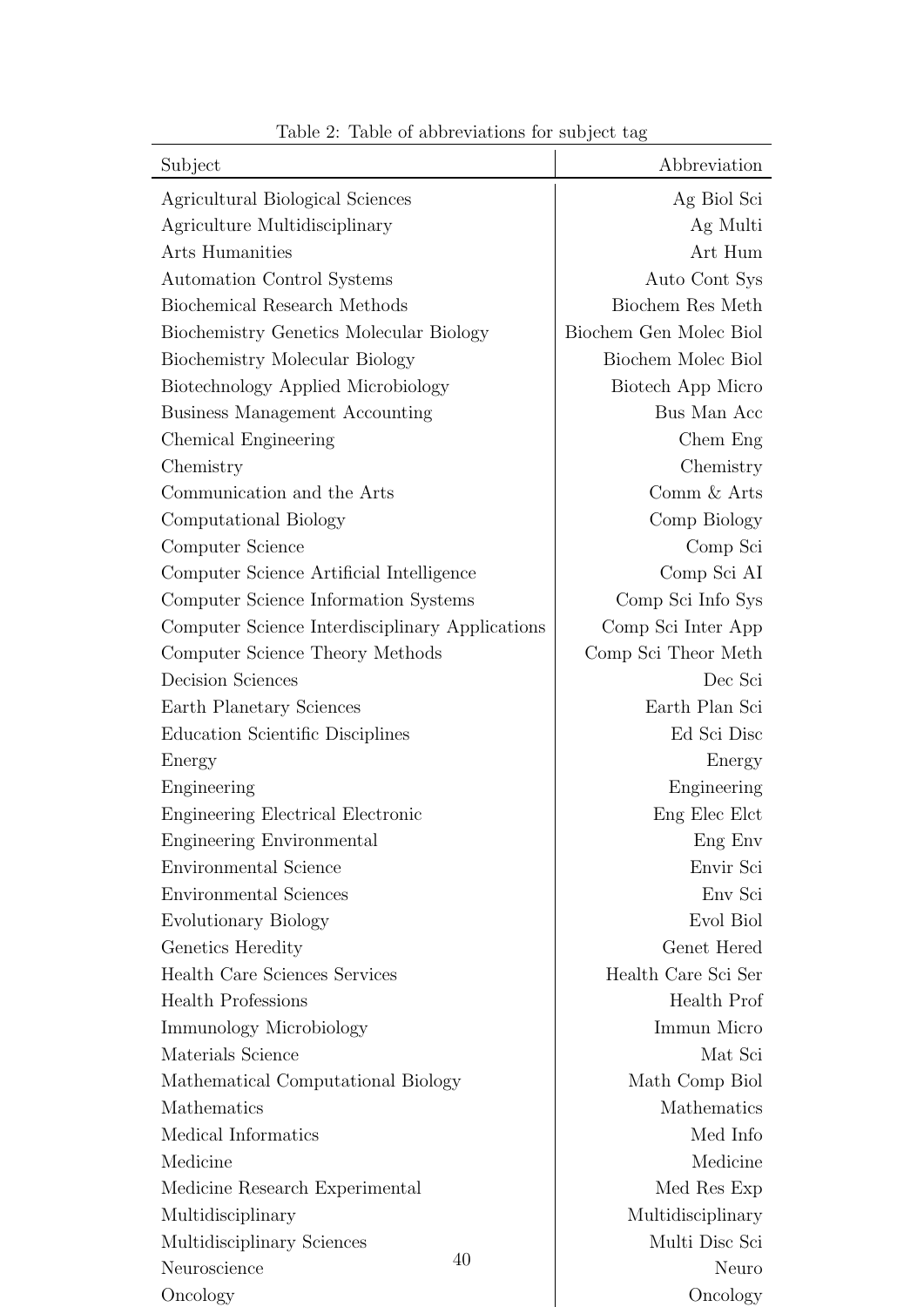# Bibliography

- Amazon (2019). Amazon EC2 Pricing. https://aws.amazon.com/ec2/pricing/.
- AREND, D. (2010). Minitab 17 Statistical Software. Minitab, Inc.
- ARNHOLT, A. T. (2018). Using a Shiny app to teach the concept of power. Teaching Statistics .
- Assaad, H. I., Zhou, L., Carroll, R. J., and Wu, G. (2014). Rapid publication-ready MS-Word tables for one-way ANOVA. SpringerPlus 3, 474.
- BAKER, M. (2016). 1,500 scientists lift the lid on reproducibility. Nature News 533, 452.
- Beck, D. (2014). Investigating the Use of Classification Models to Study Microbial Community Associations with Bacterial Vaginosis. Ph.D., University of Idaho, United States – Idaho.
- BEELEY, C. (2013). Web Application Development with R Using Shiny. Olton: Packt Publishing Ltd, first edition.
- Burkhardt, A., Briar, S. S., Martin, J. M., Carr, P. M., Lachowiec, J., ZABINSKI, C., ROBERTS, D. W., MILLER, P., AND SHERMAN, J. (2019). Perennial crop legacy effects on nematode community structure in semi-arid wheat systems. Applied Soil Ecology .
- Chang, W., Cheng, J., Allaire, J. J., Xie, Y., and McPherson, J. (2018). Shiny: Web Application Framework for R.
- Charpentier, J. (2013). Web application Security. Technical Report Network Project, 7.5 hp, Halmstad University, Halmstad, Sweeden.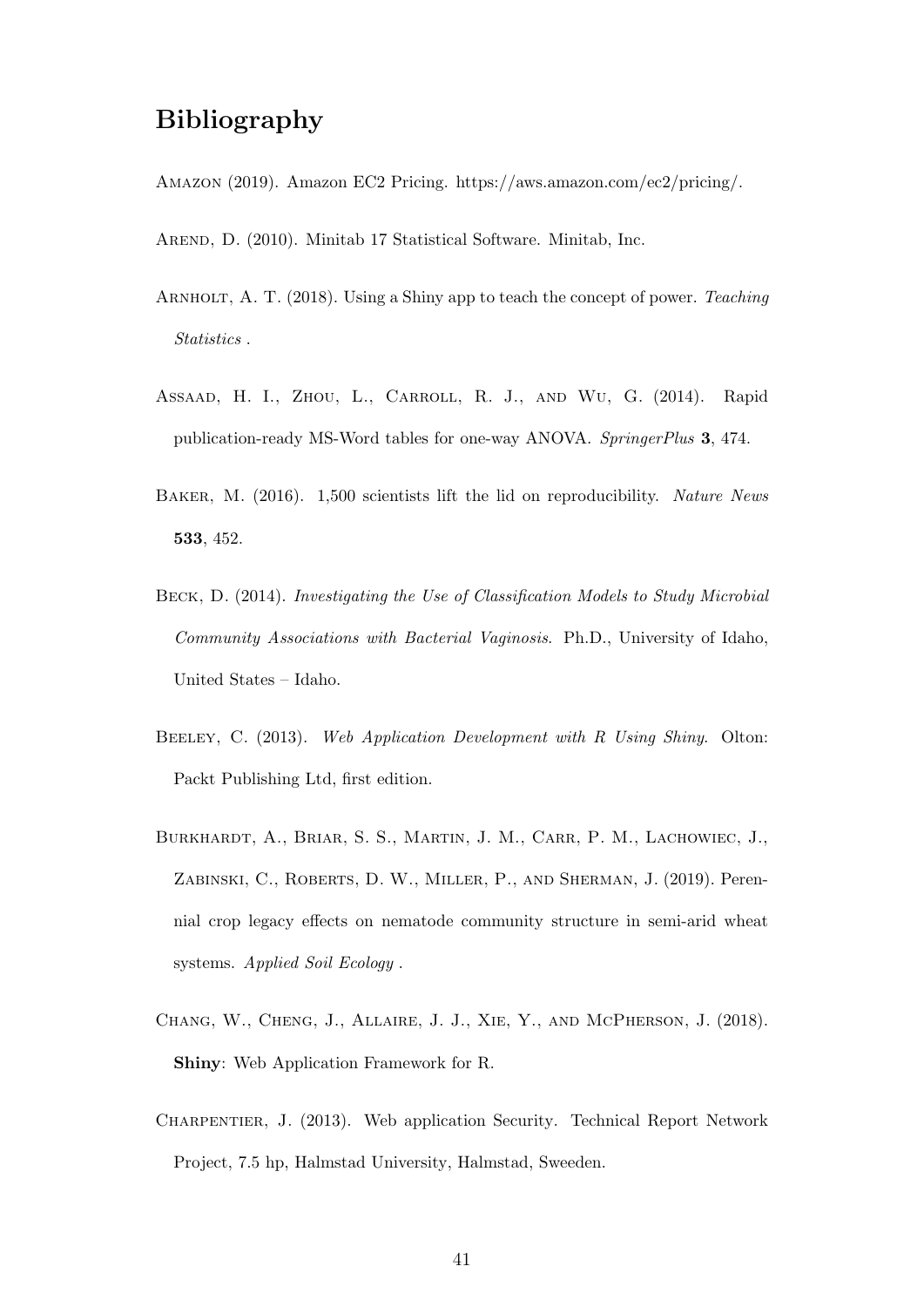- Chen, Z., Zheng, Y., Wang, Z., Kutner, M., Curran, W. J., and Kowalski, J. (2018). Interactive calculator for operating characteristics of phase I cancer clinical trials using standard 3+3 designs. Contemporary Clinical Trials Communications 12, 145–153.
- Cheng, J. (2017). Shiny Modularizing Shiny app code. https://shiny.rstudio.com/articles/modules.html.
- Cheung, F., Fantoni, G., Conner, M., Sellers, B. A., Kotliarov, Y., CANDIA, J., STAGLIANO, K., AND BIANCOTTO, A. (2017). Web Tool for Navigating and Plotting SomaLogic ADAT Files. Journal of Open Research Software 5.
- Cloudflare (2019). What Is a Distributed Denial-of-Service (DDoS) Attack? https://www.cloudflare.com/en-au/learning/ddos/what-is-a-ddos-attack/.
- Core Team, R. (2012). RStudio Pricing. https://www.rstudio.com/pricing/.
- Core Team, R. (2017). Shiny Welcome to Shiny. https://shiny.rstudio.com/tutorial/written-tutorial/lesson1/.
- Courtney, M. G. R. and Chang, K. C. (2018). Dealing with non-normality: An introduction and step-by-step guide using R. Teaching Statistics 40, 51–59.
- DePalma, G. (2013). Disk Diffusion Breakpoint Determination Using a Bayesian Nonparametric Variation of the Errors-in-Variables Model. Ph.D., Purdue University, United States – Indiana.
- DEPALMA, G., TURNIDGE, J., AND CRAIG, B. A. (2017). Determination of disk diffusion susceptibility testing interpretive criteria using model-based analysis: Development and implementation. Diagnostic Microbiology and Infectious Disease 87, 143–149.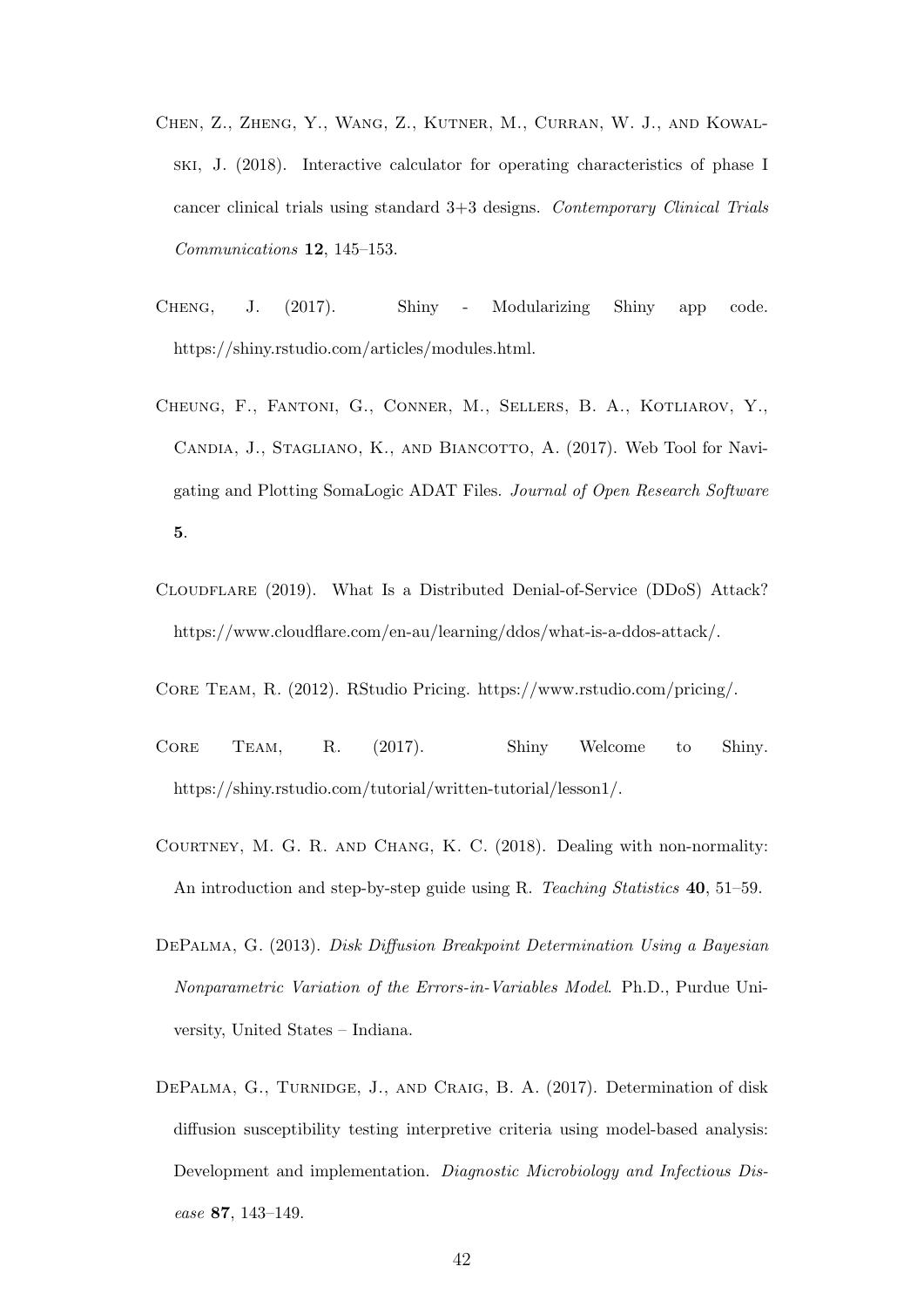- DÍAZ-GAY, M., VILA-CASADESÚS, M., FRANCH-EXPÓSITO, S., HERNÁNDEZ-ILLÁN, E., LOZANO, J. J., AND CASTELLVÍ-BEL, S. (2018). Mutational Signatures in Cancer (MuSiCa): A web application to implement mutational signatures analysis in cancer samples. BMC Bioinformatics 19, 224.
- DONOHO, D. (2017). 50 Years of Data Science. Journal of Computational and Graphical Statistics 26, 745–766.
- Dwivedi, B. and Kowalski, J. (2018). shinyGISPA: A web application for characterizing phenotype by gene sets using multiple omics data combinations. PLoS ONE 13.
- Fayram, D. (2011). Functional Programming Is Hard, That's Why It's Good.
- FENG, X., CASTRO, M. C., LINDE, E., AND PAPES, M. (2017). Armadillo Mapper: A Case Study of an Online Application to Update Estimates of Species' Potential Distributions. Tropical Conservation Science 10.
- Gabry, J., Team, S. D., Andreae, M., Betancourt, M., Carpenter, B., Gao, Y., Gelman, A., Goodrich, B., Lee, D., Song, D., and Trangucci, R. (2018). Shinystan: Interactive Visual and Numerical Diagnostics and Posterior Analysis for Bayesian Models.
- Ge, S. X., Son, E. W., and Yao, R. (2018). iDEP: An integrated web application for differential expression and pathway analysis of RNA-Seq data. BMC Bioinformatics 19.
- Grolemund, G. (2015). Shiny How to understand reactivity in R. https://shiny.rstudio.com/articles/understanding-reactivity.html.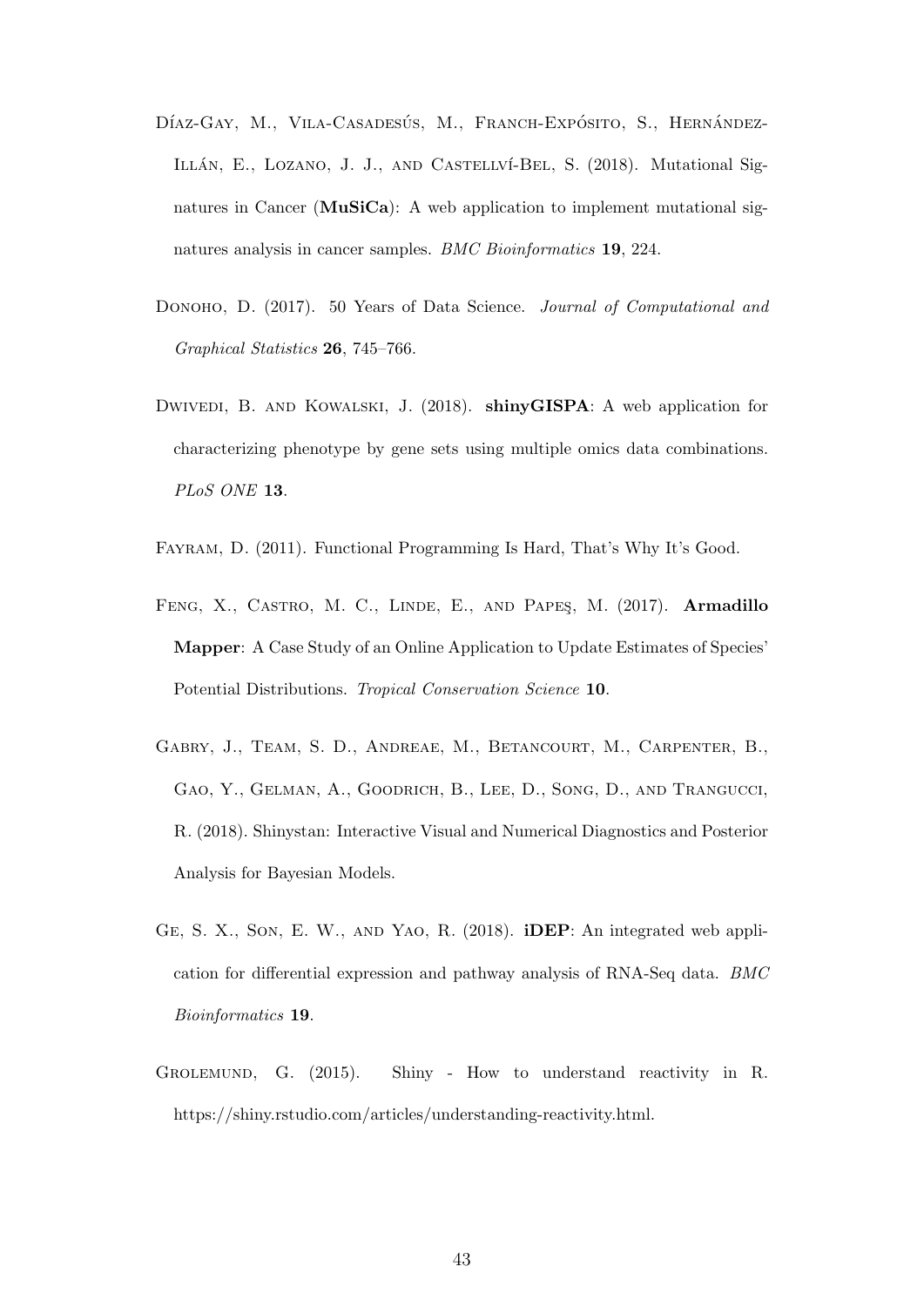- Gunuganti, A. (2018). Application Development Framework for R/Shiny. In PharmaSUG 2018 Conference Proceedings, volume AD-24, page 9, Seattle. PharmaSUG.
- Guo, J. (2018). Developing a Visualization Tool for Unsupervised Machine Learning Techniques on \*Omics Data. Master's, University of Washington, United States – Washington.
- Hansen, K. (2018). Rstudio Reload Shiny App when using source'ed modules without restart. https://stackoverflow.com/questions/50169896/reload-shinyapp-when-using-sourceed-modules-without-restart.
- Hartell, J. (2014). Earthquake Risk in Indonesia: Parametric Contingent Claims for Humanitarian Response and Financial Institution Resiliency. Ph.D., University of Kentucky, United States – Kentucky.
- Hsu, K. J., Caffey, K., Pisner, D., Shumake, J., Risom, S., Ray, K. L., Smits, J. A. J., Schnyer, D. M., and Beevers, C. G. (2018). Attentional bias modification treatment for depression: Study protocol for a randomized controlled trial. Contemporary Clinical Trials 75, 59–66.
- JAHANSHIRI, E. AND SHARIFF, A. R. M. (2014). Developing web-based data analysis tools for precision farming using R and Shiny. IOP Conference Series: Earth and Environmental Science 20.
- Jayaraman, P. P., Yavari, A., Georgakopoulos, D., Morshed, A., and Zaslavsky, A. (2016). Internet of Things Platform for Smart Farming: Experiences and Lessons Learnt. Sensors 16, 1884.
- Kacha, L. and Zitouni, A. (2018). An Overview on Data Security in Cloud Computing. pages 250–261.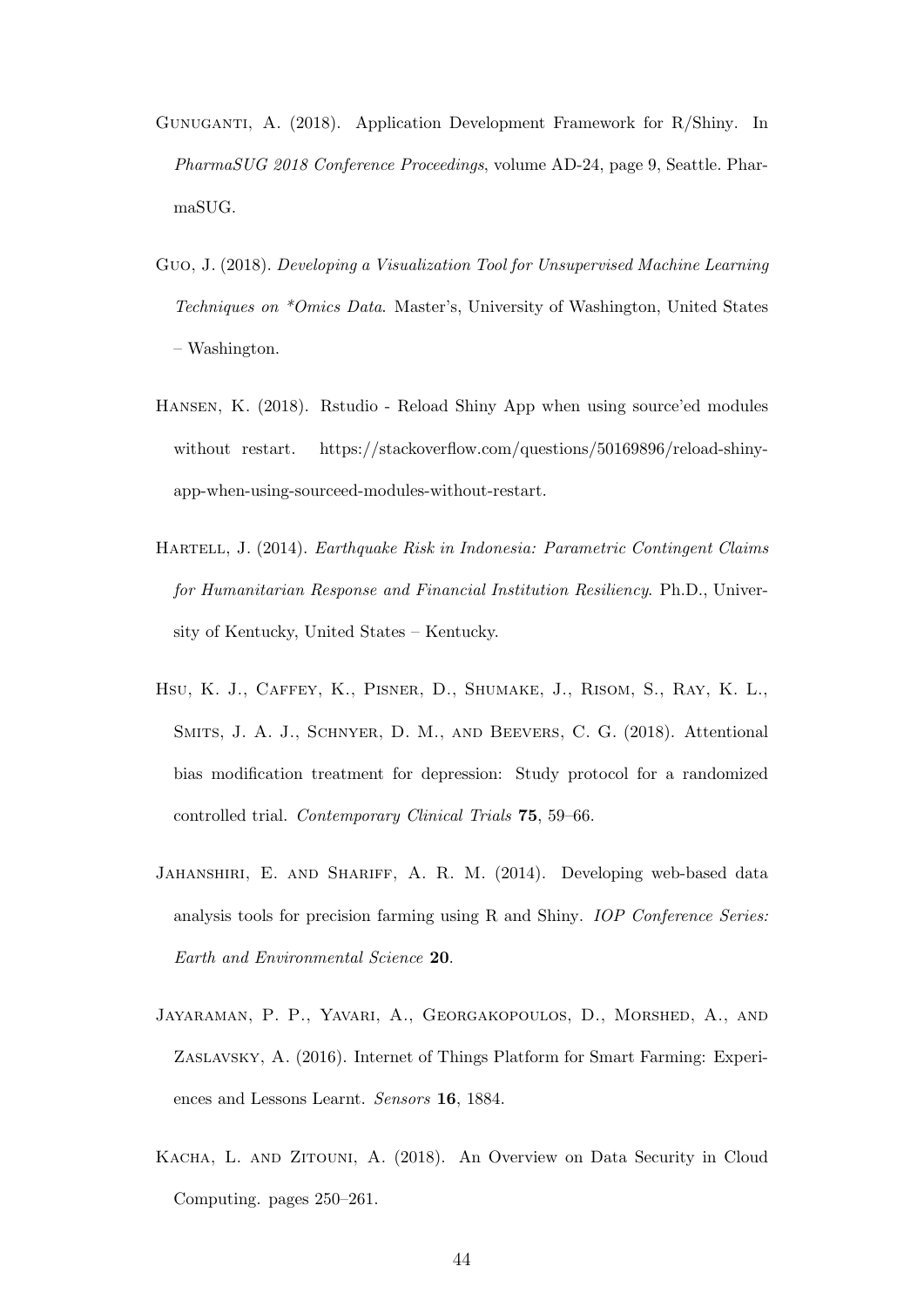- Kandlikar, G. S., Gold, Z. J., Cowen, M. C., Meyer, R. S., Freise, A. C., Kraft, N. J., Moberg-Parker, J., Sprague, J., Kushner, D. J., and CURD, E. E.  $(2018)$ . **Ranacapa**: An R package and Shiny web app to explore environmental DNA data with exploratory statistics and interactive visualizations. F1000Research 7.
- Klein, T., Samourkasidis, A., Athanasiadis, I. N., Bellocchi, G., and Calanca, P. (2017). webXTREME: R-based web tool for calculating agroclimatic indices of extreme events. Computers and Electronics in Agriculture 136, 111–116.
- Kohli, A. (2017). ShinyTester:Functions to Minimize Bonehead Moves While Working with 'shiny'.
- Korkmaz, S., Zararsiz, G., and Goksuluk, D. (2015). MLViS: A Web Tool for Machine Learning-Based Virtual Screening in Early-Phase of Drug Discovery and Development. PLoS One; San Francisco 10.
- LANDAU, S. AND EVERITT, B. (2004). A Handbook of Statistical Analyses Using SPSS. Chapman & Hall/CRC, Boca Raton.
- Laney, C. M. (2013). Toward New Data and Information Management Solutions for Data-Intensive Ecological Research. Ph.D., The University of Texas at El Paso, United States – Texas.
- LaZerte, S. E., Reudink, M. W., Otter, K. A., Kusack, J., Bailey, J. M., Woolverton, A., Paetkau, M., de Jong, A., and Hill, D. J. (2017). Feedr and animalnexus.ca: A paired R package and user-friendly Web application for transforming and visualizing animal movement data from static stations. Ecology and Evolution 7, 7884–7896.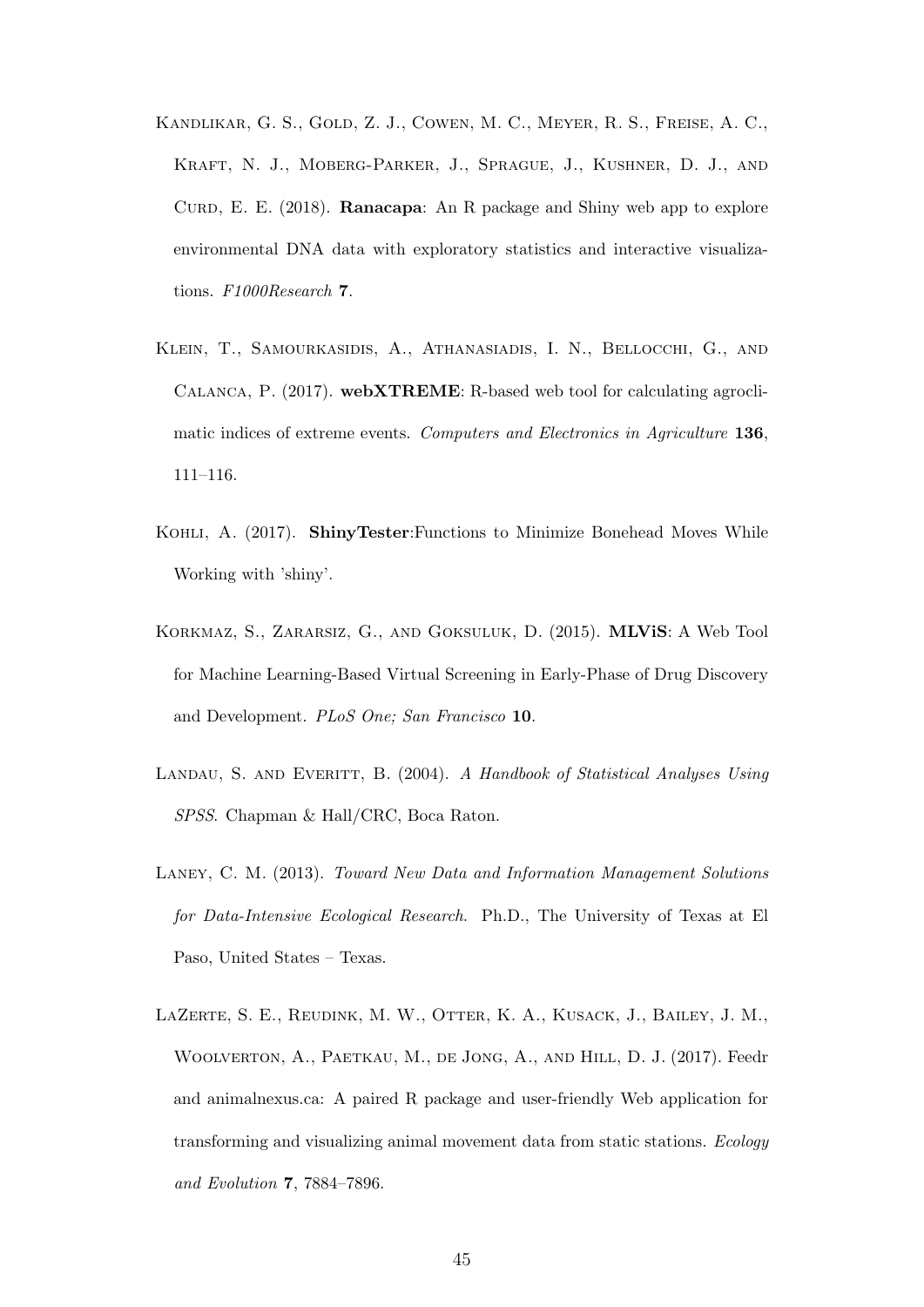- Li, J., Cui, B., Dai, Y., Bai, L., and Huang, J. (2018). BioInstaller: A comprehensive R package to construct interactive and reproducible biological data analysis applications based on the R platform. PeerJ 6.
- Microsoft (2019). Pricing Linux Virtual Machines Microsoft Azure. https://azure.microsoft.com/en-au/pricing/details/virtual-machines/linux/.

MITCHELL, E. (2018). Shiny applications without Shiny.

- Moler, C. and Mathworks (2012). MATLAB 8.0 and Statistics Toolbox 8.1. The MathWorks, Inc.
- Moon, K.-M. (2016). Learn Ggplot2 Using Shiny App. Number 2197-5736 in Use R! Springer.
- Moraga, P. (2017). SpatialEpiApp: A Shiny web application for the analysis of spatial and spatio-temporal disease data. Spatial and Spatio-temporal Epidemiology 23, 47–57.
- Mose, V. N., Western, D., and Tyrrell, P. (2017). Application of open source tools for biodiversity conservation and natural resource management in East Africa. Ecological Informatics .
- MUNAFÒ, M. R., NOSEK, B. A., BISHOP, D. V. M., BUTTON, K. S., CHAMBERS, C. D., Percie du Sert, N., Simonsohn, U., Wagenmakers, E.-J., Ware, J. J., and Ioannidis, J. P. A. (2017). A manifesto for reproducible science. Nature Human Behaviour 1.
- Niu, B. (2017). Mass Spectrometry-Based Structural Proteomics: Methodology and Application of Fast Photochemical Oxidation of Proteins (FPOP). Ph.D., Washington University in St. Louis, United States – Missouri.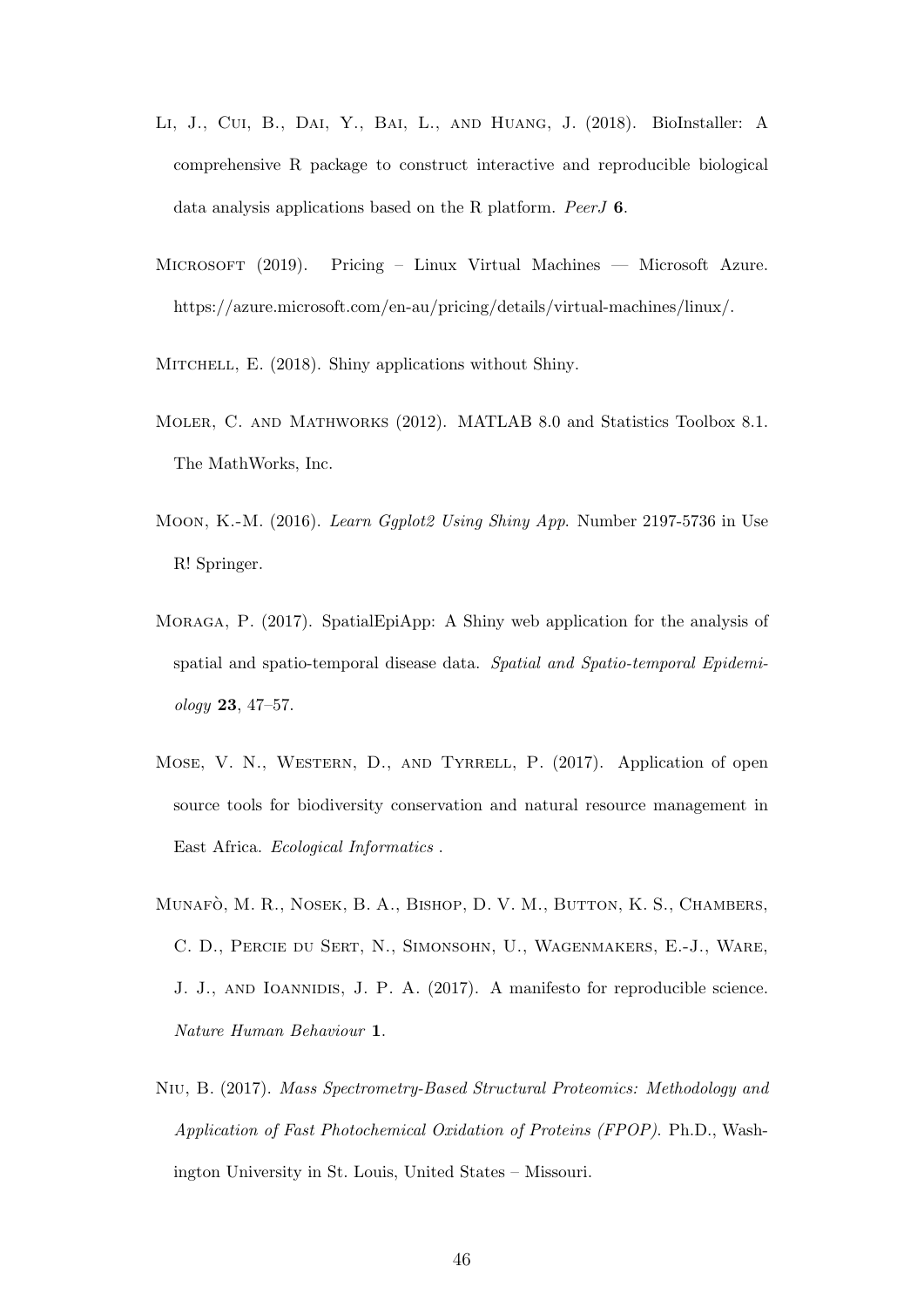- Parvandeh, S. (2018). Epistasis Network and Machine Learning Methods for the Analysis of Biological Large Data. Ph.D., The University of Tulsa, United States – Oklahoma.
- PAYNE, R., MURRAY, D., HARDING, S., BAIRD, D., AND SOUTAR, D. (2007). GenStat. VSN International.
- Rogers, M. (2001). Evolution: Diffusion of Innovations. In Smelser, N. J. and Baltes, P. B., editors, International Encyclopedia of the Social & Behavioral Sciences, pages 4982–4986. Pergamon, Oxford.
- Schloerke, B. and Cheng, J. (2019). Reactlog: Reactivity Visualizer for 'shiny'.
- Sieriebriennikov, B., Ferris, H., and de Goede, R. G. M. (2014). NINJA: An automated calculation system for nematode-based biological monitoring. European Journal of Soil Biology 61, 90–93.
- WAGES, N. A. AND PETRONI, G. R. (2018). A web tool for designing and conducting phase I trials using the continual reassessment method. *BMC Cancer* 18.
- Whateley, S., Walker, J. D., and Brown, C. (2015). A web-based screening model for climate risk to water supply systems in the northeastern United States. Environmental Modelling & Software 73, 64-75.
- Wickham, H., Chang, W., Henry, L., Pedersen, T. L., Takahashi, K., WILKE, C., AND WOO, K. (2018). **Ggplot2**: Create Elegant Data Visualisations Using the Grammar of Graphics.
- Williams, I. J. and Williams, K. K. (2018). Using an R shiny to enhance the learning experience of confidence intervals. Teaching Statistics 40, 24–28.